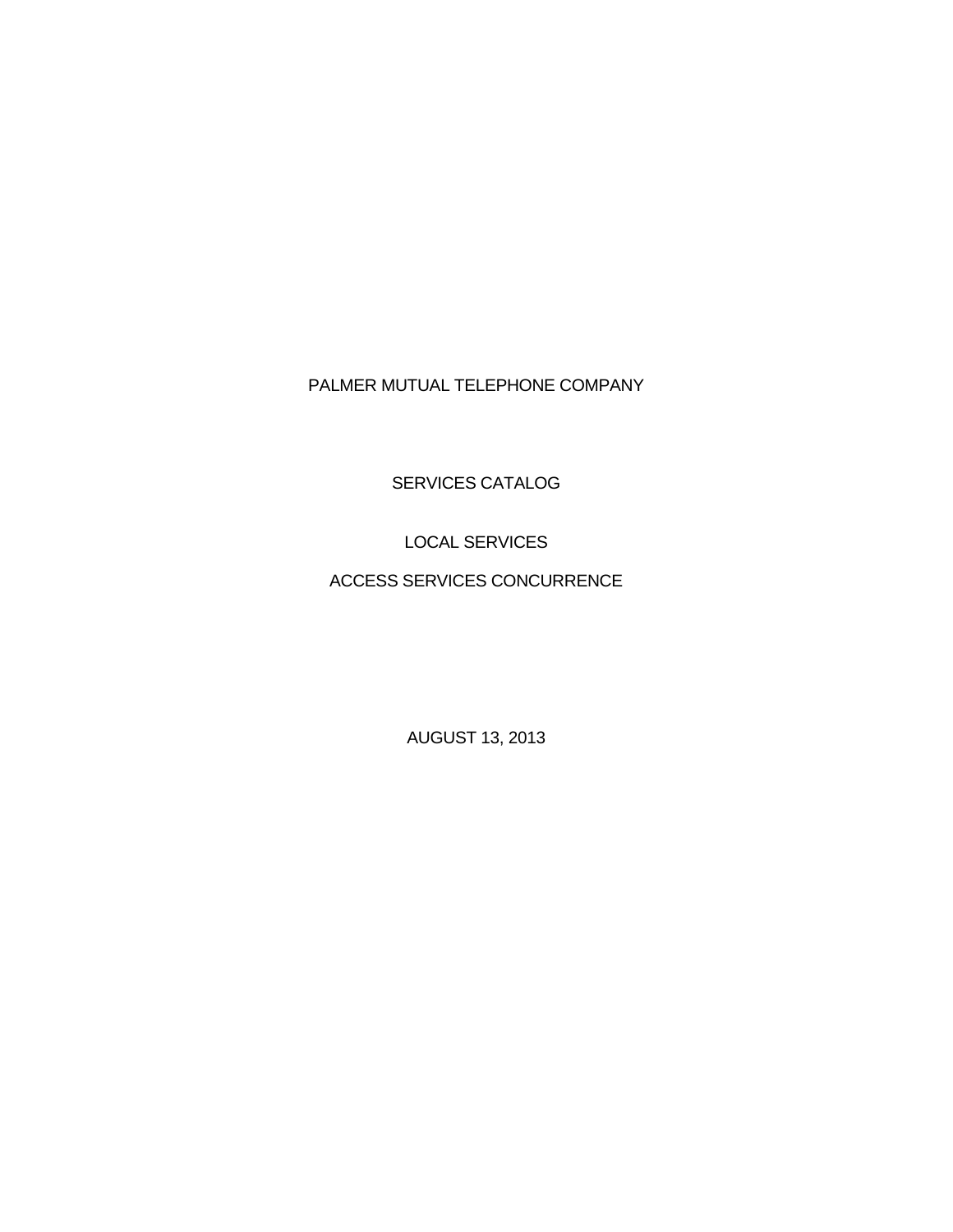Company Company Company Company Revised Sheet No. 1 **Cancels Sheet No.** 2008.

# EXPLANATION OF SYMBOLS

- (C) Change in regulation or condition which affects a rate or charge
- (D) Discontinued regulation, condition, rate or charge
- (M) Material moved to another part of the tariff without change
- (N) New regulation, condition, rate or charge
- (T) Change in text only -- no change in regulation, condition, rate or charge

| <b>ISSUED:</b> | July 12, 2013 | EFFECTIVE: | August 13, 2013    |  |
|----------------|---------------|------------|--------------------|--|
|                | Date          |            | Date               |  |
| BY:            | Steve Trimble | Manager    | Palmer, Iowa 50571 |  |
|                | Name          | Title      | Address            |  |
|                |               |            |                    |  |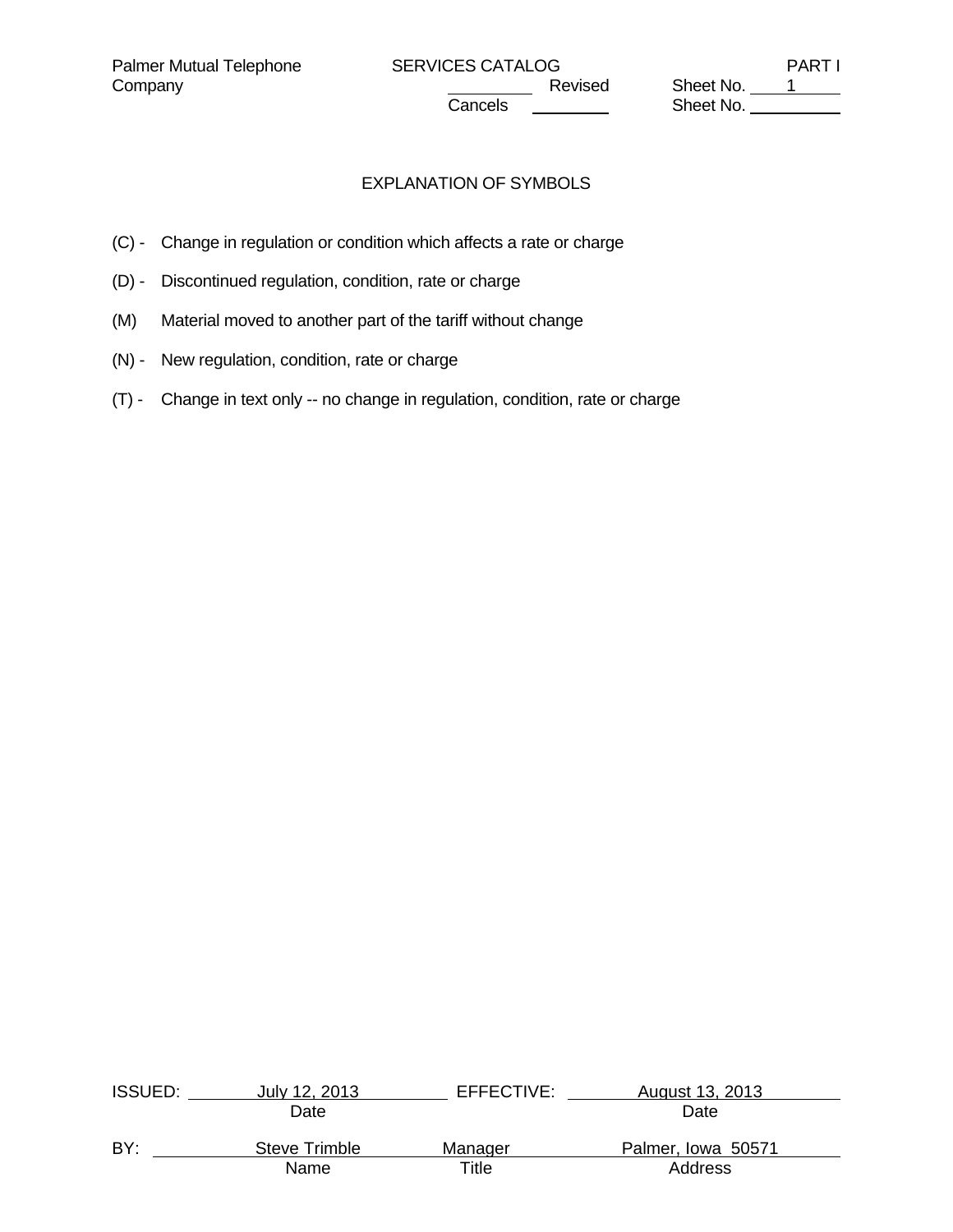Company Company Company Cancels Revised Sheet No. 2 **Cancels Sheet No.** 

# TABLE OF CONTENTS

- PART I Title Sheet, Table of Contents, and Subject Index
- PART II General Rules and Regulations
- PART III Definitions
- PART IV Local Exchange Services
- PART V General Exchange Services
- PART VI Service Charges
- PART VII Access Services Concurrence in ITA Access Service Tariff #1

| <b>ISSUED:</b> | July 12, 2013 | EFFECTIVE:  | August 13, 2013    |  |
|----------------|---------------|-------------|--------------------|--|
|                | Date          |             | Date               |  |
| BY:            | Steve Trimble | Manager     | Palmer, Iowa 50571 |  |
|                | Name          | $\tau$ itle | Address            |  |
|                |               |             |                    |  |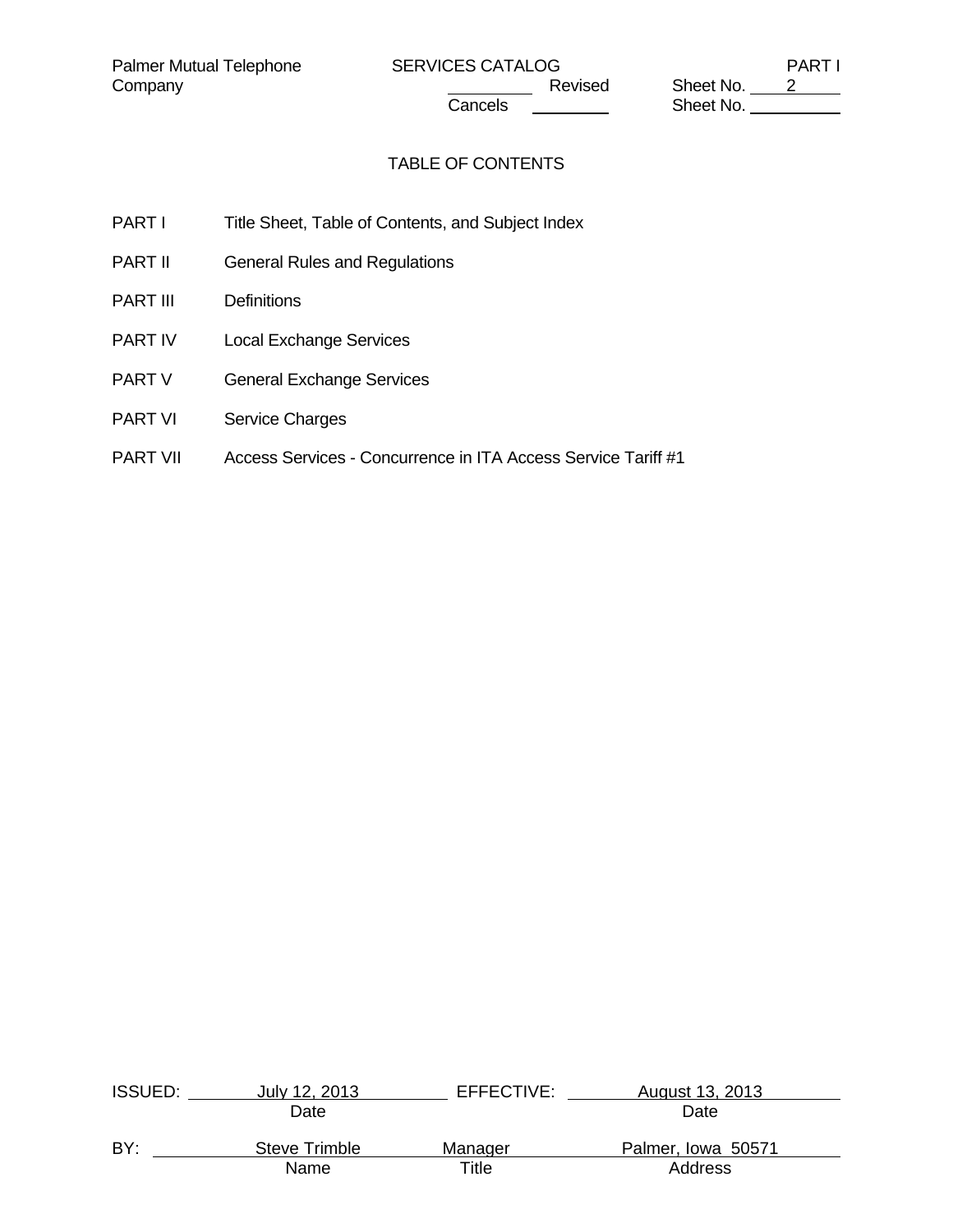Cancels

 $\overline{\phantom{a}}$ 

**PARTI** Sheet No. 3<br>Sheet No. 2008

# SUBJECT INDEX

# $\mathsf A$

| B                                          |  |
|--------------------------------------------|--|
|                                            |  |
|                                            |  |
|                                            |  |
|                                            |  |
| $\mathsf{C}$                               |  |
|                                            |  |
| <b>Central Office Access Line</b>          |  |
|                                            |  |
|                                            |  |
|                                            |  |
| Connection with Customer Premise Equipment |  |
|                                            |  |
|                                            |  |
|                                            |  |
|                                            |  |
|                                            |  |
|                                            |  |
|                                            |  |
|                                            |  |

| <b>ISSUED:</b> | July 12, 2013 | EFFECTIVE: | August 13, 2013    |  |
|----------------|---------------|------------|--------------------|--|
|                | Date          |            | Date               |  |
| BY:            | Steve Trimble | Manager    | Palmer, Iowa 50571 |  |
|                | Name          | Title      | Address            |  |
|                |               |            |                    |  |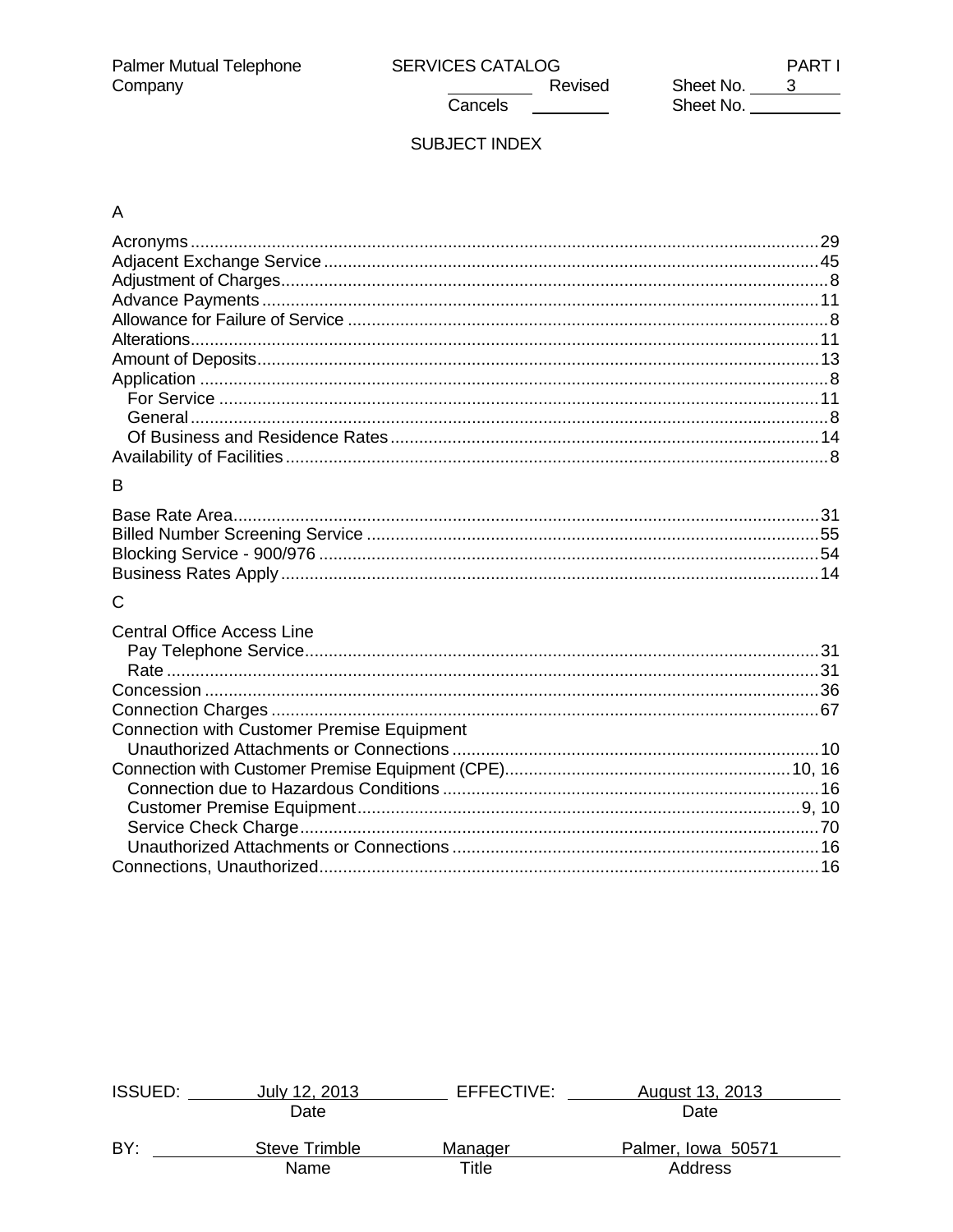$\overline{\phantom{a}}$ 

**PARTI** Sheet No.  $\frac{4}{4}$ Sheet No.

# SUBJECT INDEX

Cancels

| Construction       |               |         |                                                                                       |  |
|--------------------|---------------|---------|---------------------------------------------------------------------------------------|--|
|                    |               |         |                                                                                       |  |
|                    |               |         |                                                                                       |  |
|                    |               |         |                                                                                       |  |
|                    |               |         |                                                                                       |  |
|                    |               |         |                                                                                       |  |
|                    |               |         |                                                                                       |  |
|                    |               |         |                                                                                       |  |
|                    |               |         |                                                                                       |  |
|                    |               |         |                                                                                       |  |
|                    |               |         |                                                                                       |  |
|                    |               |         |                                                                                       |  |
| D                  |               |         |                                                                                       |  |
|                    |               |         |                                                                                       |  |
|                    |               |         |                                                                                       |  |
|                    |               |         |                                                                                       |  |
| Deposits           |               |         |                                                                                       |  |
|                    |               |         |                                                                                       |  |
|                    |               |         |                                                                                       |  |
|                    |               |         |                                                                                       |  |
|                    |               |         |                                                                                       |  |
|                    |               |         |                                                                                       |  |
|                    |               |         |                                                                                       |  |
|                    |               |         |                                                                                       |  |
|                    |               |         |                                                                                       |  |
| <b>Directories</b> |               |         |                                                                                       |  |
|                    |               |         |                                                                                       |  |
|                    |               |         |                                                                                       |  |
|                    |               |         |                                                                                       |  |
|                    |               |         |                                                                                       |  |
|                    |               |         |                                                                                       |  |
|                    |               |         |                                                                                       |  |
|                    |               |         |                                                                                       |  |
|                    |               |         |                                                                                       |  |
|                    |               |         |                                                                                       |  |
|                    |               |         |                                                                                       |  |
|                    |               |         |                                                                                       |  |
|                    |               |         |                                                                                       |  |
|                    |               |         |                                                                                       |  |
|                    |               |         |                                                                                       |  |
|                    |               |         |                                                                                       |  |
|                    |               |         |                                                                                       |  |
| Е                  |               |         |                                                                                       |  |
|                    |               |         |                                                                                       |  |
|                    |               |         |                                                                                       |  |
|                    |               |         |                                                                                       |  |
|                    |               |         | ISSUED: _________ July 12, 2013 ________________ EFFECTIVE: _________ August 13, 2013 |  |
|                    | Date          |         | Date                                                                                  |  |
|                    |               |         |                                                                                       |  |
| BY:                | Steve Trimble | Manager | Palmer, Iowa 50571                                                                    |  |
|                    | Name          | Title   | Address                                                                               |  |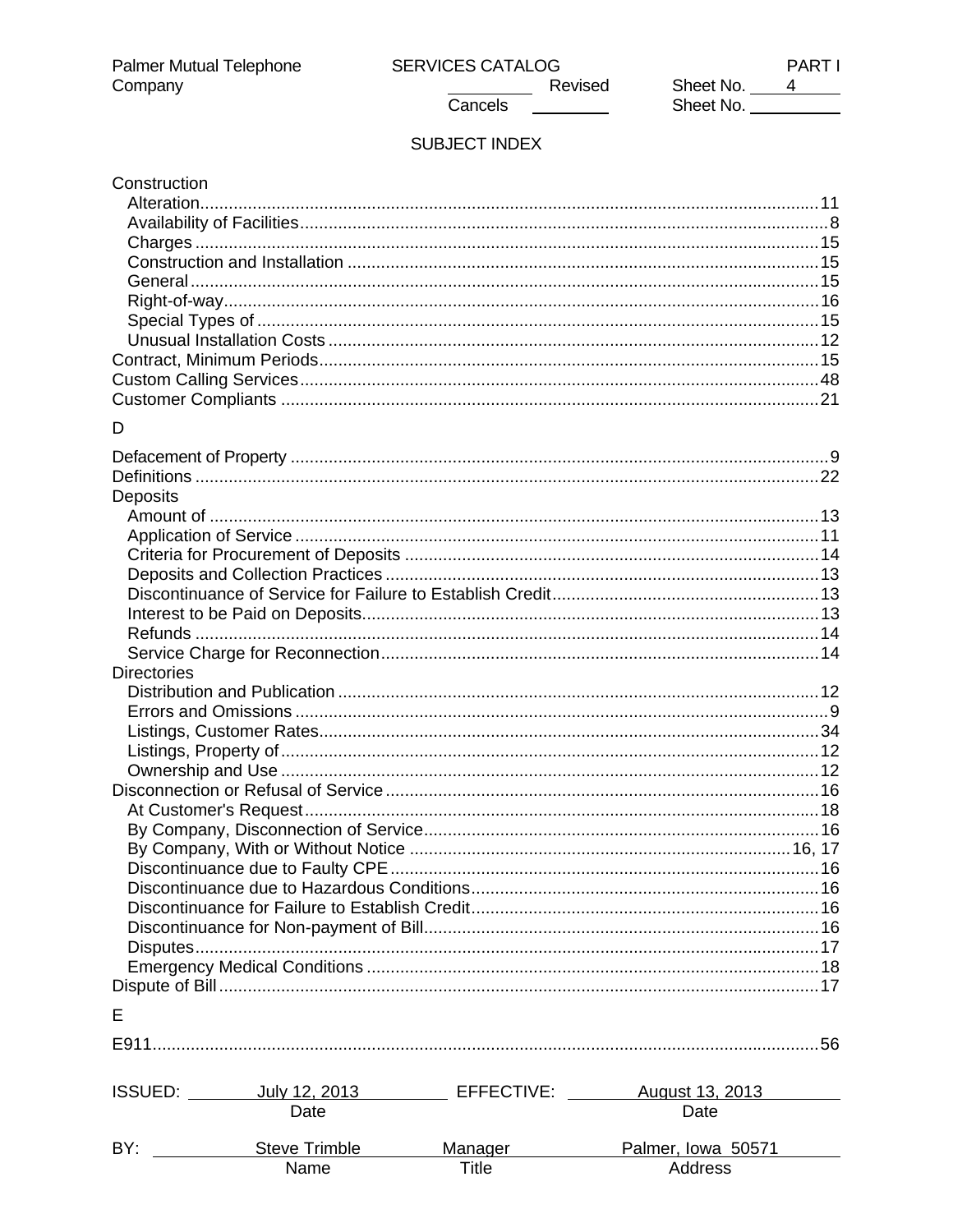**PARTI** 

# SUBJECT INDEX

Cancels

| <b>Extended Area Service</b> |  |
|------------------------------|--|
|                              |  |
| F                            |  |
|                              |  |
| G                            |  |
|                              |  |
|                              |  |
|                              |  |
|                              |  |
|                              |  |
|                              |  |
| L                            |  |
|                              |  |
|                              |  |
|                              |  |
|                              |  |
|                              |  |
| м                            |  |
|                              |  |
| Maintenance and Repair       |  |
| Mileage                      |  |
| <b>Mileage Rates</b>         |  |
|                              |  |

| <b>ISSUED:</b> | July 12, 2013 | EFFECTIVE: | August 13, 2013    |  |
|----------------|---------------|------------|--------------------|--|
|                | Date          |            | Date               |  |
| BY:            | Steve Trimble | Manager    | Palmer, Iowa 50571 |  |
|                | Name          | Title      | Address            |  |
|                |               |            |                    |  |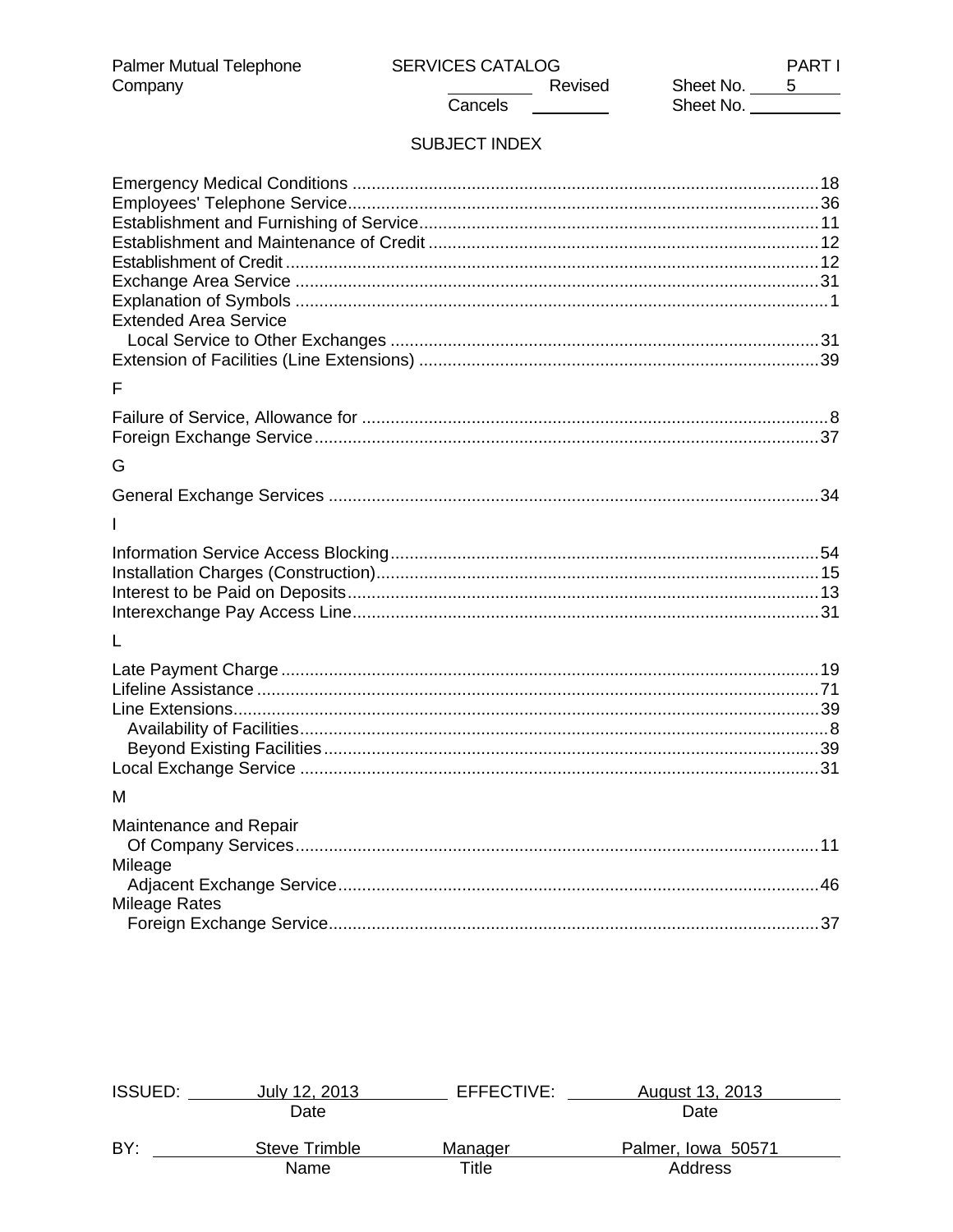Revised Cancels **Cancel** 

**PARTI** Sheet No. 6<br>Sheet No. <u>6</u>

# SUBJECT INDEX

# $\overline{\mathsf{N}}$

| <b>Network</b>          |    |
|-------------------------|----|
|                         |    |
| <b>Notices</b>          |    |
|                         |    |
|                         |    |
|                         |    |
| $\circ$                 |    |
|                         |    |
| P                       |    |
| Pay Telephone Service   |    |
|                         |    |
|                         |    |
|                         |    |
|                         |    |
|                         |    |
|                         |    |
|                         |    |
|                         |    |
|                         |    |
|                         |    |
| <b>Private Property</b> |    |
|                         |    |
|                         |    |
| R                       |    |
| Posalo Sorvico          | 21 |

| <b>ISSUED:</b> | July 12, 2013 | EFFECTIVE: | August 13, 2013    |  |
|----------------|---------------|------------|--------------------|--|
|                | Date          |            | Date               |  |
| BY:            | Steve Trimble | Manager    | Palmer, Iowa 50571 |  |
|                | Name          | Title      | Address            |  |
|                |               |            |                    |  |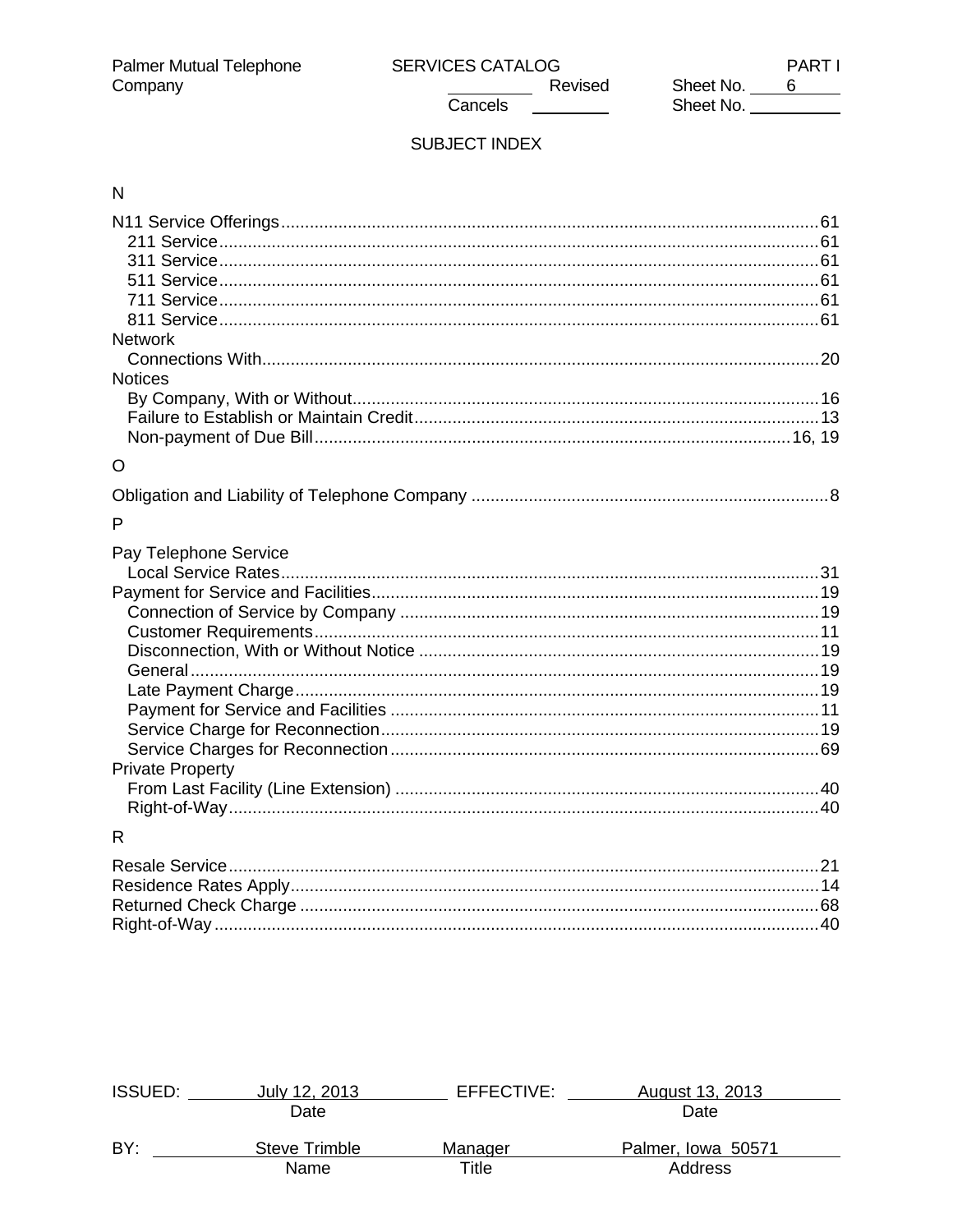Cancels **Cancel** 

**PARTI** Sheet No. 7<br>Sheet No. 7

# SUBJECT INDEX

# $\mathsf{S}$

# $\bar{\mathsf{T}}$

| .68 |
|-----|
|     |

# $\cup$

| <b>ISSUED:</b> | July 12, 2013 | EFFECTIVE: | August 13, 2013    |  |
|----------------|---------------|------------|--------------------|--|
|                | Date          |            | Date               |  |
| BY:            | Steve Trimble | Manager    | Palmer, Iowa 50571 |  |
|                | Name          | Title      | Address            |  |
|                |               |            |                    |  |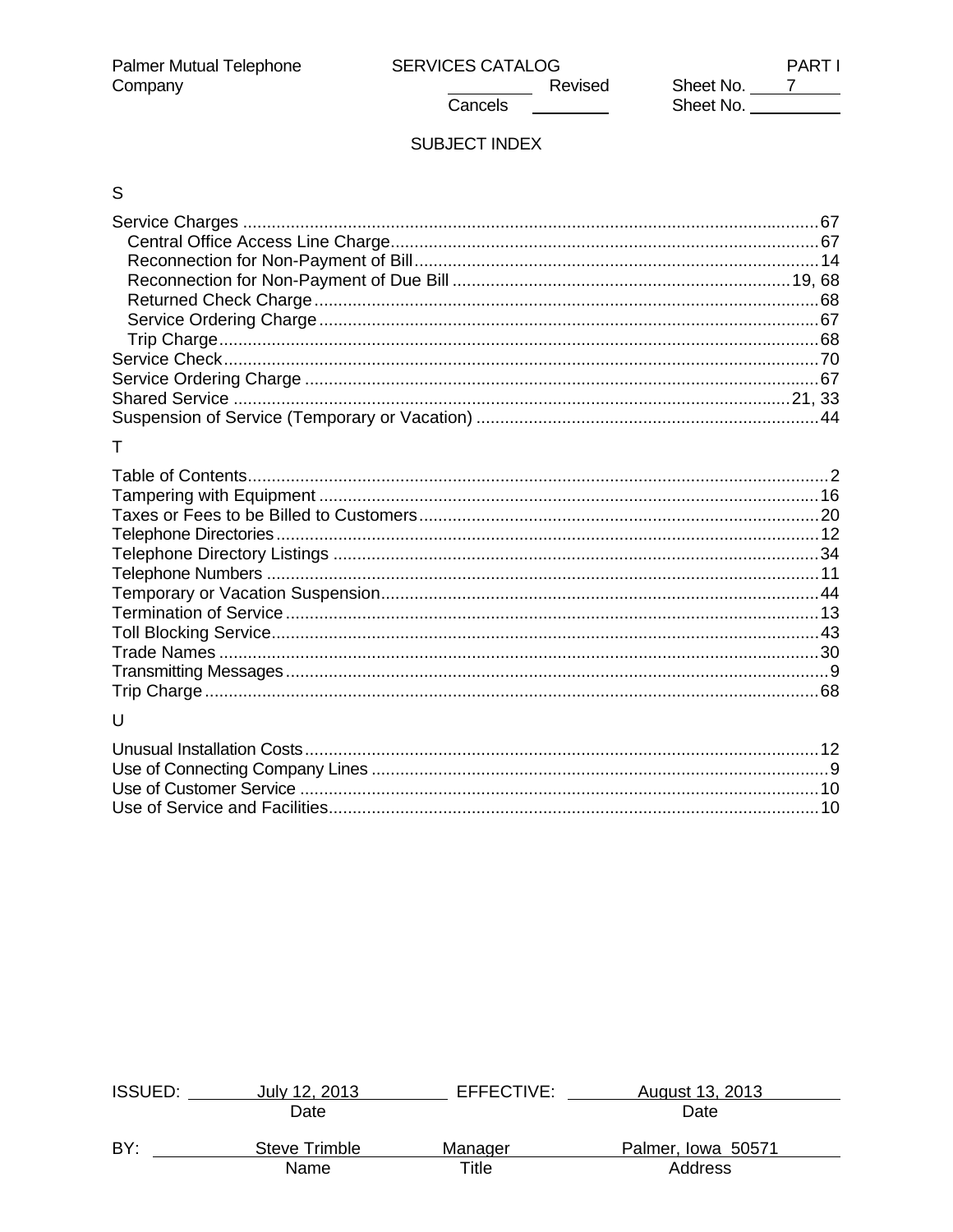## RULES AND REGULATIONS

#### A. APPLICATION

- 1. General
	- a. The Rules and Regulations specified herein apply to the local exchange services and facilities furnished by the Palmer Mutual Telephone Company hereinafter referred to as the Company. If the customers fail to observe these Rules and Regulations, the Company has the option to discontinue service after due notice of such failure.
	- b. In the event of a conflict between these General Rules and Regulations and any conditions contained in the Local Exchange Tariffs, the rates and conditions contained in the specific tariff section shall prevail.
	- c. This Tariff cancels and supersedes all other Tariffs of the Company issued and effective prior to the effective dates shown on individual sheets of this tariff.

#### B. OBLIGATION AND LIABILITY OF TELEPHONE COMPANY

- 1. Availability of Facilities
	- a. The Company's obligation to furnish local exchange service is dependent upon its ability to secure and retain, without unreasonable expense, suitable facilities and rights for such facilities, except as provided for in Part V, Line Extensions.
- 2. Allowance for Failure of Service
	- a. The Company does not guarantee uninterrupted working of its lines or equipment. In case service is interrupted other than by the negligence or willful act of the customer, an adjustment will be made in the amount of the charges for that portion of the service rendered inoperable. Any adjustment shall apply only if the interruption continues beyond twenty-four (24) hours after first noted by the Company. Adjustment will be made in the form of a bill credit. No other liability shall in any case attach to the Company.
- 3. Adjustment of Charges
	- a. In the event of an adjustment of charges for overbilling by the Company, a refund or credit will be made of the full amount of excess charges for a period not to exceed five years. When the period or amount for which overbilling cannot be fixed from available records, the maximum refund or credit will not exceed an estimated amount of such billing.

| <b>ISSUED:</b> | July 12, 2013 | EFFECTIVE: | August 13, 2013    |  |
|----------------|---------------|------------|--------------------|--|
|                | Date          |            | Date               |  |
| BY:            | Steve Trimble | Manager    | Palmer, Iowa 50571 |  |
|                | Name          | Title      | Address            |  |
|                |               |            |                    |  |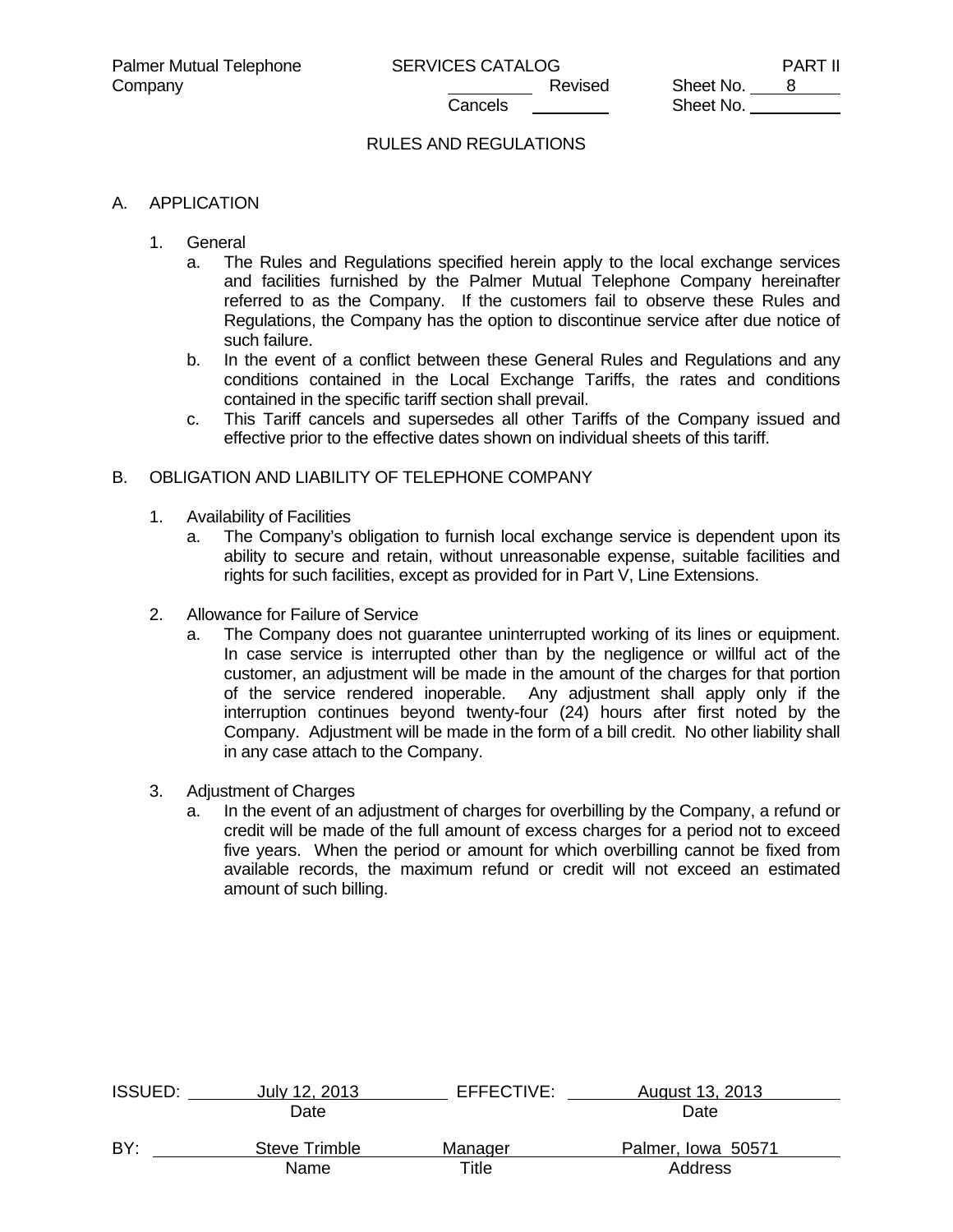# RULES AND REGULATIONS

### B. OBLIGATION AND LIABILITY OF TELEPHONE COMPANY (Continued)

- 4. Directory Errors and Omissions
	- a. Claims for damages due to errors or omissions in directory listings will be limited to prorated charges for the customer service that is affected.
	- b. In the case of extra listings in the alphabetical section of the directory for which a charge is made, the Company's liability shall be limited to an amount not to exceed the established rate for such listing for the directory period in which the error or omission occurs.
- 5. Transmitting Messages
	- a. The Company does not transmit messages, but offers the use of its facilities, where available, for communications between parties, subject to the rules, regulations and conditions specified in this Tariff.
- 6. Use of Connecting Company Lines
	- a. Facilities of other companies may be used in establishing connections to points not reached by this Company's lines. In establishing connections with the facilities of other companies, the Company does not assume any liability for any action of the connecting company.
- 7. Defacement of Property
	- a. The Company shall exercise care in all work done on a customer's property. No liability shall attach to the Company by reason of any defacement or damage to the customers' property resulting from the existence of the Company's instruments, apparatus and associated wiring on such property, or by the installation or removal thereof, unless such defacement or damage is the result of the negligence of the Company, or its employees.
- 8. Customer Premise Equipment
	- a. The Company shall not be responsible for any loss or damage, nor for failure or impairment of service in connection with customer-provided facilities unless caused solely by the negligence of the Company. The Company's liability is limited to that provided in the General Rules and Regulations of this tariff.
	- b. The telecommunications network is not represented as being adapted to the use of all customer premise equipment and the Company shall not be responsible for: (a) the through transmission of signals generated by the customer premise equipment or for the quality of or defects in, such transmission; (b) the reception of signals by the customer premise equipment or communications equipment.

| ISSUED: | July 12, 2013 | EFFECTIVE: | August 13, 2013    |  |
|---------|---------------|------------|--------------------|--|
|         | Date          |            | Date               |  |
| BY:     | Steve Trimble | Manager    | Palmer, Iowa 50571 |  |
|         | Name          | ⊤itle      | Address            |  |
|         |               |            |                    |  |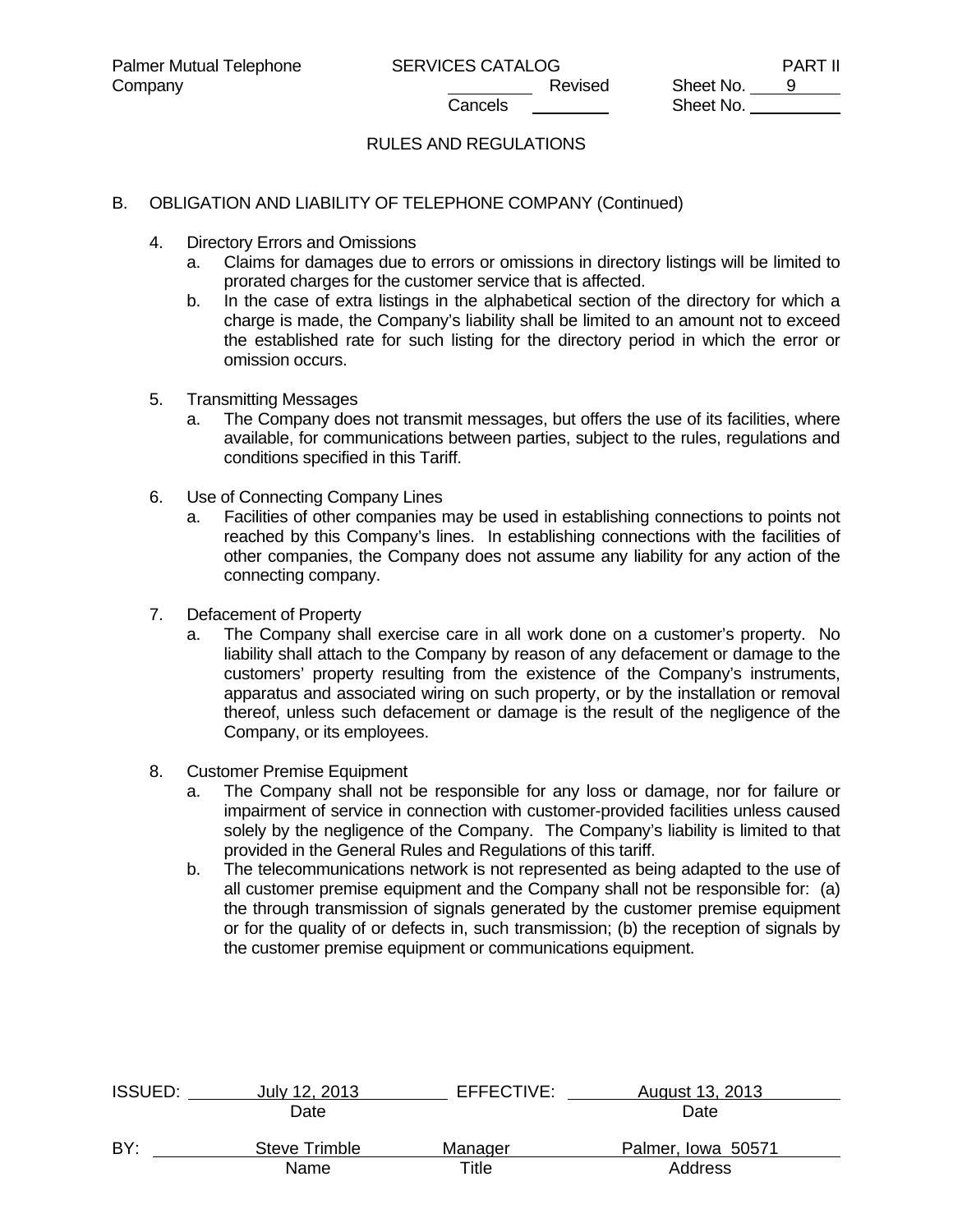# RULES AND REGULATIONS

### B. OBLIGATION AND LIABILITY OF TELEPHONE COMPANY (Continued)

- 8. Customer Premise Equipment (Continued)
	- c. The customer indemnifies and saves the Company harmless against claims for libel, slander, or infringement of patents arising from combining such equipment with the facilities of the Company.
	- d. The Company shall not be responsible to the customer if changes in criteria in this tariff or changes in any of the facilities or operations or procedures of the Company render any customer premise equipment obsolete, or require modification or alteration of such equipment, or otherwise affect its use or performance. The Company reserves the right to change the standards of its equipment as the requirements of the telephone business may direct.

### C. USE OF SERVICE AND FACILITIES

- 1. Use of Customer Service
	- a. Customer telephone service is furnished on retail basis for residential or business use only and not for resale except as otherwise provided in Part II, Section O. Service accounts are assigned to customers only, and the customer(s) in whose name the account is established will be treated as the account owner(s) for all purposes. Account owners shall be responsible for any and all use of the subscribed service.
- 2. Attachment or Connection of Customer Premise Equipment
	- a. Customer premise equipment may be used with the facilities furnished by the Company, for telecommunication service, provided that such equipment will be connected, maintained and operated in a manner compatible with Company's facilities and networks.
	- b. It is the customer's obligation to ensure compliance with any applicable state or federal laws governing the installation and use of customer premise equipment.
	- c. To protect the network and services furnished to the public by the Company, the customer premise equipment must comply with all applicable minimum network protection criteria.
	- d. If customer premise equipment is used which is causing or is likely to cause interference or hazard to the network, the Company will take such action as it deems necessary for the protection of the telecommunications network.
	- e. After notification by the Company of such interference or hazard, the customer shall discontinue such use and disconnect such equipment. Failure of the customer to conform to this requirement may result in suspension of service.
	- f. The customer will be responsible to pay a service check charge as specified in Part VI, Service Check Charges for visits to their premises when the service difficulty is caused by the customer premise equipment.

| <b>ISSUED:</b> | July 12, 2013 | EFFECTIVE: | August 13, 2013    |  |
|----------------|---------------|------------|--------------------|--|
|                | Date          |            | Date               |  |
| BY:            | Steve Trimble | Manager    | Palmer, Iowa 50571 |  |
|                | Name          | Title      | Address            |  |
|                |               |            |                    |  |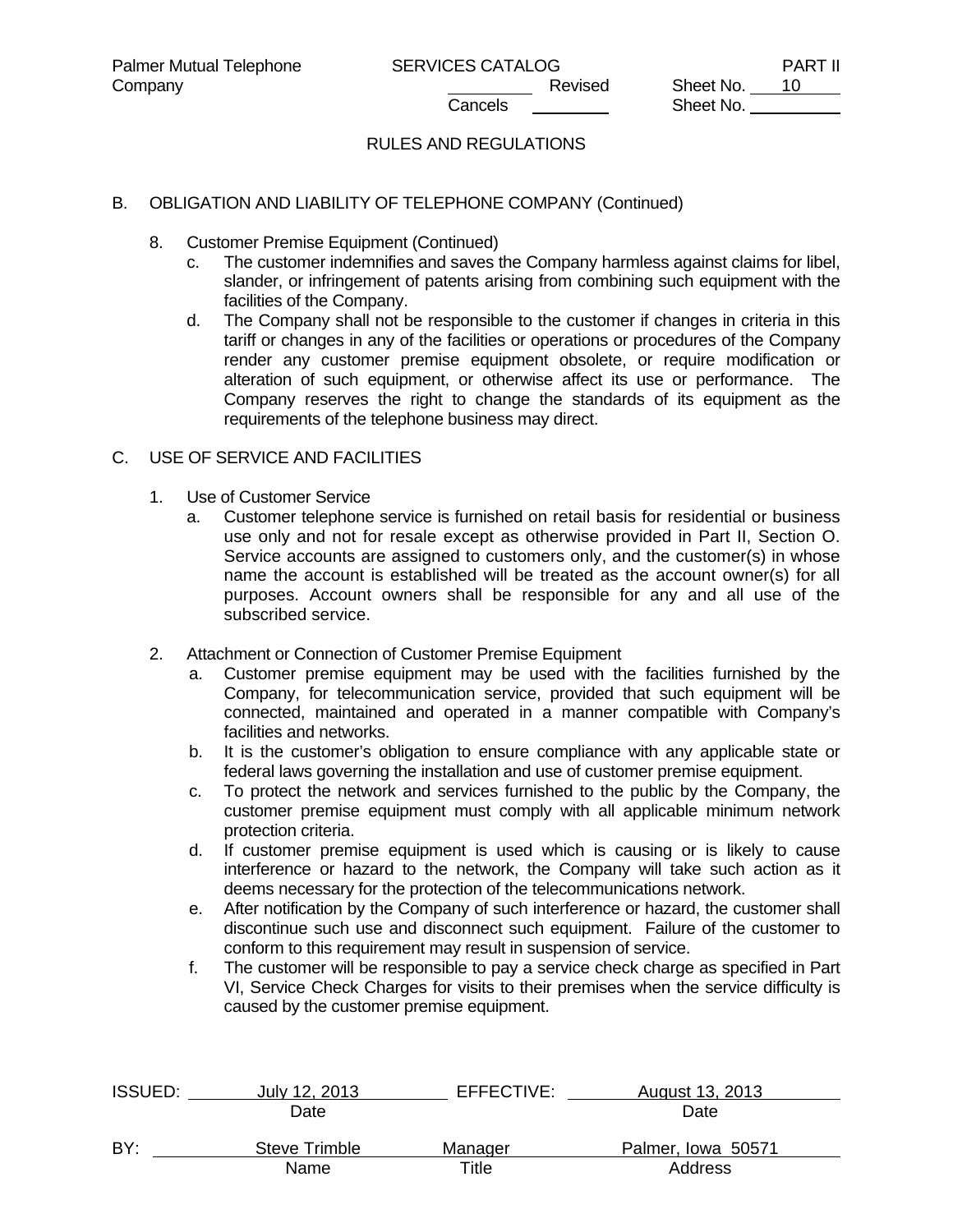# RULES AND REGULATIONS

### D. ESTABLISHMENT AND FURNISHING OF SERVICE

- 1. Application for Service
	- a. Applications for service may be made orally or in writing. These applications become contracts upon the establishment of service. The Company may require an applicant to pay in advance an amount equal to one month's exchange rate. If a deposit is required by the Company, applicable non-recurring charges and service charges (if any) may be required in advance. The terms and conditions specified for such contracts are subject to these General Rules and Regulations and the local Exchange Tariff for the exchange from which service is to be furnished. Any change in rates, rules or regulations shall act as a modification of the contract to that extent, without further notice.
	- b. Minimum contract periods and termination of service are covered elsewhere in Part II of this tariff.
- 2. Telephone Numbers
	- a. The customer has no proprietary right in the telephone number or any right to continuance of service from any specific central office, and the Company may assign or change the telephone number, the central office designation, or both, as is necessary in the conduct of its business or subject to any porting requirements. Except for non-payment of yellow page advertising, when customers are assigned a new number within the exchange, the former working number intercept shall provide the new number to a calling party for not less than 60 days or until the issuance of a new directory.
- 3. Alterations
	- a. The customer agrees to notify the Company promptly whenever alterations or new construction on premises owned or leased by the customer necessitate changes in the Company's facilities. The customer agrees to pay the Company's charges for such changes.
- 4. Payment for Service
	- a. The customer is required to pay all rates and charges for local, exchange services and facilities.
- 5. Maintenance and Repairs
	- a. All expense of maintenance and repair of regulated services or facilities provided by the Company will be borne by the Company. The customer will be held responsible for restoration or replacement costs in case of loss of, damage to, or destruction of any of the Company's facilities not due to normal use. Customers may not rearrange, disconnect, or remove or permit others to rearrange, disconnect, or remove any Company owned facility installed by the Company unless provided elsewhere in this tariff.

| <b>ISSUED:</b> | July 12, 2013 | EFFECTIVE: | August 13, 2013    |  |
|----------------|---------------|------------|--------------------|--|
|                | Date          |            | Date               |  |
| BY:            | Steve Trimble | Manager    | Palmer, Iowa 50571 |  |
|                | Name          | Title      | Address            |  |
|                |               |            |                    |  |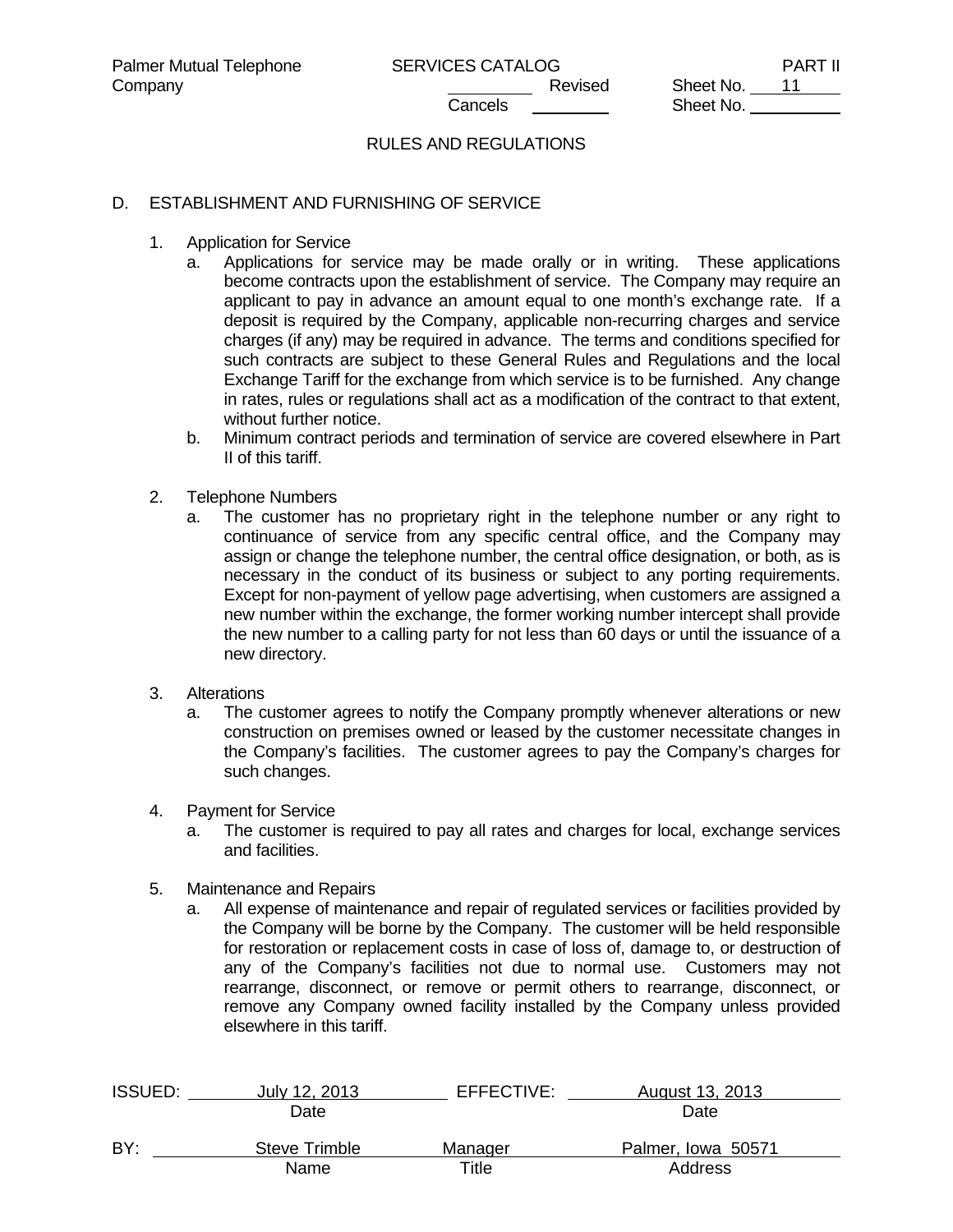# RULES AND REGULATIONS

### D. ESTABLISHMENT AND FURNISHING OF SERVICE (Continued)

- 6. Unusual Installation Costs
	- a. Where special requirements of the customer involve unusual construction or installation, the customer may be required to pay additional costs as provided elsewhere in this tariff.

#### E. TELEPHONE DIRECTORIES

- 1. Distribution and Publication
	- a. The Company will normally publish and distribute a directory annually containing the serving exchange listings for each Central Office Access Line without charge. Additional directories may be furnished at the discretion of the Company. Directories containing listings for other areas may be provided at a nominal charge. Directories are furnished to customers as an aid in the use of the telephone service. The Company reserves the right to charge for directories issued in replacement of directories.
- 2. Directory Listings
	- a. Directory listings remain the property of the Company and are not to be reproduced without the permission of the Company.

#### F. ESTABLISHMENT AND MAINTENANCE OF CREDIT

- 1. Establishment of Credit
	- a. The Company is not obligated to provide service to any individual or firm that owes for regulated services previously rendered by the Company at the same or a different address, until arrangements have been made to liquidate such previous indebtedness to the Company. Applicants for telephone service who are required to make a deposit may be required to pay in advance of installation, the service connection, installation and/or construction charges. In order to insure the payment of all charges due for its service, the Company may require any customer to establish and maintain his credit in one of the following ways:
		- 1) By furnishing credit references acceptable to the Company.
		- 2) By means of a cash deposit.

| <b>ISSUED:</b> | July 12, 2013 | EFFECTIVE:  | August 13, 2013    |  |
|----------------|---------------|-------------|--------------------|--|
|                | Date          |             | Date               |  |
| BY:            | Steve Trimble | Manager     | Palmer, Iowa 50571 |  |
|                | Name          | $\tau$ itle | Address            |  |
|                |               |             |                    |  |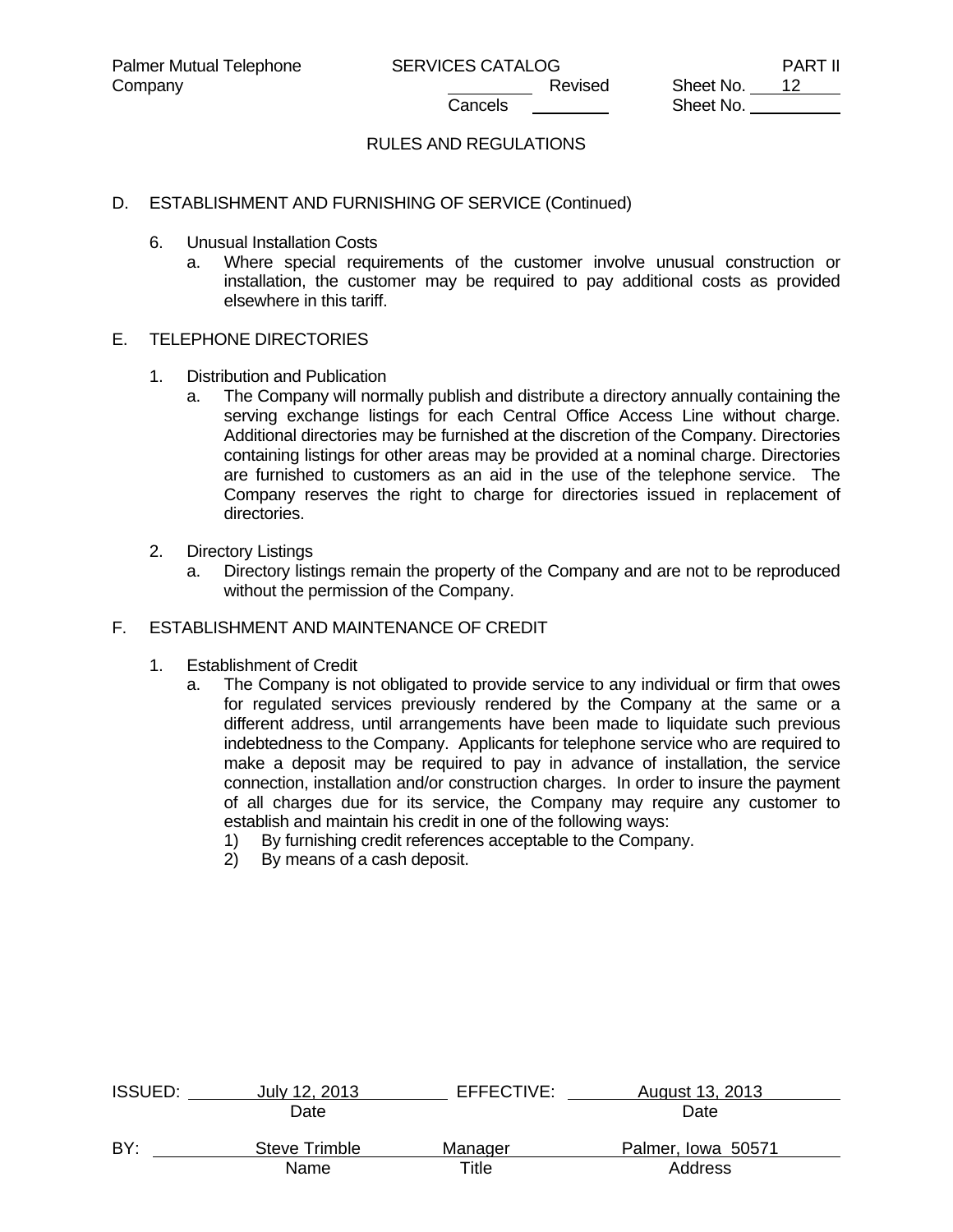# RULES AND REGULATIONS

#### F. ESTABLISHMENT AND MAINTENANCE OF CREDIT (Continued)

- 2. Amount of Deposits
	- a. The amount of deposit required shall not be more than the maximum charge for two months local exchange service or as may reasonably be required by the Company in cases involving service for short periods or special occasions. The Company may require the customer to increase the amount of the deposit at any time, if the charges billed against the customer are found to warrant such an increase. Qualified low income applicants may apply for Lifeline Assistance.
	- b. A deposit may be made at any Company business office or authorized agent.
	- c. The Company will maintain records which show the name and address of each depositor, the amount and date of the deposit and each transaction concerning the deposit. Unclaimed deposits shall be disposed of in accordance with law.
	- d. A receipt of deposit will be furnished to each customer from whom a deposit is received. Upon customer request, duplicate receipts will be provided to customers who have lost their receipt if the deposit is substantiated by the Company records.
- 3. Deposits and Collection Practices
	- a. The fact that a deposit has been made in no way relieves the applicant or customer from complying with the Company's regulations as to advance payments and the prompt payment of bills; nor constitutes a waiver or modification of the regular practices of the Company providing for the discontinuance of service for nonpayment of sums due the Company for services rendered. The Company may discontinue service to any customer failing to pay current bills regardless of the fact that such customer has made a deposit with the Company to secure payment of such bills, or has furnished the Company with a guarantee in writing for such bills.
- 4. Interest to be Paid on Deposits
	- a. Interest compounded annually, shall be at the rate provided in Iowa Utility Board rule 199 IAC 22.4(2)(b). Interest shall be paid for the period beginning with the date of deposit to the date of refund or to the date that the deposit is applied to the customer's account or to the date the customer's bill becomes permanently delinquent.
- 5. Discontinuance of Service for Failure to Establish Credit
	- a. Service may be discontinued for failure to establish or maintain credit, as set forth in F.1. above, twelve days after the Company has mailed notice requiring the customer to do so.

| <b>ISSUED:</b> | July 12, 2013 | EFFECTIVE: | August 13, 2013    |  |
|----------------|---------------|------------|--------------------|--|
|                | Date          |            | Date               |  |
| BY:            | Steve Trimble | Manager    | Palmer, Iowa 50571 |  |
|                | Name          | Title      | Address            |  |
|                |               |            |                    |  |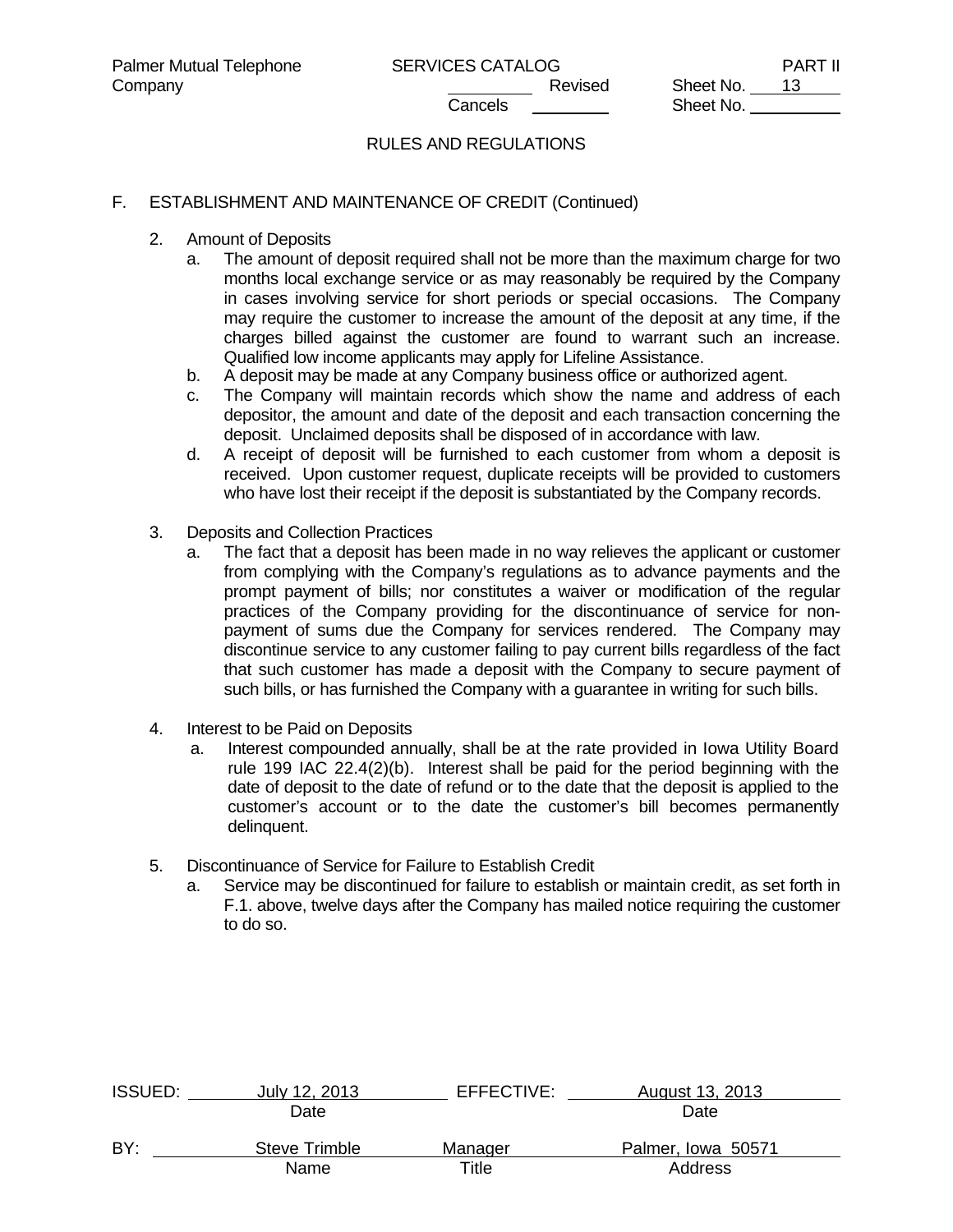# RULES AND REGULATIONS

### F. ESTABLISHMENT AND MAINTENANCE OF CREDIT (Continued)

- 6. Service Charge for Reconnection
	- a. Where service has been discontinued for failure to establish or maintain credit, as set forth in F.1. above, the applicable service charges as defined in Part VI of this tariff shall apply.
- 7. Deposit Refunds
	- a. The deposit shall be refunded or credited to the customer after not more than 12 consecutive months of prompt payment or 11 timely payments and one automatic forgiveness of late payment, unless the Company has documented information which indicates the deposit is necessary to insure payment.
- 8. Criteria for Procurement of Deposits
	- a. False credit information
	- b. Unsatisfactory credit history

#### G. APPLICATION OF BUSINESS AND RESIDENCE RATES

- 1. Business rates apply at the following locations:
	- a. In offices, stores, factories, mines, and all other places of a strictly business nature.
	- b. In boarding houses, except as noted under G.2. below, offices of hotels, halls and offices of apartment buildings; quarters occupied by clubs or lodges; public, private or parochial schools or colleges, hospitals, libraries and other similar institutions.
	- c. At residence locations when the customer has no regular business access line service and the use of the service either by himself, members of his household, or his guests, or parties calling him can be considered as more of a business than of a residence nature. This may be indicated by advertising either by business cards, newspapers, handbooks, billboards, circulars, motion picture screens, or other advertising media, such as on vehicles, etc. When such business use is not such as commonly arises and passes over to residence telephone during the intervals when, in compliance with the law or established custom, business places are ordinarily closed.
	- d. In any location where the listing of service at that location indicates a business, trade or profession, except as specified under G.2. below.
- 2. Residence rates apply at the following locations:
	- a. In a private residence where business listings are not provided.
	- b. In private apartments of hotels, rooming house, or boarding houses where service is confined to the customer's use.
	- c. In college fraternity or sorority houses where individual access line service is provided.

| <b>ISSUED:</b> | July 12, 2013 | EFFECTIVE: | August 13, 2013    |  |
|----------------|---------------|------------|--------------------|--|
|                | Date          |            | Date               |  |
| BY:            | Steve Trimble | Manager    | Palmer, Iowa 50571 |  |
|                | Name          | Title      | Address            |  |
|                |               |            |                    |  |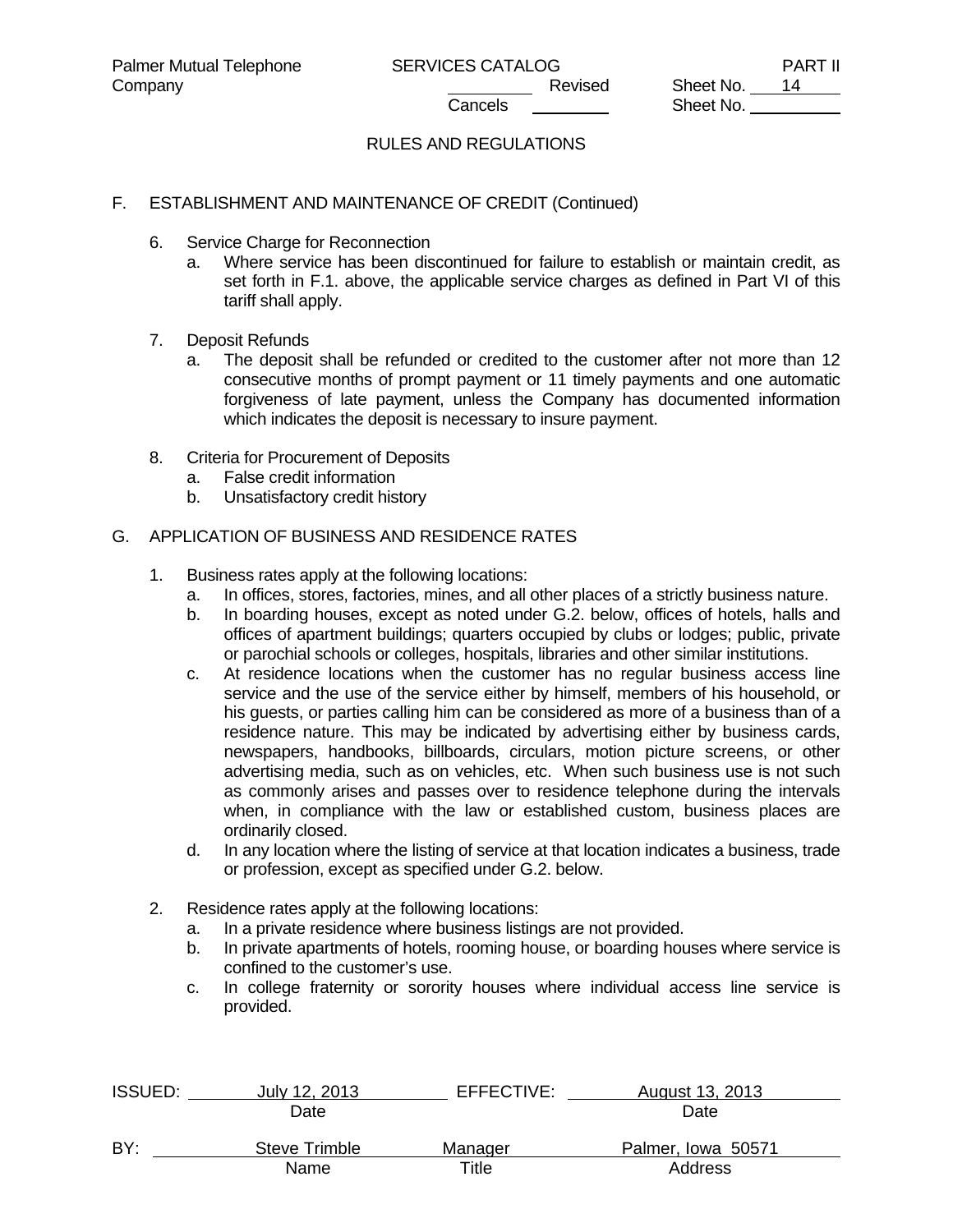# RULES AND REGULATIONS

#### H. CONSTRUCTION AND INSTALLATION CHARGES

- 1. General
	- a. Lines will be extended in accordance with provisions specified in the Line Extension Section.
	- b. Special charges in the form of installation charges, monthly rates or both, are applied in addition to the usual service charge and monthly rates when, because of the sporadic or occasional nature of the service or an unusual investment or expense as for example:
		- 1) The facilities are provided in remote or undeveloped sections outside the Base Rate Area.
		- 2) Conditions that require unusual methods of plant construction, installation or maintenance.
		- 3) The customer's location requires the use of costly private right-of-way.
		- 4) The establishment of services which may be of a speculative or temporary nature.
	- c. Title to all construction, as specified in H.2. below, provided wholly or partly as a customer's expense is vested in the Company.
	- d. "Cost" is labor and materials included loaded overheads and may include a contribution to cover the cost of doing business not explicitly associated with direct cost.
- 2. Special Type of Construction
	- a. If a special type of construction is desired by a customer, (e.g., when underground service is desired in places where aerial construction would normally be used) or if unusual requirements of a customer make the cost of an installation higher than it would be if the usual type of construction were used, the customer is required to pay the difference in cost between the special type of construction and the average cost of the usual type of construction.

### I. MINIMUM CONTRACT PERIODS

- 1. Minimum Contract Period
	- a. Except as specified elsewhere in this Tariff, the minimum contract period is one month from the date service or additions to service are established and the minimum charge is the authorized rate for one month. For purposes of rate administration each month is considered to have 30 days.
	- b. The Company may require a contract period longer than one month at the same location for unusual construction necessary to meet special demands, and involving extra costs (see Special Type Construction).

| ISSUED: | July 12, 2013 | EFFECTIVE: | August 13, 2013    |  |
|---------|---------------|------------|--------------------|--|
|         | Date          |            | Date               |  |
| BY:     | Steve Trimble | Manager    | Palmer, Iowa 50571 |  |
|         | Name          | Title      | Address            |  |
|         |               |            |                    |  |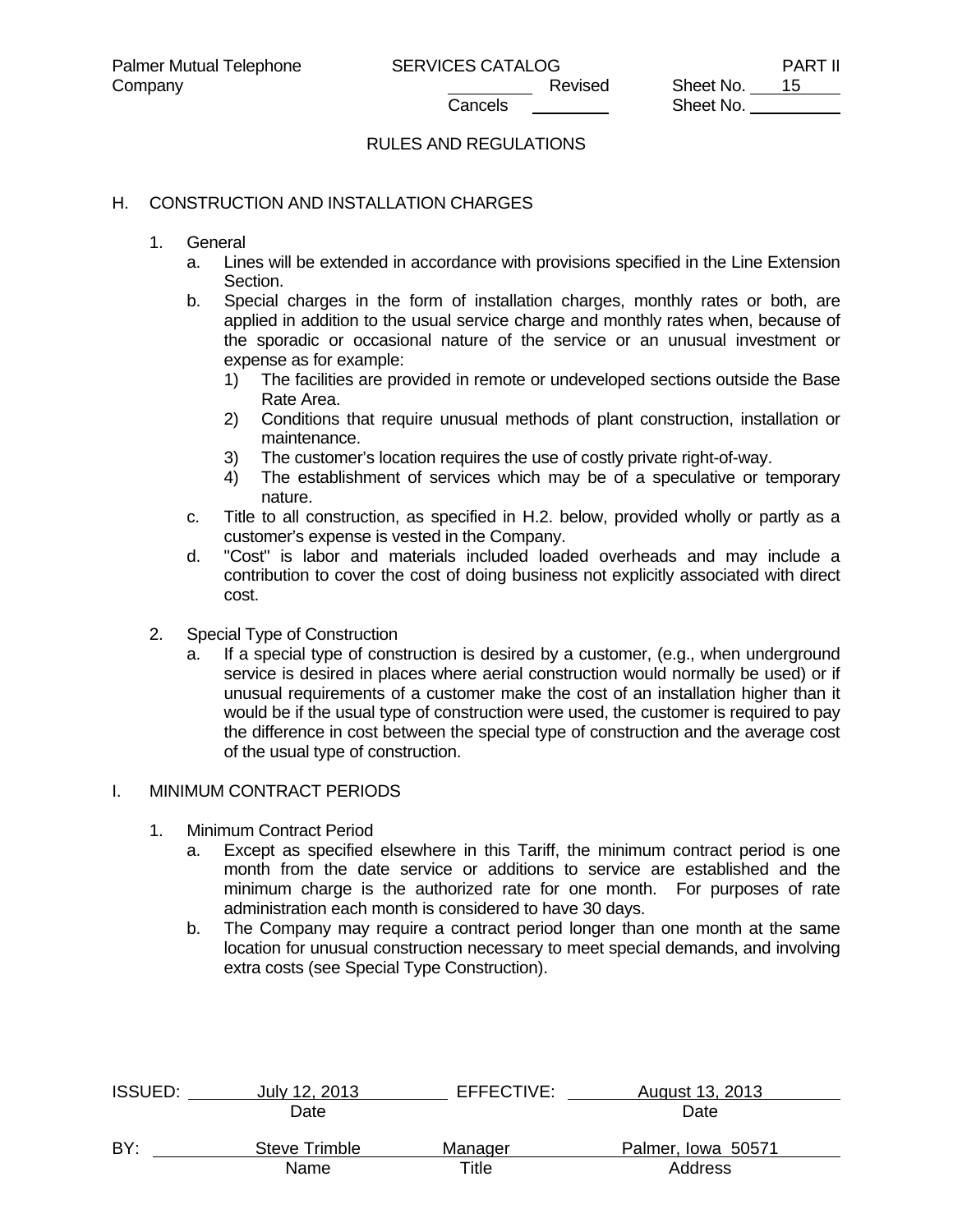# RULES AND REGULATIONS

### J. DISCONNECTION OR REFUSAL OF SERVICE

- 1. By the Company Without Notice
	- a. The Telephone Company may disconnect or refuse service without notice:
		- 1) in the event of a condition on the customer's premises determined by the Telephone Company to be hazardous.
		- 2) in the event of customer's use in such a manner as to adversely affect the Telephone Company's facilities or the Telephone Company's service to others, such as:
			- a) connection of Customer Premise Equipment which causes or is likely to cause interference or hazard to the network.
			- b) Impersonation of another with fraudulent intent.
		- 3) in the event of tampering with facilities furnished and owned by the Telephone Company.
		- 4) in the event of unauthorized use.
- 2. By the Company After Prior Written Notice
	- a. In addition to the reasons set forth in subparagraph 1a. above, the Telephone Company may disconnect or refuse service after providing at least five days or in the case of deposits twelve days, prior written notice for any of the following reasons:
		- 1) failure of a customer to make suitable deposit as required by these rules.
		- 2) use of service in an unlawful or abusive manner, including to illegally threaten or harass other persons or in violation of any federal, state, or local law applicable to use of service.
		- 3) the customer's bill for local services remains unpaid after the last date for timely payment.
		- 4) for failure of the customer or prospective customer to furnish permits or certificates of right-of-way specified to be furnished in the Telephone Company's rules filed with the Iowa Utilities Board as conditions for obtaining service, or the termination of those permissions or rights, or for the failure of the customer or prospective customer to fulfill the contractual obligations imposed upon them as conditions of obtaining service by a contract subject to the regulatory authority of the Iowa Utilities Board.
		- 5) for failure of the customer to permit the Telephone Company reasonable access to its facilities.
		- 6) any other violation of the Telephone Company's rules and regulations on file with the Iowa Utilities Board, the requirements of municipal ordinances or law pertaining for the service.

| <b>ISSUED:</b> | July 12, 2013 | EFFECTIVE: | August 13, 2013    |  |
|----------------|---------------|------------|--------------------|--|
|                | Date          |            | Date               |  |
| BY:            | Steve Trimble | Manager    | Palmer, Iowa 50571 |  |
|                | Name          | Title      | Address            |  |
|                |               |            |                    |  |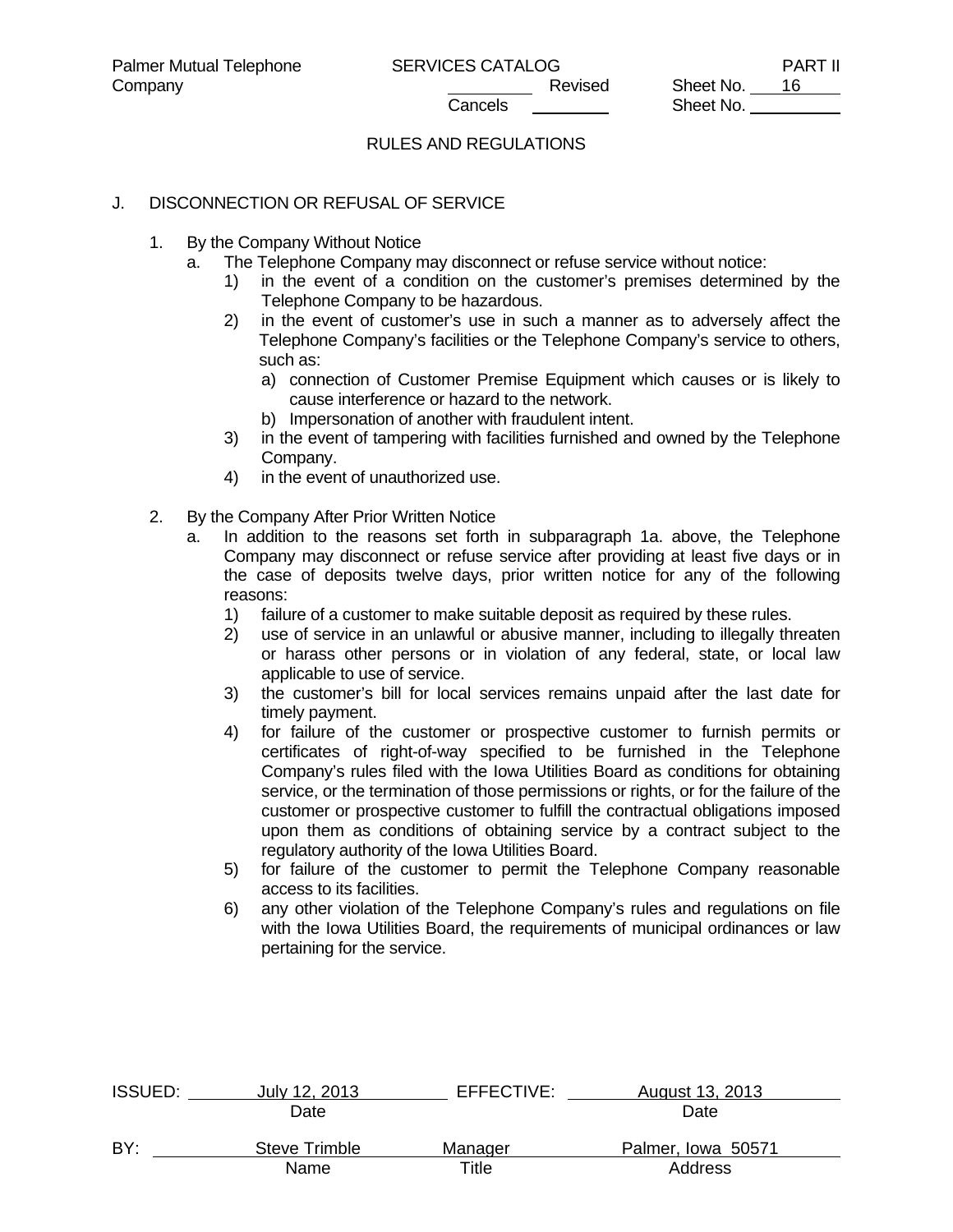# RULES AND REGULATIONS

### J. DISCONNECTION OR REFUSAL OF SERVICE (Continued)

- 2. By the Company After Prior Written Notice (Continued)
	- b. Despite the prior written notice provisions as contained in these rules, disconnection may take place prior to the expiration of the notice period if the Telephone Company determines, from verifiable data, that usage during the notice period is so abnormally high that a risk of irrevocable revenue loss is created.
	- c. Only one written notice will be provided to the customer if multiple violations occur.
	- d. The notice of pending disconnection required by these rules shall be a written notice setting forth all reasons for the notice, and the final date by which the account is to be settled or specific action taken. The notice shall be considered rendered to the customer when deposited in the U.S. mail with postage prepaid. If delivery is by other than U.S. mail, the notice shall be considered rendered when delivered to the last known address of the person responsible for payment for the service. The final date shall be not less than five days after the notice is rendered, or in the case of deposits twelve days. The notice will include a toll-free or collect number where a customer can obtain additional information.
	- e. Where written notice is required, the Company will not disconnect service on a weekend, holiday, or after 2:00 P.M. unless the Company is prepared to reconnect the service the same day.
- 3. Disputes

 In the event of a dispute concerning a bill, the Telephone Company may require the customer to pay a sum of money equal to the amount of the undisputed portion of the bill. Following payment of the undisputed amount, efforts to resolve the complaint, using complaint procedures in the Telephone Company's Tariff, shall continue and for not less than forty-five days after the rendering of the disputed bill, the service shall not be disconnected for non-payment for the disputed amount. The forty-five days may be extended by up to sixty days if requested of the Telephone Company by the Iowa Utilities Board in the event the customer files a written complaint with the Iowa Utilities Board, Customer Service, 1375 E. Court Avenue, Room 69, Des Moines, Iowa 50319-0069, toll free at 1-877-565-4450, or customer@iub.iowa.gov.

| <b>ISSUED:</b> | July 12, 2013 | EFFECTIVE: | August 13, 2013    |  |
|----------------|---------------|------------|--------------------|--|
|                | Date          |            | Date               |  |
| BY:            | Steve Trimble | Manager    | Palmer, Iowa 50571 |  |
|                | Name          | Title      | Address            |  |
|                |               |            |                    |  |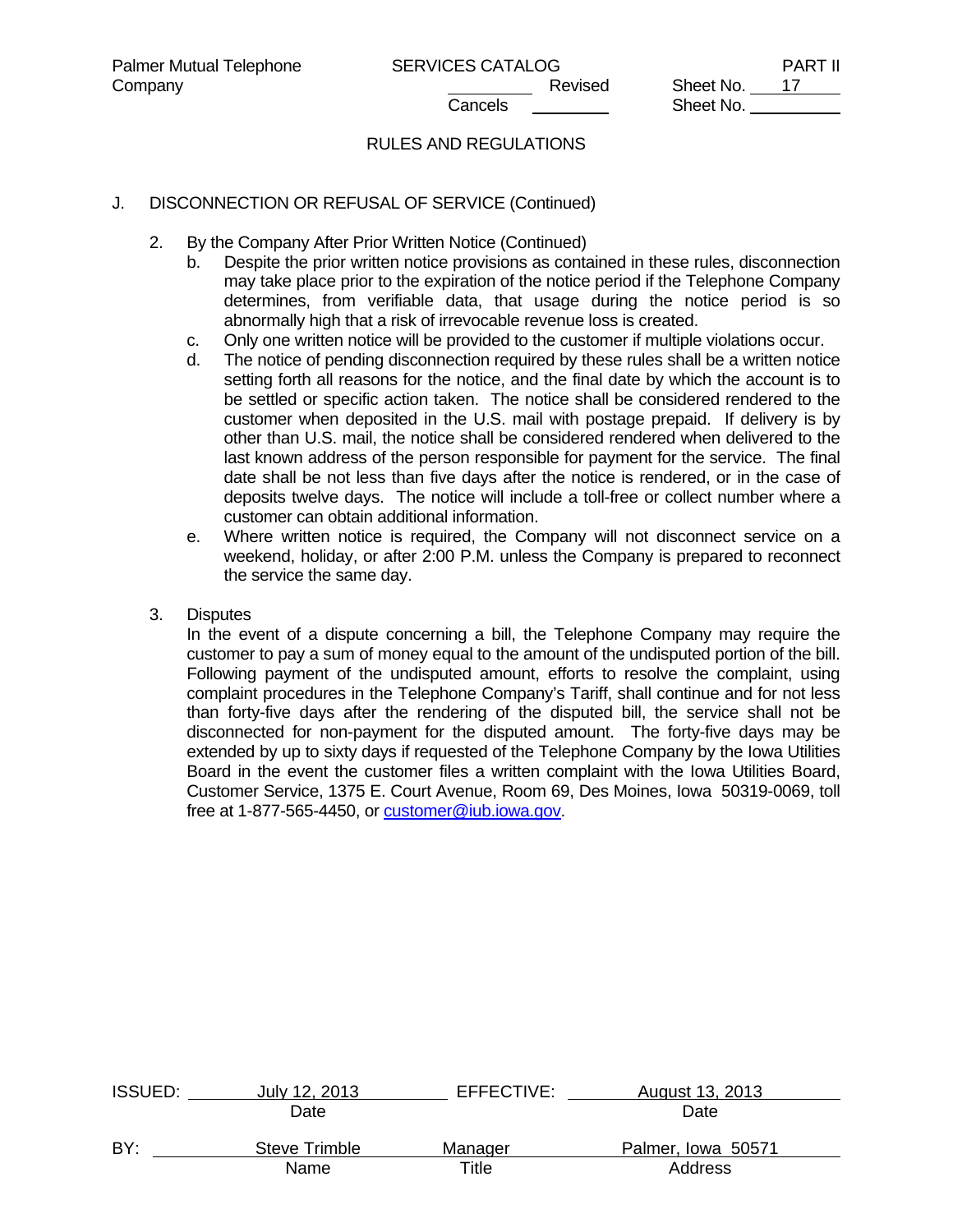# RULES AND REGULATIONS

# J. DISCONNECTION OR REFUSAL OF SERVICE (Continued)

4. Emergency Medical Conditions

 Disconnection of a residential customer shall be postponed 30 days if an existing medical emergency of the customer, a member of the customer's family, or any permanent resident of the premises where service is rendered would present an especial danger to the health of any permanent resident of the premises. Indicators of an especial danger to health include, but are not limited to: age; infirmity; mental incapacitation; serious illness; physical disability, including blindness and limited mobility; and any other factual circumstance which may indicate a severe or hazardous health situation. The telephone utility may require written verification of the especial danger to health by a physician or a public health official, including the name of the person endangered, and a statement that the person is a resident of the premises in question. Initial verification may be by telephone, but the telephone utility may require a written verification within 5 days of the verification of the especial health danger by the physician or a public health official, including the name of the person endangered and a statement that the person is a resident of the premises in question. If the service has been disconnected within 14 days prior to verification of illness for a qualifying resident, service shall be restored to that residence if a proper verification is thereafter made in accordance with the foregoing provisions. If the customer does not make payment during the 30-day period, the service is then subject to disconnection.

- 5. At Customer's Request
	- a. Contracts for service may be terminated prior to the expiration of the contract period provided advance notice is given to the Company and upon agreement to pay all charges due for the service furnished, plus any termination charges which might be applicable.
	- b. Where a contract for service with a one-month minimum period is canceled before establishment of the service is completed, a charge not to exceed the service charge specified, is applied if all or a portion of the facilities have been installed.
	- c. No minimum or termination charge will apply (unless otherwise stated specifically in this Tariff) where a new customer takes over the service of the former customer, provided the service is to be furnished at the same location without interruption and that the new customer assumes all unpaid charges on the original contract. Minimum and termination charges will apply for any service furnished under the original contract which is not retained by the new customer.
	- d. No minimum or termination charge will apply in the event the service is terminated because of condemnation, destruction, or damage to property by fire or other cause, beyond the control of the customer.

| <b>ISSUED:</b> | July 12, 2013 | EFFECTIVE: | August 13, 2013    |  |
|----------------|---------------|------------|--------------------|--|
|                | Date          |            | Date               |  |
| BY:            | Steve Trimble | Manager    | Palmer, Iowa 50571 |  |
|                | Name          | Title      | Address            |  |
|                |               |            |                    |  |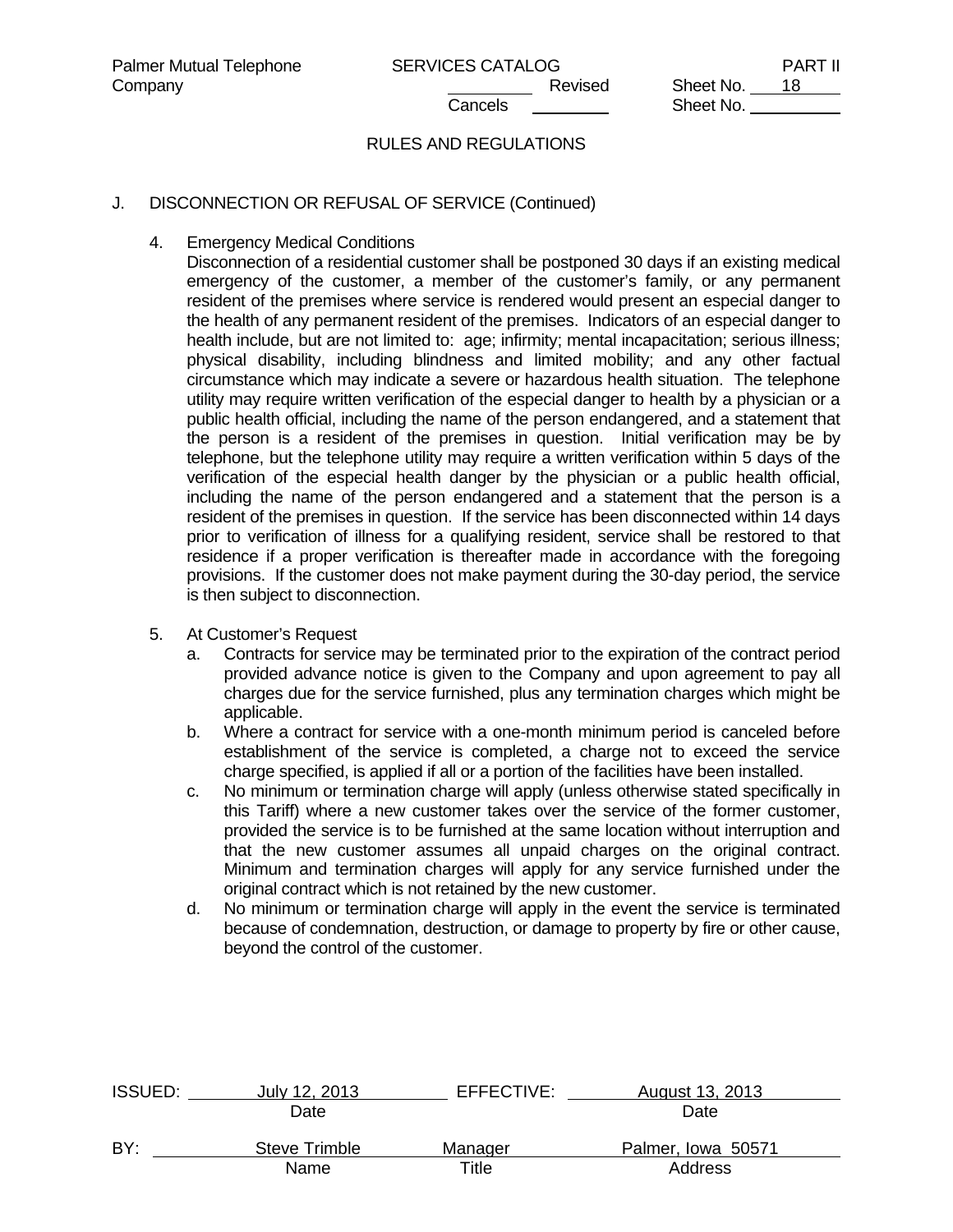# RULES AND REGULATIONS

### K. PAYMENT FOR SERVICE AND FACILITIES

#### 1. General

- a. Generally all customers shall pay for services and facilities monthly in advance. Municipal, State or Governmental Agencies may be exceptions to this rule.
- b. Billing to customers shall be scheduled monthly.
- c. All bills for local services are due not less than 20 days after the bill is rendered.
- d. When a customer is connected or disconnected, or for other cause the service received deviates by more than twenty-four consecutive hours from the normal billing period, the bill shall be prorated. If the prorating indicates a refund is due, the refund shall be accomplished by bill credit.
- e. Failure to receive a bill does not relieve the customer of the responsibility for payment.
- 2. Disconnection of Service by the Company
	- a. In the event of failure by the customer or those responsible to pay any bill on or before the due date, the Company may discontinue local services upon written notice, allowing the customer five days to make payment or settlement.
- 3. Service Charge for Reconnection
	- a. Where service has been discontinued for non-payment of a due bill applicable service charges as defined in Part VI of this tariff shall apply.
	- b. Where service has been discontinued for the non-payment of a due bill, the customer may be required to reestablish credit as defined in Establishment and Maintenance of Credit.
	- c. The maximum payment for restoration of service that existed prior to disconnection shall be the total past due amount, applicable nonrecurring charges and if appropriate, an Advance Payment and Deposit as specified elsewhere in this tariff.
- 4. Late Payment Charge
	- a. All bills for which full payment has not been received paid before the last date for timely payment shall be subject to a late payment charge.
	- b. Each account shall be granted not less than one complete forgiveness of late payment charges each calendar year for regulated services. The customer will be notified that this forgiveness has been used by first class mail, telephone or electronic means.
	- c. Late payment charges shall be None .

\* - Rates are available to customers at the Company's office, website or by mail.

| <b>ISSUED:</b> | July 12, 2013 | EFFECTIVE: | August 13, 2013    |  |
|----------------|---------------|------------|--------------------|--|
|                | Date          |            | Date               |  |
| BY:            | Steve Trimble | Manager    | Palmer, Iowa 50571 |  |
|                | Name          | Title      | Address            |  |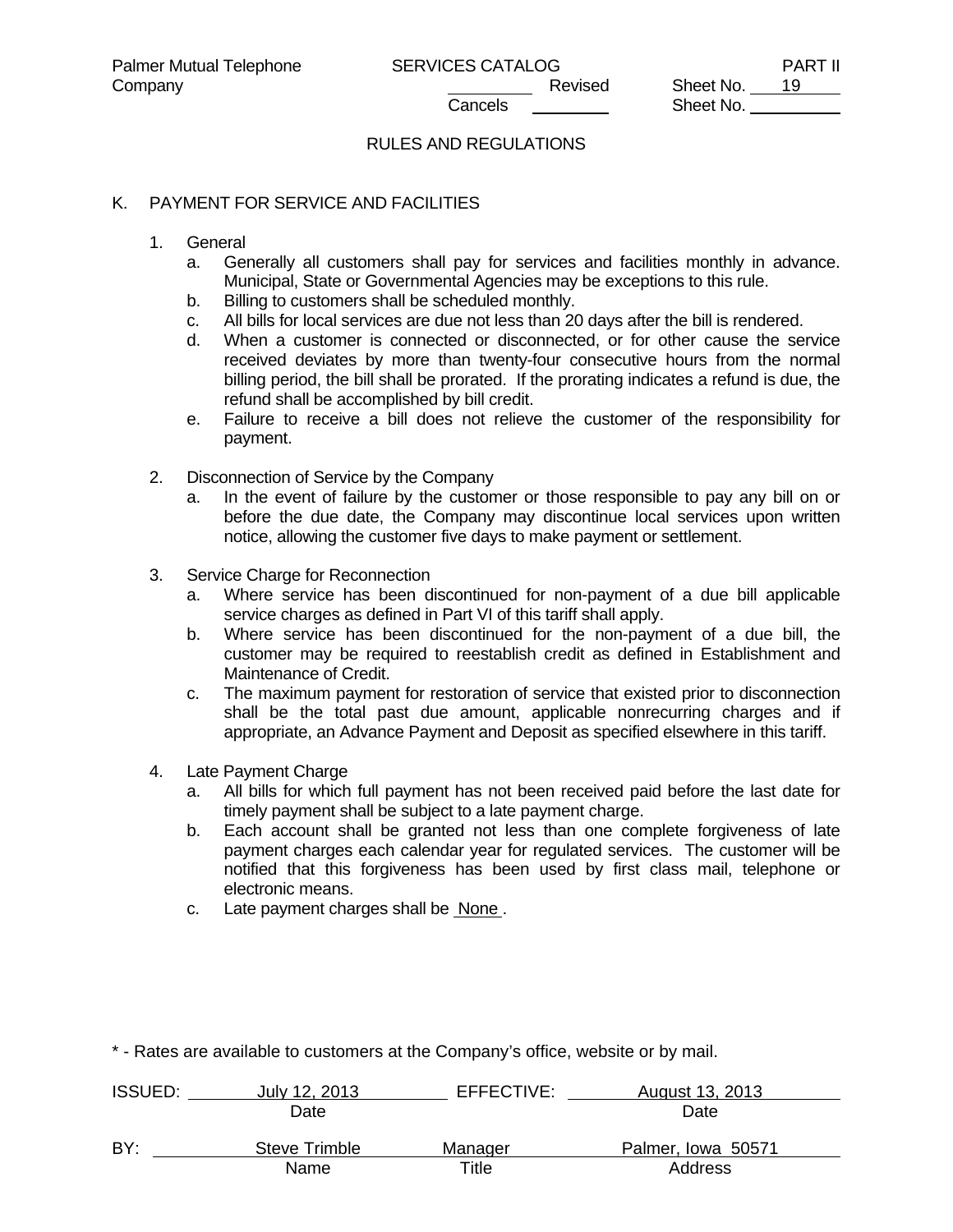# RULES AND REGULATIONS

## L. TAXES OR FEES TO BE BILLED TO CUSTOMERS

- 1. General
	- a. When a municipality or political subdivision imposes upon the Company any license, occupation, franchise, permit, inspection or other similar tax, such tax, fee or charge may be billed to the telephone customers receiving service within the municipal or political subdivision, allocated uniformly on the basis of each such customer's monthly charges for the types of service made subject to such tax, fee or charge.

#### M. NETWORK CONNECTIONS

- 1. General
	- a. Customers are connected to the telephone network at a point of demarcation as specified in the Board rules.
	- b. Connections of new inside station wiring to the network shall only be made at the Demarcation Point.
	- c. Such connections shall be made by using a Standard Network Interface and shall be in accordance with Part 68 of the FCC Rules.
	- d. Direct electrical connections at the protector or by-passing the Standard Network Interface shall constitute a violation of this Company's filed tariffs and the service may be disconnected in accordance with its filed Rules and Regulations.
	- e. Customers shall not be allowed to construct inside station wiring from a demarcation point or between two or more buildings on the same premises to obtain service from an exchange other than that by which they would normally be served. Existing inside wiring obtaining local exchange service within another exchange boundary shall be disconnected by the customer within ten days after receipt of written notification from the Company.

| <b>ISSUED:</b> | July 12, 2013 | EFFECTIVE: | August 13, 2013    |  |
|----------------|---------------|------------|--------------------|--|
|                | Date          |            | Date               |  |
| BY:            | Steve Trimble | Manager    | Palmer, Iowa 50571 |  |
|                | Name          | Title      | Address            |  |
|                |               |            |                    |  |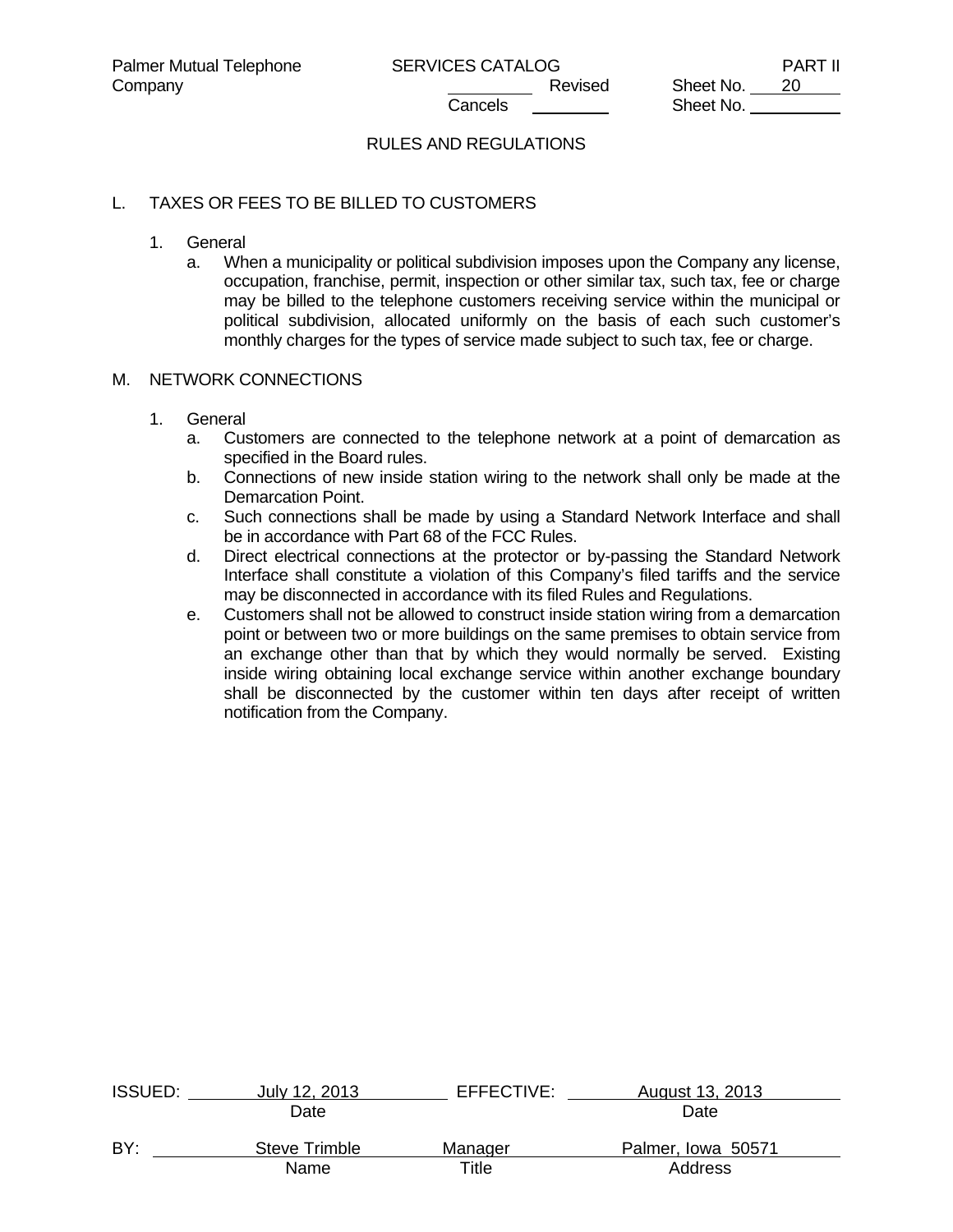## RULES AND REGULATIONS

#### N. CUSTOMER COMPLAINTS

- 1. General
	- a. A customer or prospective customer may initiate a complaint with the Company on any relevant matter by telephone, in person or in writing directed to the Company at any of its offices. The Company's response to the complaint will generally be in the same form used by the customer. However, the Company may respond to written complaints by telephone or personal visits when it believes such communications will be effective in resolution of the issues.
	- b. The customer may at any point during resolution of the complaint seek review by a Supervisor or Manager.
	- c. Upon investigation and final resolution by the Company, if the customer wishes further review, the customer should direct all appropriate information to the Iowa Utilities Board, Customer Service, 1375 E. Court Avenue, Room 69, Des Moines, lowa 50319-0069, toll free at 1-877-565-4450, or **customer@iub.iowa.gov.**

### O. RESALE OR SHARED SERVICE

- 1. General
	- a. A reseller or shared service customer may obtain local exchange service from the Company to allow occupants of a building or complex of buildings to share in the use of local exchange services.
	- b. The Company will provide service to the point of demarcation.
	- c. The customer shall be responsible to extend the service from the point of demarcation.
	- d. The end-user customer must be allowed to subscribe to service provided by the Company.
	- e. Should the reseller refuse to allow the end-user customer to subscribe to local exchange service direct from the Company, the end-user customer may file a complaint against the reseller with the Iowa Utilities Board, Customer Service, 1375 E. Court Avenue, Room 69, Des Moines, Iowa 50319-0069, toll free at 1-877-565- 4450, or customer@iub.iowa.gov.

| <b>ISSUED:</b> | July 12, 2013 | EFFECTIVE:  | August 13, 2013    |  |
|----------------|---------------|-------------|--------------------|--|
|                | Date          |             | Date               |  |
| BY:            | Steve Trimble | Manager     | Palmer, Iowa 50571 |  |
|                | Name          | $\tau$ itle | Address            |  |
|                |               |             |                    |  |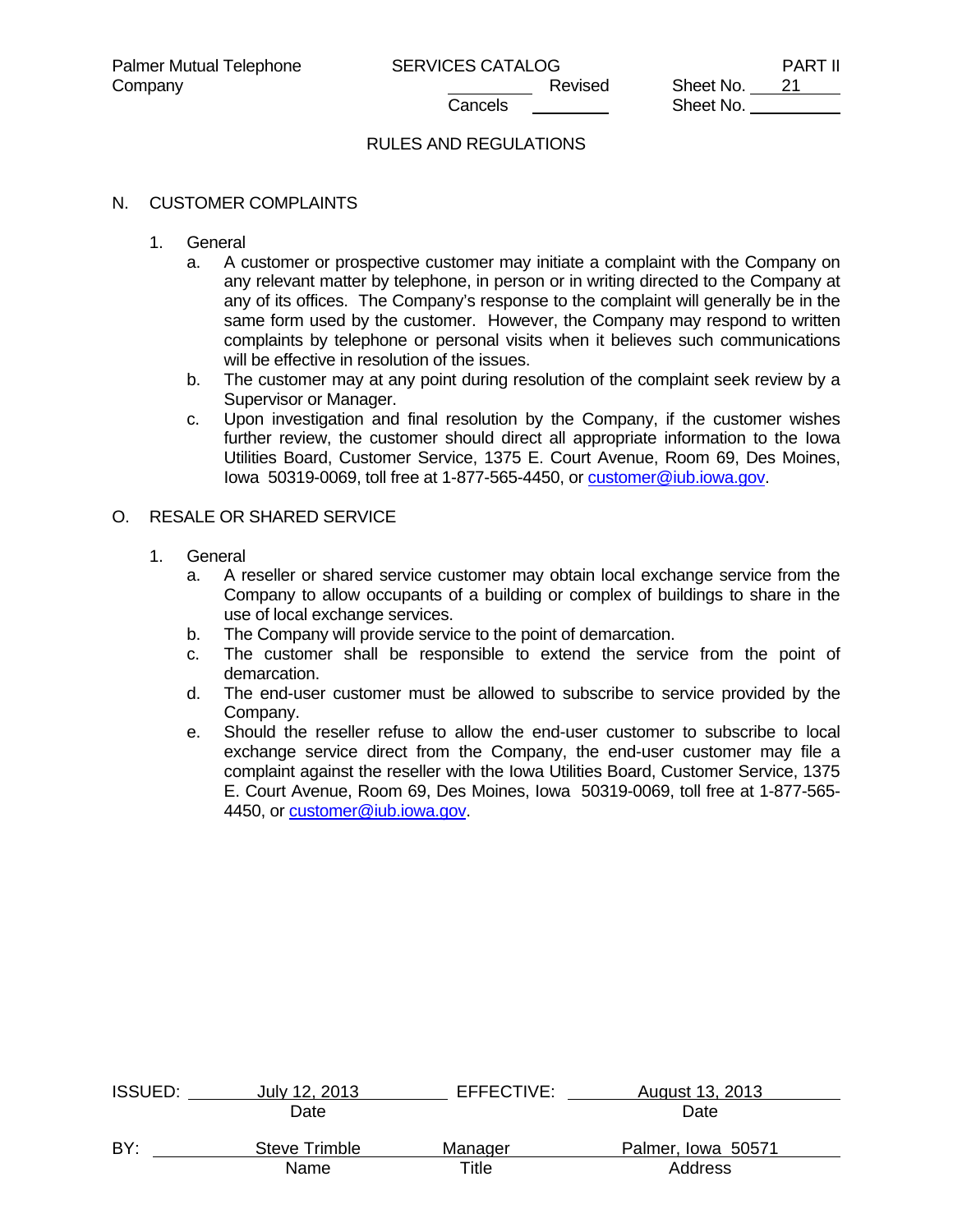# **DEFINITIONS**

ACTIVE ACCOUNT - A customer who is currently receiving telephone service, or one whose service has been temporarily disconnected (vacation, non-payment, storm damage, etc.).

ADDITIONAL LISTING - Any listing of a name or other authorized information in connection with a customer's telephone number in addition to that to which he is entitled in connection with his regular service.

ADJACENT EXCHANGE SERVICE - Local Exchange Service, including extended area service, provided to a customer via direct facility connection to an exchange contiguous to the exchange in which the customer is located.

ANCILLARY SERVICE OR EQUIPMENT - Any communication service or equipment not included in the definitions of transmission service, terminal equipment or inside station wiring.

AUTHORIZED USER - A person, firm or corporation (other than the customer) on whose premises a telephone, private branch exchange, or private line service or channel is located and who may communicate over such channels in accordance with the terms of the tariff.

BASE RATE - A rate for grades of exchange service available to customers located within a base rate area.

BASE RATE AREA - The developed portion within each exchange service area as set forth in the telephone utility's tariffs, maps or descriptions.

BUILDING - The term "Building" is a structure occupied by a customer or authorized user. Multi-occupant structures will be considered different buildings when space of one customer or authorized user is separated by space occupied by others.

BUSINESS SERVICE - Central Office Access Line service furnished to customers where the actual or obvious use is of a business, professional or occupational nature.

CALLS - Telephone messages attempted by customers or users.

CENTRAL OFFICE - A unit in a telephone system which provides service to the general public, having the necessary equipment and operating arrangements for terminating and interconnecting customer lines and trunks or trunks only. There may be more than one central office in a building.

CENTRAL OFFICE ACCESS LINE - A circuit extending from the central office equipment up to and including the demarcation point.

| <b>ISSUED:</b> | July 12, 2013 | EFFECTIVE: | August 13, 2013    |  |
|----------------|---------------|------------|--------------------|--|
|                | Date          |            | Date               |  |
| BY:            | Steve Trimble | Manager    | Palmer, Iowa 50571 |  |
|                | Name          | Title      | Address            |  |
|                |               |            |                    |  |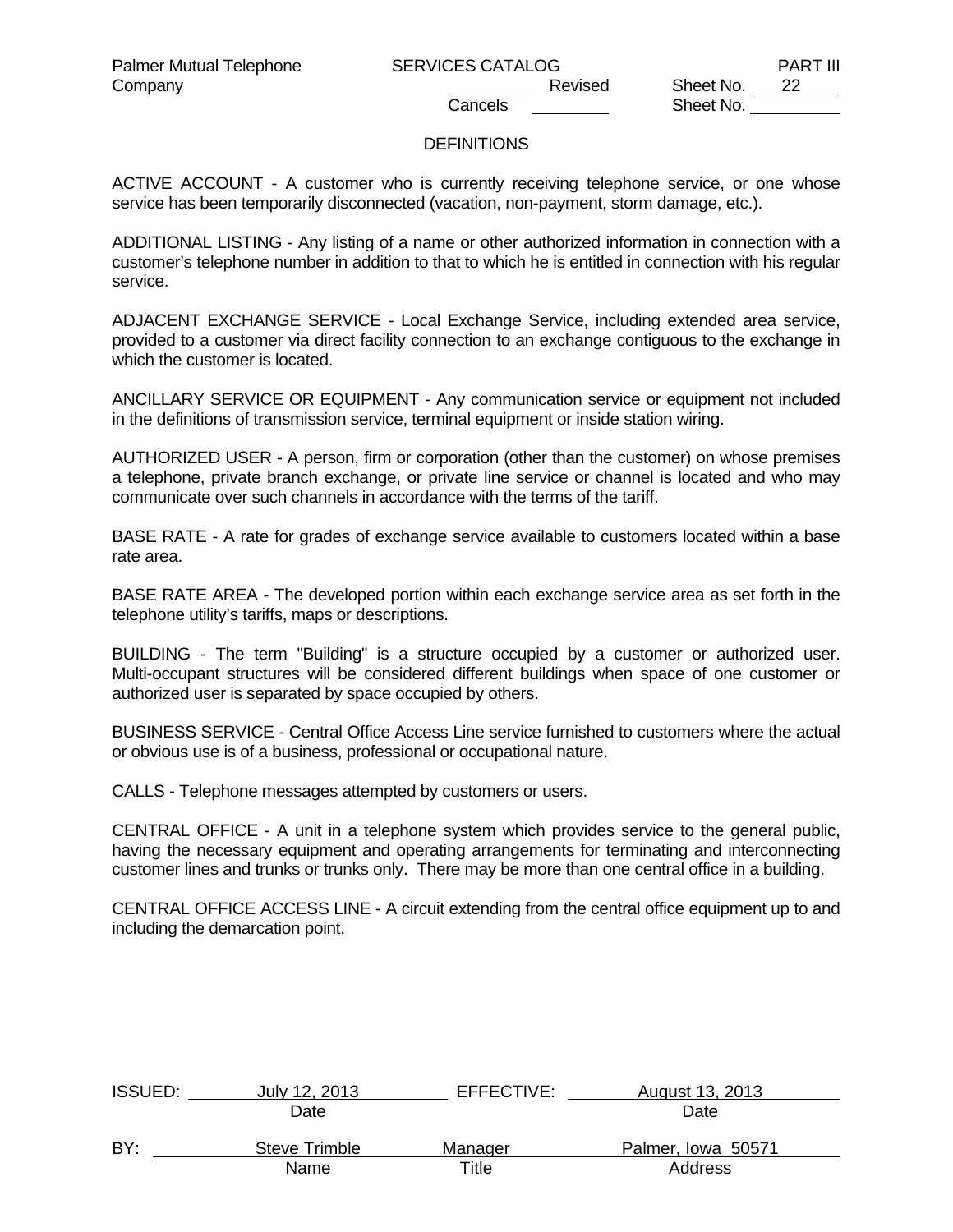Company Company Company Company Company Revised Sheet No. 23 Sheet No.

## **DEFINITIONS**

CENTRAL OFFICE ACCESS LINE CHARGE - For work associated with the telephone line, extending from central office equipment up to and including, the demarcation point located at the customers' premises.

CHANNEL - An electrical path suitable for the transmission of communications.

CHARGES - Nonrecurring amounts billed to customers for regulated services.

CHECK OF SERVICE or SERVICE CHECK - An examination, test or other method utilized to determine the condition of customer-provided terminal equipment and inside station wiring.

CIRCUIT - A channel used for the transmission of electrical energy in the furnishing of telephone and other communication services.

CLASS OF SERVICE - The various categories of service generally available to the customer, such as business, residential, pay telephone service and resale or shared services.

COMMUNICATIONS SYSTEM - Channels and other facilities which are capable, when not connected to exchange telecommunications service, of two-way communications between customer-provided terminal equipment or Company stations.

COMPANY - A corporation, association, partnership, or individual engaged in the business of furnishing telephone and other communications services to the public.

CONNECTING COMPANY - A corporation, association, partnership or individual owning or operating one or more exchanges and with which communications services are interchanged.

CONSTRUCTION CHARGE - A separate recurring and/or nonrecurring charge made for the construction of facilities in excess of those contemplated under the rates quoted in the exchange tariffs.

CONTIGUOUS PROPERTY - Two or more parcels of property, occupied by the customer, in which the boundary line of one property touches the boundary line of the other(s).

CONTRACT - The agreement between a customer and the Company under which service and facilities are furnished in accordance with the applicable provisions of the tariff.

COST - The cost of labor and materials, which includes appropriate amounts to cover the Company's general operating and administrative expenses.

| <b>ISSUED:</b> | July 12, 2013 | EFFECTIVE: | August 13, 2013    |  |
|----------------|---------------|------------|--------------------|--|
|                | Date          |            | Date               |  |
| BY:            | Steve Trimble | Manager    | Palmer, Iowa 50571 |  |
|                | Name          | Title      | Address            |  |
|                |               |            |                    |  |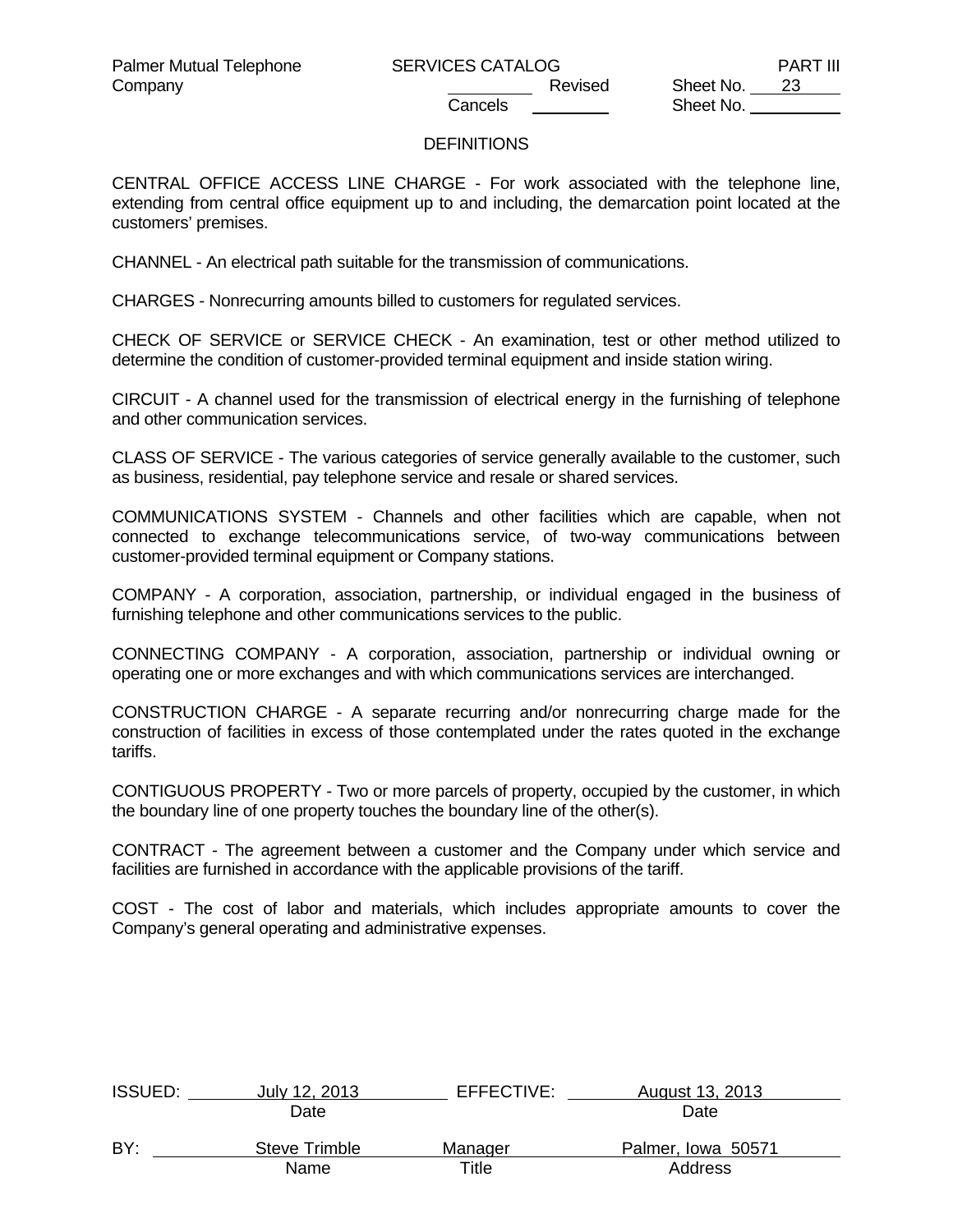Company Company Company Company Company Revised Sheet No. 24 Sheet No.

### **DEFINITIONS**

CUSTOMER - The individual, carrier, reseller, partnership, association, corporation or government agency which contracts for telephone service, or relays messages to or from points outside the extended area, and is responsible for the payment of charges and compliance with the rules and regulations of the Company.

CUSTOMER PREMISE EQUIPMENT - Equipment located on the customer's premise owned by the customer.

DELINQUENT OR DELINQUENCY - An account for which a bill or payment agreement for regulated services or equipment has not been paid in full on or before the last day for timely payment.

DEMARCATION POINT - The point of connection provided and maintained by the telephone utility to which the telephone utility-owned existing inside station wiring or customer-provided new inside station wiring becomes dedicated to an individual building or facility. For an individual customer dwelling, this point of connection will generally be immediately adjacent to, or within twelve inches of, the protector or the customer's side of the protector. The drop and block, including the protector, will continue to be provided by and remain the property of the telephone utility. In the instance where a physical protector does not exist at the point of cable entrance into the building or facility, the demarcation point is defined as the entrance point of the cable into the building or facility.

DIRECTORY LISTING - A publication in the Company's alphabetical directory of information relative to a customer's name or other identification and telephone number.

DISCONNECT - The disabling of circuitry preventing both outgoing and incoming communications.

DISCONNECT NOTICE - The written notice sent to a customer following billing, notifying that service will be discontinued if charges are not satisfied by the date specified on the notice.

DROP WIRE - That portion of a circuit between the pole line or cable distributing box and the protector or equivalent.

DUE DATE - The last day for payment without unpaid amounts being subject to a late payment charge or additional collection efforts.

DUE NOTICES - See "Disconnect Notice."

ENHANCED UNIVERSAL EMERGENCY NUMBER SERVICE (E911) - A telephone exchange service whereby one or more Public Safety Answering Points designated by the customer may receive telephone calls dialed to the telephone number 911.

| July 12, 2013 | EFFECTIVE: | August 13, 2013    |  |
|---------------|------------|--------------------|--|
| Date          |            | Date               |  |
| Steve Trimble | Manager    | Palmer, Iowa 50571 |  |
| Name          | Title      | Address            |  |
|               |            |                    |  |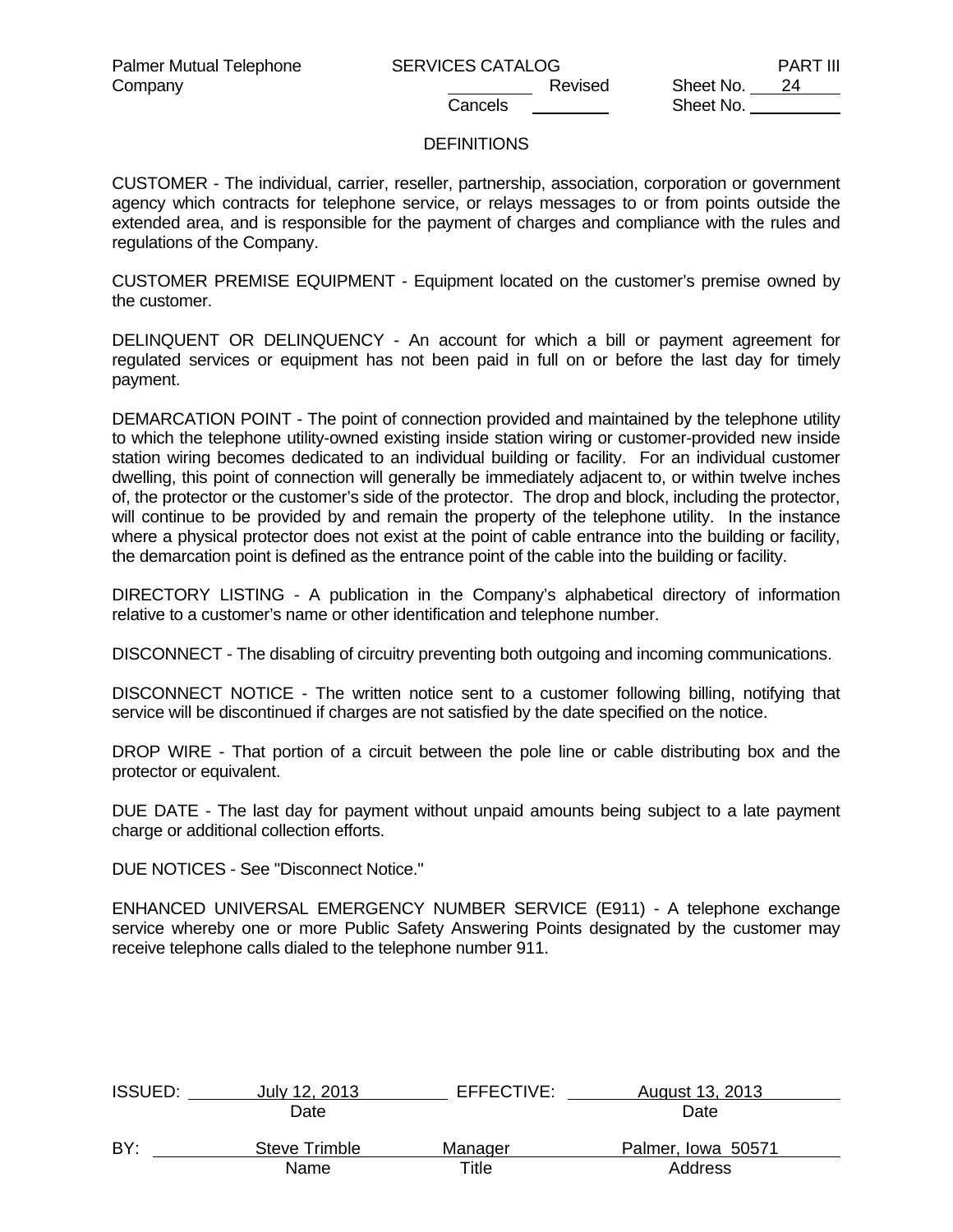Sheet No.

# **DEFINITIONS**

ENTRANCE FACILITIES - Facilities extending from the point of entrance on private property to the premises on which service is furnished.

EXCHANGE - A geographical area established for the administration of local communications services in a specified area, called the "Exchange Area", which usually embraces a city, town or village, and its environs. It may contain one or more central offices together with the associated plant, equipment, and facilities used in furnishing communication service within that area.

EXCHANGE AREA - The territory served by an exchange.

EXCHANGE SERVICE - The furnishing of facilities for communication within an exchange area, in accordance with the regulations and charges specified in the Local Tariff.

EXTENDED AREA SERVICE - Extended Area Service (EAS) means telephone service furnished between end user customers located within an exchange area and all of the end user customers of an additional exchange area. Extended Area Service is only for local calls both originating and terminating within the defined extended area by the end users of local exchange companies.

EXTRA EXCHANGE LINE MILEAGE - The measurement on which charges are based for that portion of the circuit extending beyond the Base Rate Area but within the Exchange Area, which is used to furnish urban classes of service in the Suburban or Rural Area.

EXTRA LISTING - See "Additional Listing."

FLAT RATE SERVICE - Telecommunications service furnished at a fixed monthly or periodic charge.

FOREIGN CENTRAL OFFICE - Any central office other than that which serves the area in which the customer is located.

FOREIGN EXCHANGE LINE MILEAGE - The measurement applying to that portion of a central office line connecting a customer with a foreign central office, from the common boundary line to the customer's station, for which a monthly charge is made in addition to the base rate for exchange service.

FOREIGN EXCHANGE SERVICE - Exchange service furnished to a customer from an exchange other than the exchange regularly serving the area in which the customer is located.

GENERAL EXCHANGE SERVICES - Facilities, services or features furnished by the Company connected to or associated with primary local exchange service.

INDIVIDUAL LINE - A Central Office Access Line to provide one-party service. (Not a private branch exchange trunk.)

| <b>ISSUED:</b> | July 12, 2013 | EFFECTIVE: | August 13, 2013    |  |
|----------------|---------------|------------|--------------------|--|
|                | Date          |            | Date               |  |
| BY:            | Steve Trimble | Manager    | Palmer, Iowa 50571 |  |
|                | Name          | Title      | Address            |  |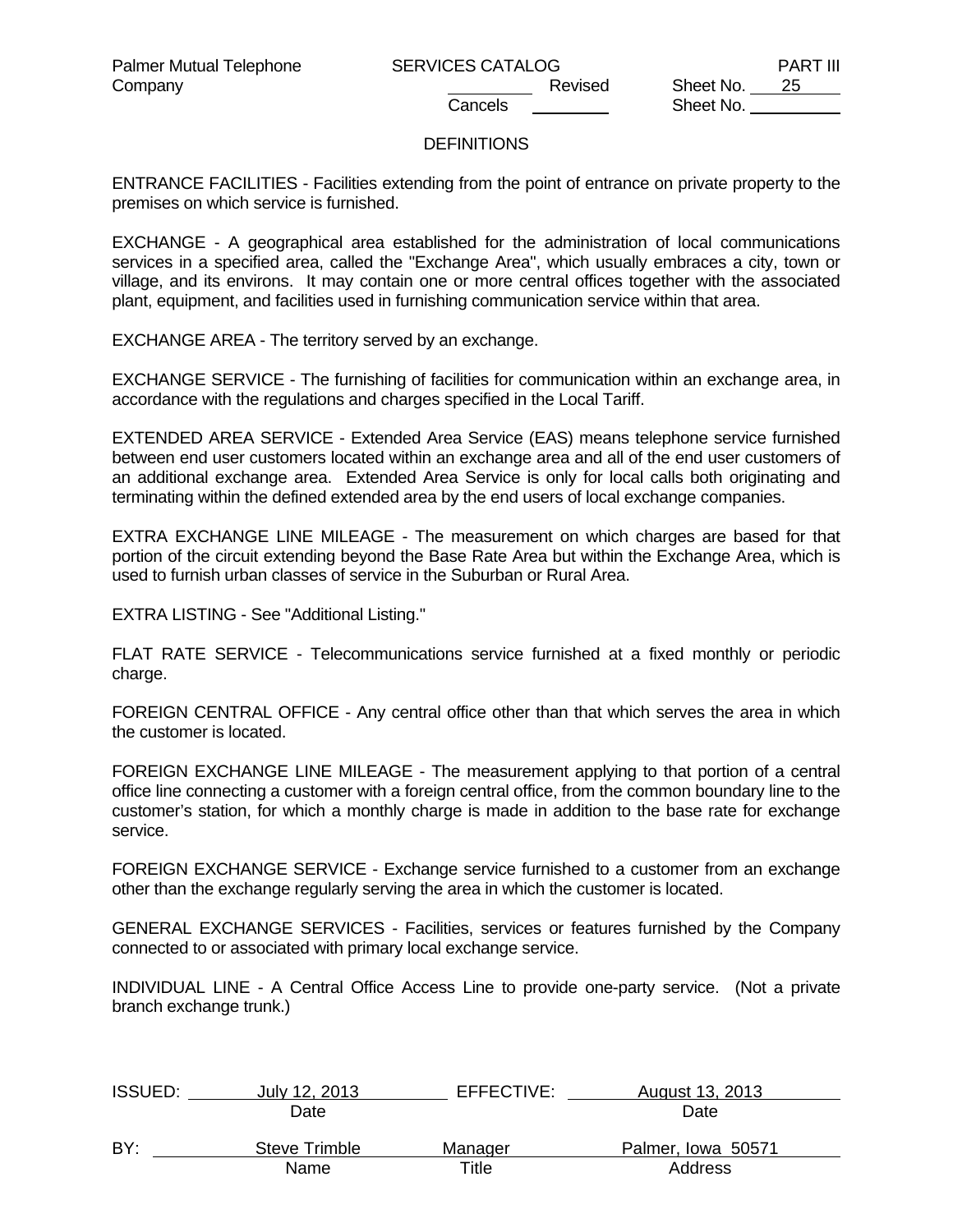Company Company Company Company Company Revised Sheet No. 26 Sheet No.

### **DEFINITIONS**

INITIAL SERVICE PERIOD - The minimum length of time for which a customer is obligated to pay for service, facilities and equipment, whether or not retained by the customer for such minimum length of time.

INSTALLATION CHARGE - A nonrecurring charge made at the time of installation of communications service or facilities, which may apply in place of or in addition to Service Charges and other applicable charges for service.

JOINT USER SERVICE - An arrangement whereby an individual, firm or corporation whose telephone needs are not such as to justify the provision of separate customer service is permitted to use the services of another customer.

LIFELINE ASSISTANCE – An assistance program which for qualified applicants have a reduction in the monthly local exchange service.

LOCAL EXCHANGE SERVICE - Telecommunications within a local service area in accordance with the provisions of the Company's tariffs.

LOCAL MESSAGE - A completed customer or user call between stations located within the same Exchange Area or Local Service Area.

LOCAL SERVICE AREA - The area within which telephone service is furnished under a specific schedule or rates without the application of a long distance message charge.

LOW INCOME CONNECTION ASSISTANCE PROGRAM – An aggregate term for the assistance programs identified as the Link Up Assistance Program and the Lifeline Assistance Program.

MESSAGE - A completed customer or user call.

MESSAGE RATE SERVICE - A service for which charges are based upon the number of originated messages placed by the customer to stations within the same local or message rate calling area.

MILEAGE RATE - The rate applying for the use of part or all of a line furnished by the Company.

MINIMUM CONTRACT PERIOD - The minimum length of time for which a customer is obligated to pay for services and/or facilities, whether or not retained by the customer for such minimum length of time.

NONRECURRING CHARGE - A one-time charge associated with certain installations, changes or transfers of services, either in lieu of or in addition to recurring monthly charges.

| <b>ISSUED:</b> | July 12, 2013 | EFFECTIVE: | August 13, 2013    |  |
|----------------|---------------|------------|--------------------|--|
|                | Date          |            | Date               |  |
| BY:            | Steve Trimble | Manager    | Palmer, Iowa 50571 |  |
|                | Name          | Title      | Address            |  |
|                |               |            |                    |  |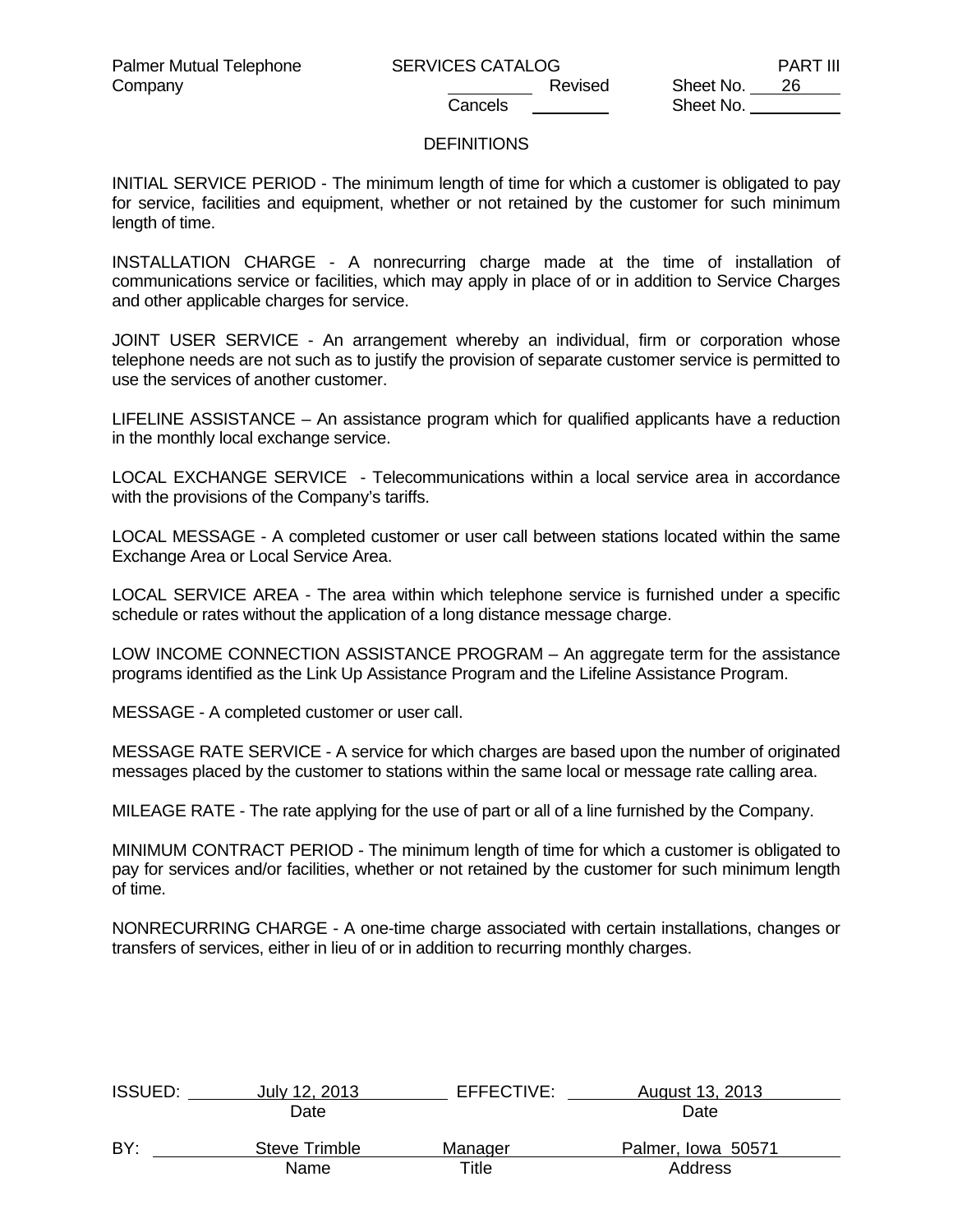# **DEFINITIONS**

NOTICE - See "Disconnect Notice."

OUTSIDE PLANT - The telephone facilities installed on, along, or under streets, alleys, highways, and private rights of way between customer locations, central offices or the central office and customer location.

PAY TELEPHONE SERVICE - A central office access line providing connections for pay telephone equipment.

PAY CENTRAL OFFICE ACCESS LINE - A circuit extending from the central office equipment up to and including the demarcation point to provide both local and toll service.

PREMISES - The space occupied by an individual customer in a building, in adjoining buildings, or on contiguous property including property separated only by a public thoroughfare, a railroad right-of-way, or a natural barrier.

PRIVATE BRANCH EXCHANGE TRUNKS - See "Central Office Access Line."

PROTECTOR - A utility owned electrical device located in the central office, at a customer's premises or anywhere along any telephone facilities which is designed to protect both the telephone company's and the customer's property and facilities from over-voltage and over-current by shunting such excessive voltages and currents to ground.

RATES - Recurring amounts billed to customers for regulated communications services.

RESALE SERVICE - Central Office Access Line service obtained by a customer from the Company and resold to occupants of a building or complex of buildings.

RESIDENCE SERVICE - Telecommunication service furnished to customers when its use is for domestic purposes.

RURAL SERVICE - Telecommunication service in an exchange area outside of a base rate area or generally outside a special rate area.

SERVICE CHARGE - The charge a customer is required to pay at the time of the establishment of telephone service or subsequent changes to that service.

SERVICE CHECK - See "Check of Service".

| <b>ISSUED:</b> | July 12, 2013 | EFFECTIVE: | August 13, 2013    |  |
|----------------|---------------|------------|--------------------|--|
|                | Date          |            | Date               |  |
| BY:            | Steve Trimble | Manager    | Palmer, Iowa 50571 |  |
|                | Name          | Title      | Address            |  |
|                |               |            |                    |  |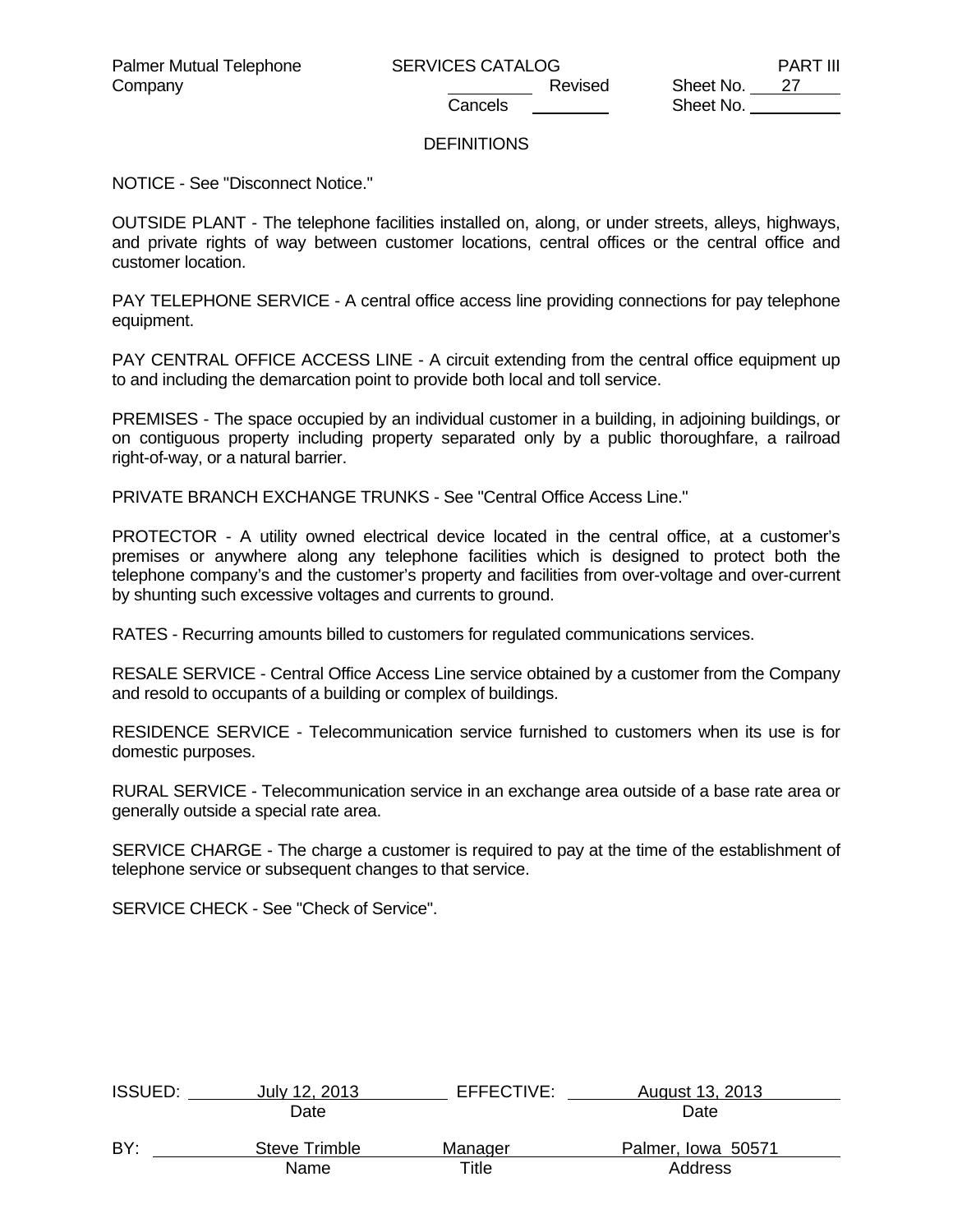Company Company Company Company Company Cancels Revised Sheet No. 28 Sheet No.

## **DEFINITIONS**

SERVICE ORDERING CHARGE - For work involved in receiving, recording and transmitting, information for establishment of telephone service or subsequent change to that service including directory listing.

SHARED SERVICE - Central Office Access Line service obtained by a customer from the Company and shared by occupants of a building or complex of buildings.

STANDARD NETWORK INTERFACE - See "Demarcation Point."

SUSPEND - See "Temporary or Vacation Suspension."

TARIFF - The rates, charges, rules and regulations adopted and filed by the Company with the Iowa Utilities Board.

TELEPHONE COMPANY - See "Company."

TEMPORARY OR VACATION SUSPENSION - Temporary disconnection or impairment of service which shall disable outgoing or incoming communications or both.

TERMINATION CHARGE - A charge applied under certain conditions when a contract for service is terminated by the customer before the expiration of the minimum contract period.

TIMELY PAYMENT - Payment on a customer's account received on or before the due date shown: on a current bill for rates and charges, or by an agreement between the customer and the Company for a series of partial payments to settle a delinquent account.

TOLL BLOCKING - A service that lets customers block the completion of outgoing toll calls from their telecommunications line.

TRIP CHARGE - A charge that applies whenever a visit is required to complete the customer's request. One charge will apply for all work requested at the same time on the same visit.

| <b>ISSUED:</b> | July 12, 2013 | EFFECTIVE: | August 13, 2013    |  |
|----------------|---------------|------------|--------------------|--|
|                | Date          |            | Date               |  |
| BY:            | Steve Trimble | Manager    | Palmer, Iowa 50571 |  |
|                | Name          | Title      | Address            |  |
|                |               |            |                    |  |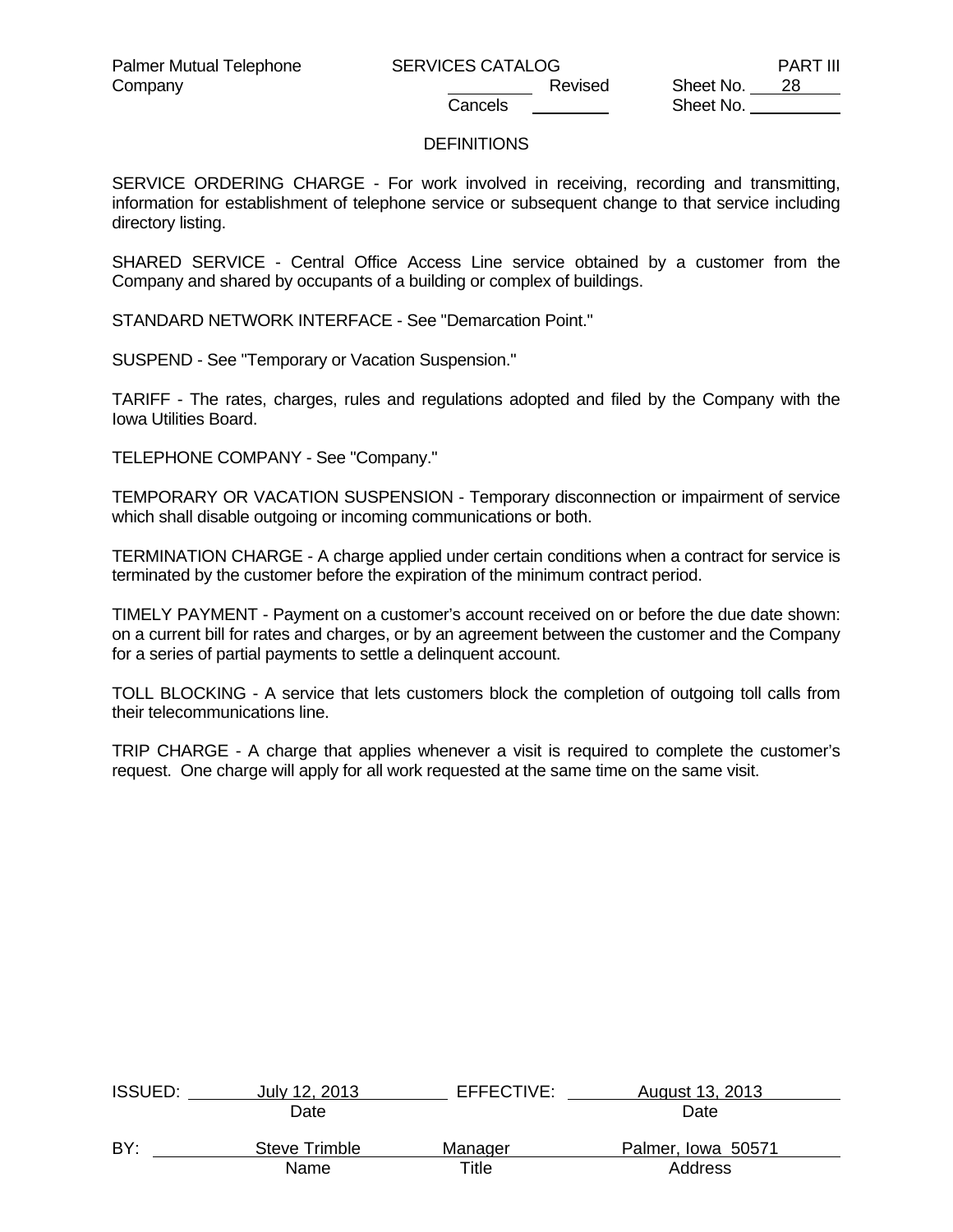| Palmer Mutual Telephone<br>Company | <b>SERVICES CATALOG</b><br>Revised<br>Cancels<br>$\sim$ $\sim$ | <b>PART III</b><br>Sheet No. 29<br>Sheet No. |
|------------------------------------|----------------------------------------------------------------|----------------------------------------------|
|                                    | <b>ACRONYMS</b>                                                |                                              |
|                                    | $\mathsf C$                                                    |                                              |
| CO                                 | <b>Central Office</b>                                          |                                              |
|                                    | E                                                              |                                              |
| <b>EAS</b>                         | <b>Extended Area Service</b>                                   |                                              |
|                                    | F                                                              |                                              |
| <b>FCC</b><br><b>FX</b>            | <b>Federal Communication Commission</b><br>Foreign Exchange    |                                              |
|                                    | I                                                              |                                              |
| <b>IUB</b>                         | Iowa Utilities Board                                           |                                              |

| <b>ISSUED:</b> | July 12, 2013 | EFFECTIVE: | August 13, 2013    |  |
|----------------|---------------|------------|--------------------|--|
|                | Date          |            | Date               |  |
| BY:            | Steve Trimble | Manager    | Palmer, Iowa 50571 |  |
|                | Name          | Title      | Address            |  |
|                |               |            |                    |  |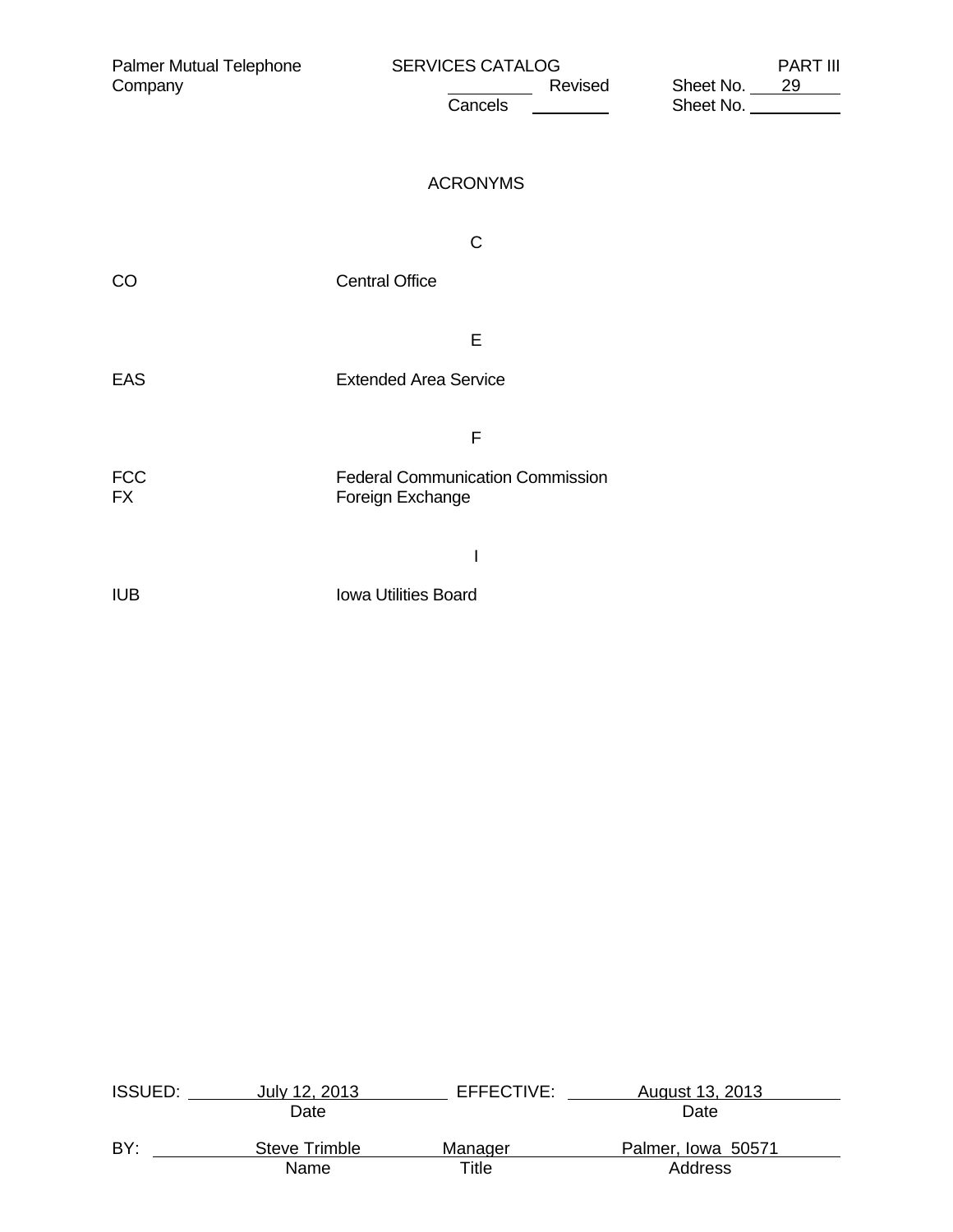<u>Cancel</u>s Sheet No. <u>Cancels Sheet No.</u>

Revised<br>Cancels

# TRADE NAMES

There are no Trade Names used in this Tariff.

| <b>ISSUED:</b> | July 12, 2013 | EFFECTIVE: | August 13, 2013    |  |
|----------------|---------------|------------|--------------------|--|
|                | Date          |            | Date               |  |
| BY:            | Steve Trimble | Manager    | Palmer, Iowa 50571 |  |
|                | Name          | Title      | Address            |  |
|                |               |            |                    |  |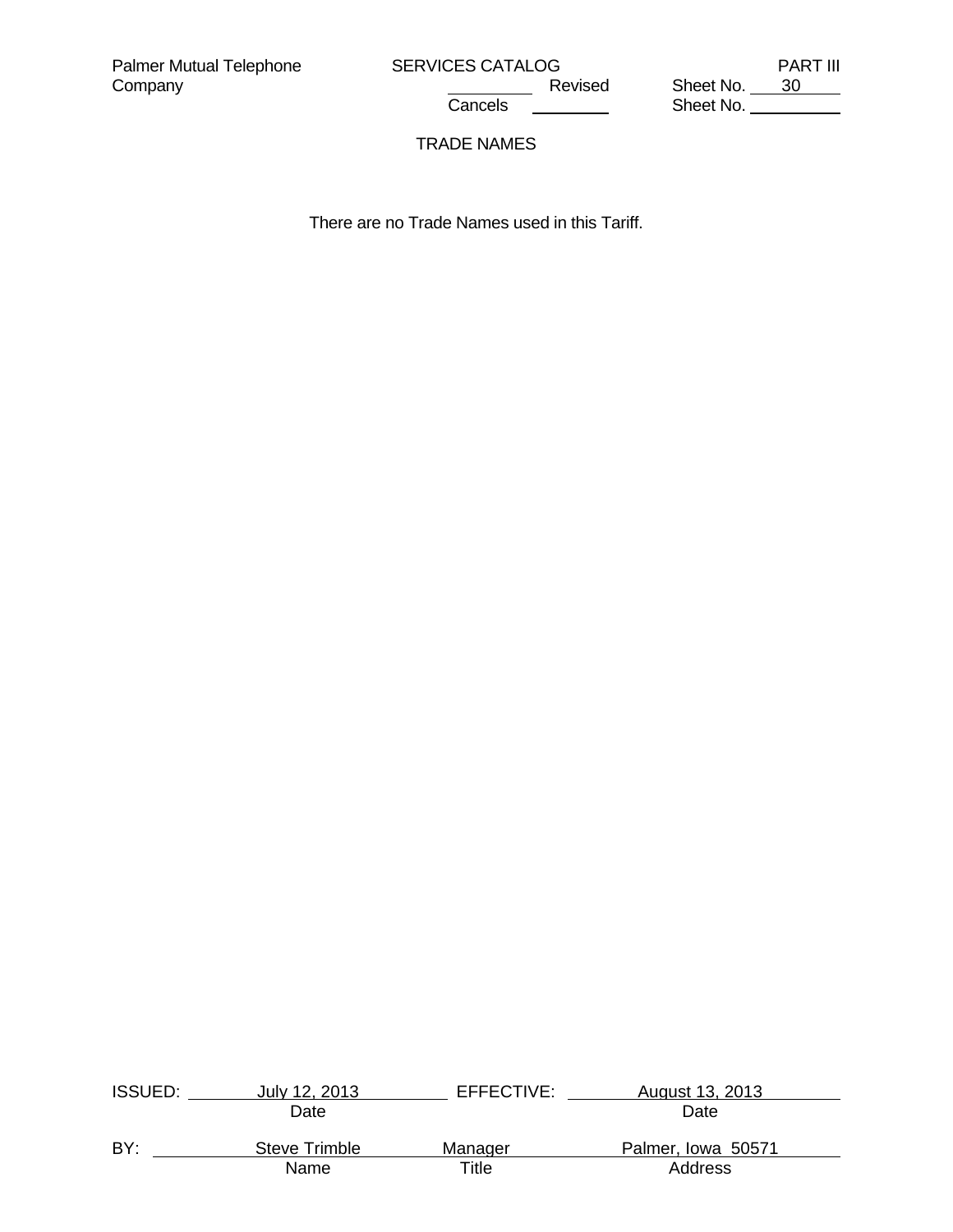|           | <b>PART IV</b> |
|-----------|----------------|
| Sheet No. | 31             |
| Sheet No. | 31             |

# LOCAL EXCHANGE SERVICE

#### A. GENERAL

 Central Office Access Lines extend between the central office equipment of the Company and the demarcation point located on the premises of the customer. Rates for Central Office Access Lines are shown in paragraph B. below. The rates and charges contained herein are in addition to all other applicable rates and charges located in other parts of this tariff.

#### B. RATES

EXCHANGE NAME: Palmer

Includes Extended Area Service To: None

All applicable rates below apply.

|                             |                                                                                                        | Monthly<br><u>Rate</u> |            |
|-----------------------------|--------------------------------------------------------------------------------------------------------|------------------------|------------|
| $\mathbf{1}$ .              | <b>CENTRAL OFFICE ACCESS LINE</b><br><b>WITHIN THE BASE RATE AREA</b><br>a.<br><b>BUSINESS SERVICE</b> |                        |            |
|                             |                                                                                                        | \$21.00<br>\$21.00#    | (C)<br>(C) |
|                             | <b>RESIDENCE SERVICE</b>                                                                               | \$18.00                | (C)        |
|                             | <b>OUTSIDE THE BASE RATE AREA</b><br>b <sub>1</sub><br><b>BUSINESS SERVICE</b>                         | \$21.00<br>\$21.00#    | (C)<br>(C) |
|                             | # If the lines are Trunk searching, an additional rate                                                 | \$1.69                 |            |
|                             |                                                                                                        | \$18.00                | (C)        |
| $\mathcal{P}_{\mathcal{C}}$ | PAY TELEPHONE SERVICE<br>PAY CENTRAL OFFICE ACCESS LINE<br>a.                                          | \$21.00                | (C)        |

#### C. CONDITIONS

1. Mileage rates may apply for service between separate buildings. See Part V.

\* - Rates are available to customers at the Company's office, website or by mail.

| <b>ISSUED:</b> | August 29, 2014 | EFFECTIVE: | October 1, 2014    |  |
|----------------|-----------------|------------|--------------------|--|
|                | Date            |            | Date               |  |
| BY:            | Steve Trimble   | Manager    | Palmer, Iowa 50571 |  |
|                | Name            | Title      | Address            |  |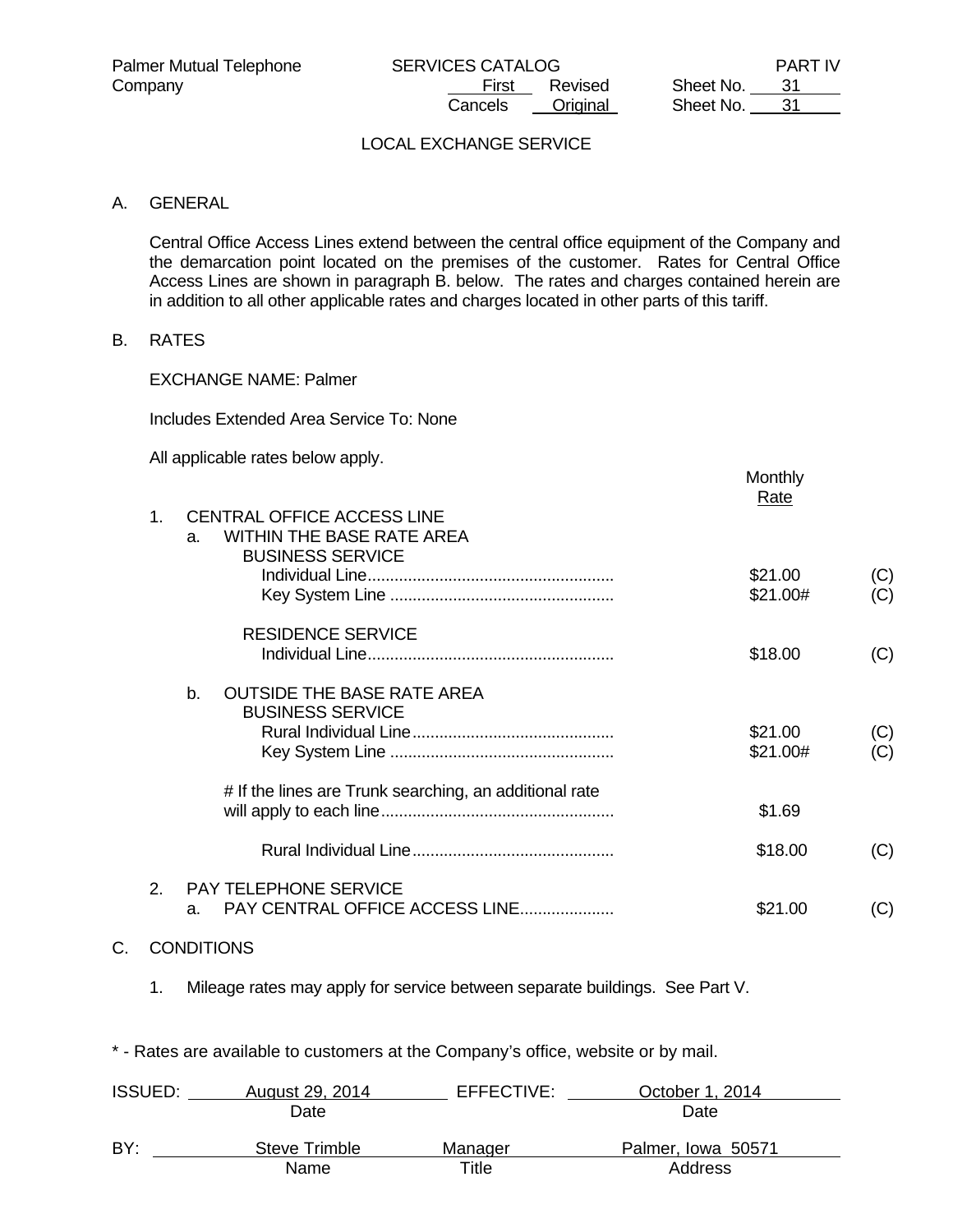Company Company Company Revised Sheet No. 32 Sheet No.

# LOCAL EXCHANGE SERVICE

## C. CONDITIONS

- 1. Mileage rates may apply for service between separate buildings. See Part V.
- 2. Pay Telephone Service rate is applied only when special line treatment is required for FLEX ANI. Flexible ANI provides "II" (identification indicator) digits that identify the class of service of the phone you are calling from. ANI is the billed telephone number associated with the telephone and is the direct number from where you are calling from. When a special line treatment is not required, the Business Service rate will be applied.

| <b>ISSUED:</b> | July 12, 2013 | EFFECTIVE: | August 13, 2013    |  |
|----------------|---------------|------------|--------------------|--|
|                | Date          |            | Date               |  |
| BY:            | Steve Trimble | Manager    | Palmer, Iowa 50571 |  |
|                | Name          | Title      | Address            |  |
|                |               |            |                    |  |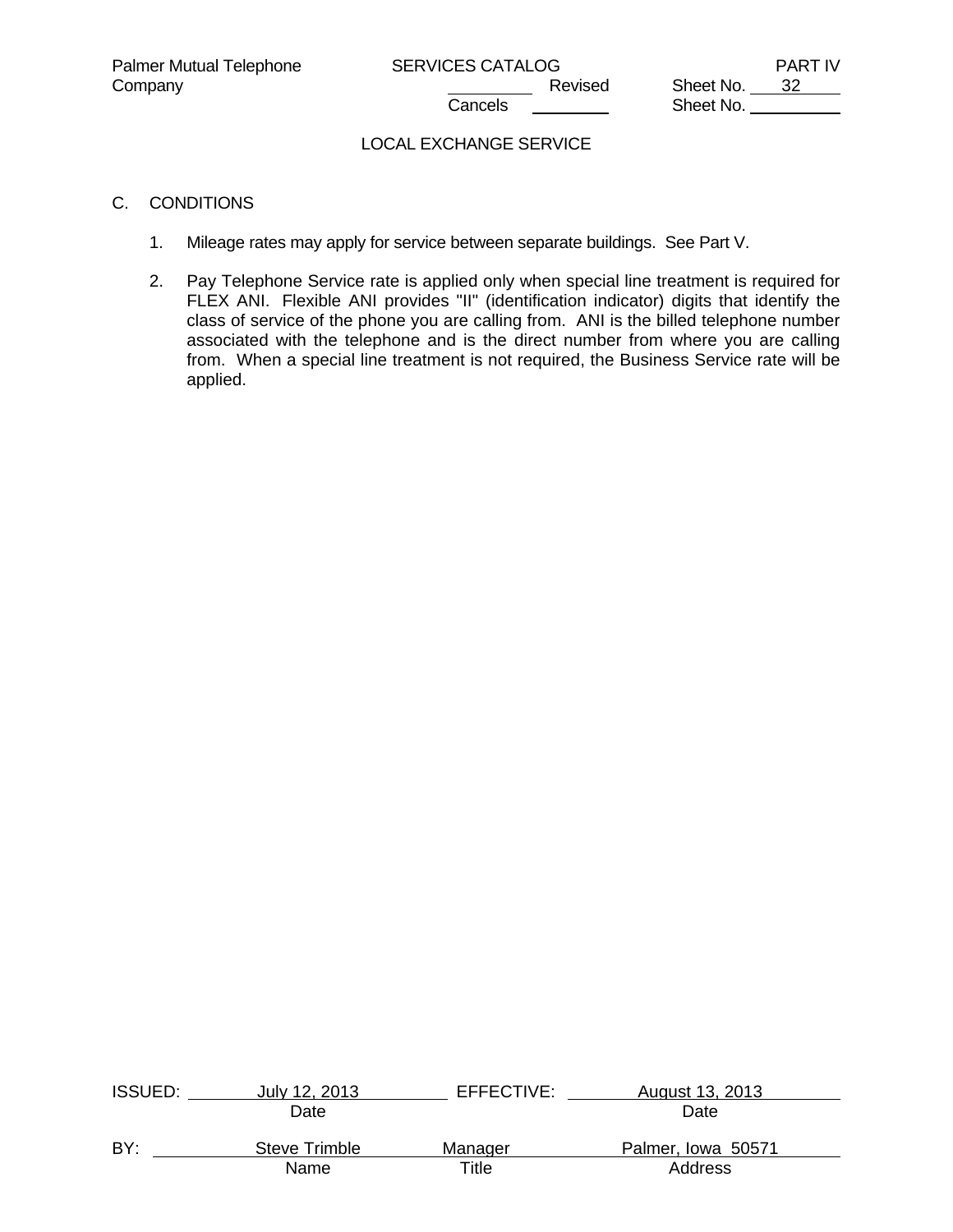### LOCAL EXCHANGE SERVICE

#### RESALE AND SHARED SERVICES

#### A. GENERAL

- 1. The Company will provide central office access lines to any landlord, owner, tenant association, or other affiliated group for the purpose of reselling or sharing local exchange services to occupants of a building or complex of buildings with a community of interest.
- 2. All persons (end-users) or occupants in a building or complex of buildings shall be permitted to subscribe to local exchange service from the Company.
- 3. The telephone rates charged to resale or shared use providers of service shall be on the same basis as business service.
- 4. The rates contained herein are in addition to all other applicable rates and charges located in other parts of this Company's tariff.

### B. CONDITIONS

- 1. Community of interest as used in Paragraph A.1. above normally indicates joint or common ownership but other factors may be considered.
- 2. The local resale or shared use supplier is required to subscribe to a sufficient number of access lines to assure the local network is not impaired and shall provide adequate facilities to its customers.
- 3. The Company is responsible for transmission quality up to the point of demarcation with the resale/shared use supplier. Transmission quality on the customer side of demarcation shall be the responsibility of the resale/shared use supplier.
- 4. The local resale/shared use supplier shall be responsible for providing local exchange telephone directories to its customers or users. The Company shall provide the resale/shared use supplier a directory in accordance with Part II of this tariff.

| <b>ISSUED:</b> | July 12, 2013 | EFFECTIVE:  | August 13, 2013    |  |
|----------------|---------------|-------------|--------------------|--|
|                | Date          |             | Date               |  |
| BY:            | Steve Trimble | Manager     | Palmer, Iowa 50571 |  |
|                | Name          | $\tau$ itle | Address            |  |
|                |               |             |                    |  |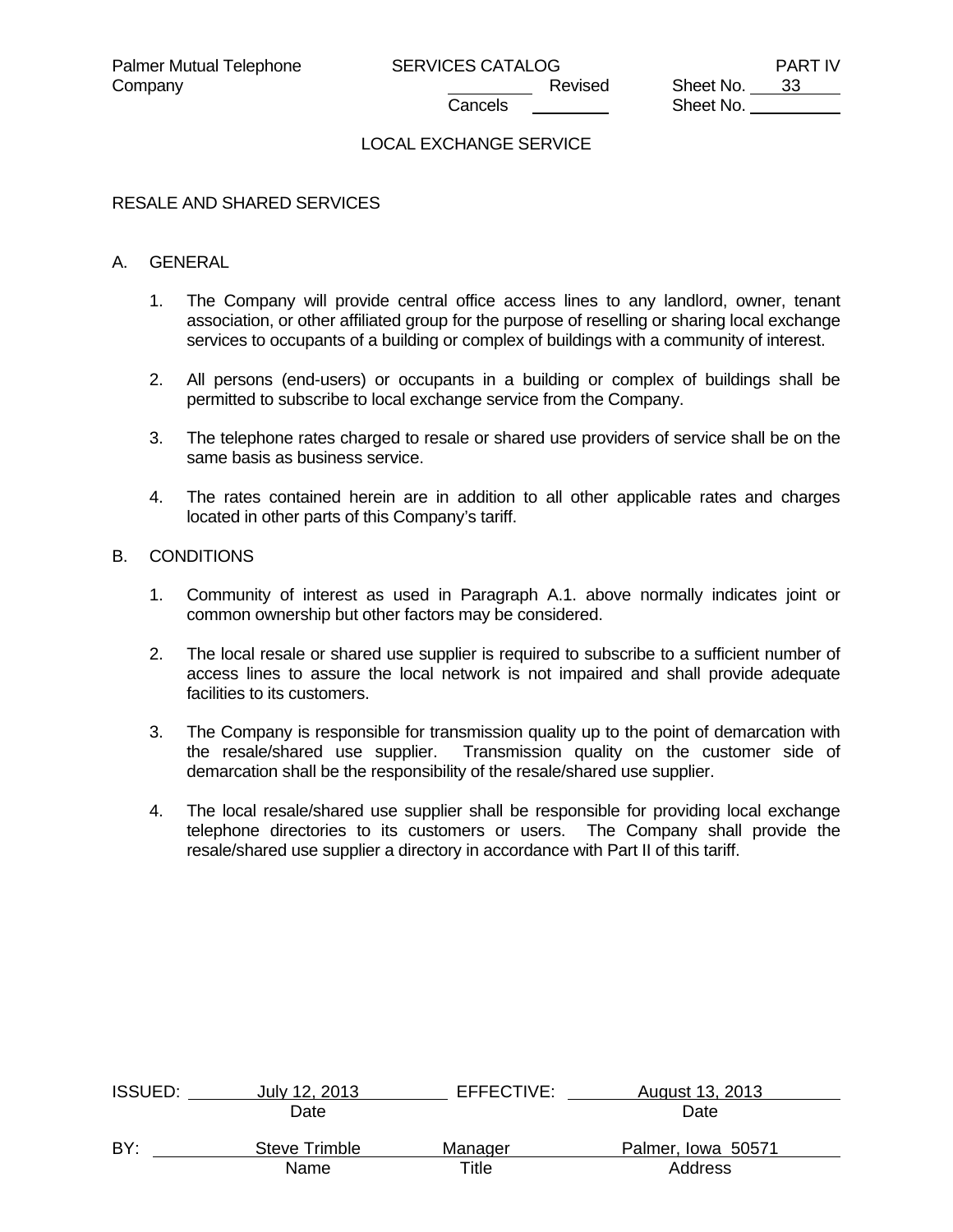## GENERAL EXCHANGE SERVICES

#### DIRECTORY LISTINGS

#### A. GENERAL

 The following rates are applicable to the alphabetic section of the white pages of the telephone directory for business or residence customers. The rates and charges contained herein are in addition to all other applicable rates and charges located in other parts of this tariff.

### B. RATES

|         |                                                                    | Monthly<br>Rate |
|---------|--------------------------------------------------------------------|-----------------|
| $1_{-}$ |                                                                    | \$0.35          |
| 2.      |                                                                    |                 |
| 3.      |                                                                    | N/A             |
| 4.      | Foreign or nonsubscriber service, per listing<br>(See Condition 4) | \$5.00          |

#### C. CONDITIONS

- 1. A primary listing, which may include the name, address and telephone number of the individual, organization, firm or corporation for whom the service has been contracted, will be furnished at no charge.
	- a. Listings will be limited to such information as is necessary for proper identification.
	- b. The length of a listing may be limited by the use of abbreviations where the clarity of the listing and the identification of the customer will not be impaired.
	- c. The Company may refuse to insert any listing which, in its judgment does not facilitate the use of the directory.
- 2. Additional listings may be furnished with business or residence service for persons who occupy the same premises at the rates shown above. An additional listing may include the same address and telephone number as the primary listing.
- 3. An alternate call listing refers a calling party to certain other telephone numbers such as after business hours, on Sundays, holidays, or if there is no answer on the first listed number. Where the alternate call number is that of another customer, the listing will be furnished only with written approval of the other customer.

\* - Rates are available to customers at the Company's office, website or by mail.

| <b>ISSUED:</b> | July 12, 2013 | EFFECTIVE:  | August 13, 2013    |
|----------------|---------------|-------------|--------------------|
|                | Date          |             | Date               |
| BY:            | Steve Trimble | Manager     | Palmer, Iowa 50571 |
|                | Name          | $\tau$ itle | Address            |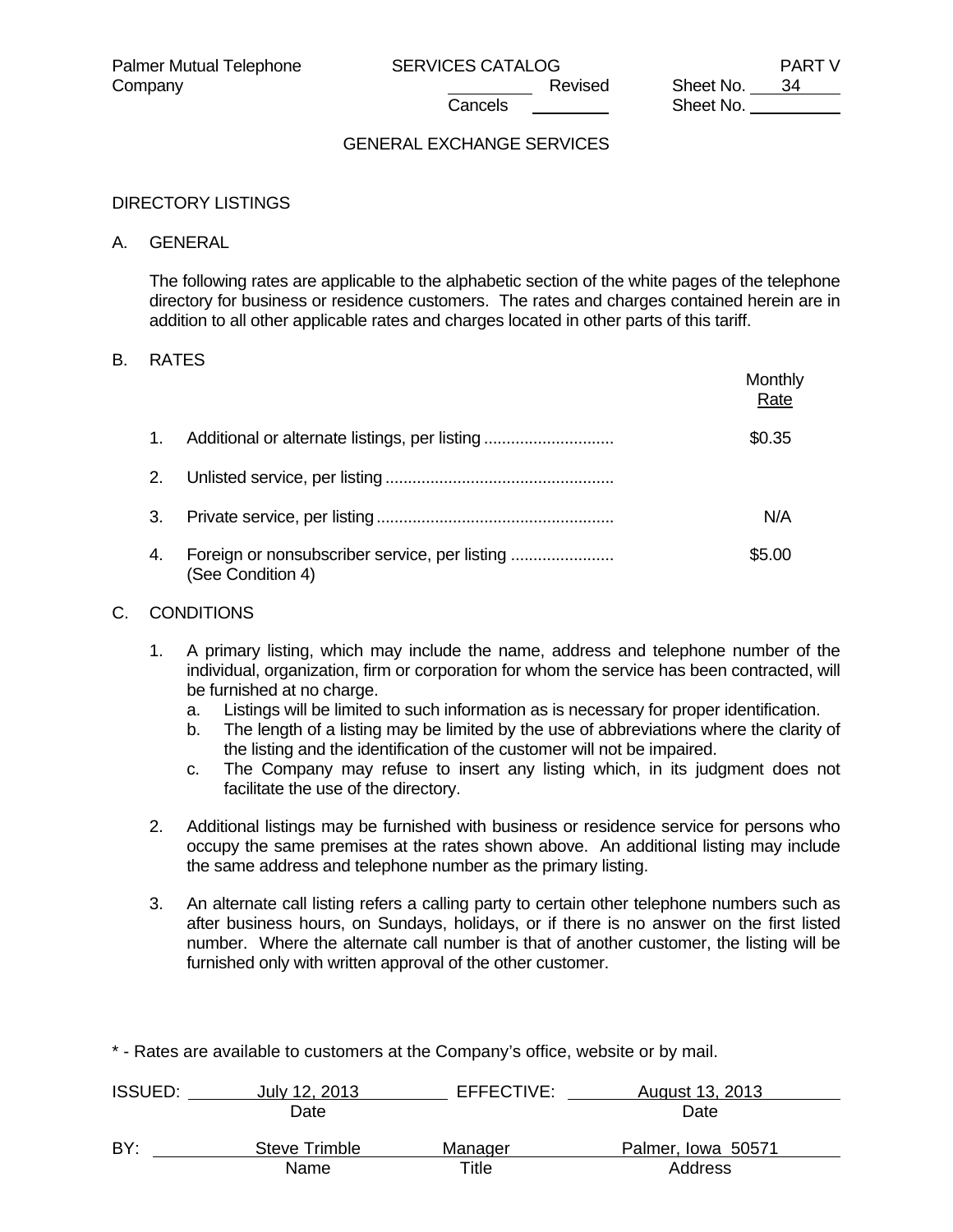## GENERAL EXCHANGE SERVICES

- C. CONDITIONS (Continued)
	- 4. A foreign or nonsubscriber listing is furnished to customers requesting that their listing be included in a directory of an exchange other than that from which service is rendered. The rate for a foreign company listing will be the rate of the company in whose directory the listing appears. The Conditions of paragraph C.1. above shall apply.
	- 5. Unlisted service indicates the customer listing is omitted from the directory but otherwise posted on the directory assistance records and the telephone number will be given out upon request.
	- 6. Private service is the omission of a customer's listing from both the telephone directory and directory assistance records.
		- a. When private service is to be furnished, the customer will hold the Company harmless from any damages which might arise, and will absolve the Company from any responsibility for the failure of the customer to receive calls because of the private listing.
		- b. No charge will apply for private service for customers having other listed service.
	- 7. The charge for additional, alternate or private listings is effective the day the directory assistance record is posted.

| <b>ISSUED:</b> | July 12, 2013 | EFFECTIVE: | August 13, 2013    |  |
|----------------|---------------|------------|--------------------|--|
|                | Date          |            | Date               |  |
| BY:            | Steve Trimble | Manager    | Palmer, Iowa 50571 |  |
|                | Name          | Title      | Address            |  |
|                |               |            |                    |  |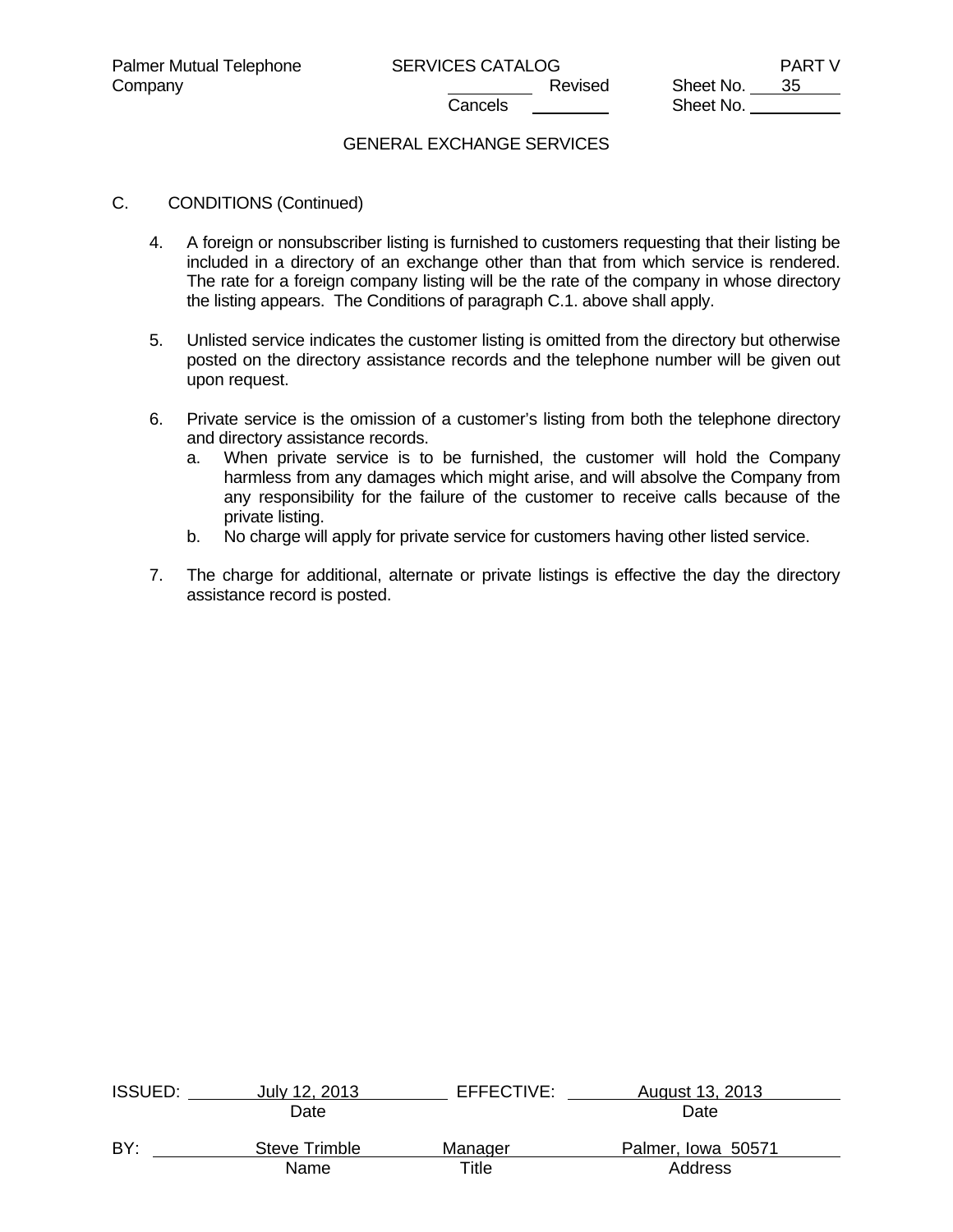# GENERAL EXCHANGE SERVICES

#### EMPLOYEES' TELEPHONE SERVICE

#### A. GENERAL

 Employees' Concession Telephone Service may be offered to all active and retired employees at their residence when such telephone service is provided by this Company.

## B. RATES

 1. The charge for Employees' Telephone Service is 0 percent of the regular rate. This discount does not apply for toll messages.

# C. CONDITIONS

 1. Employees' Telephone Service at their residence is available to employees of the Company having at least N/A months continuous credited service with the Company.

| <b>ISSUED:</b> | July 12, 2013 | EFFECTIVE: | August 13, 2013    |  |
|----------------|---------------|------------|--------------------|--|
|                | Date          |            | Date               |  |
| BY:            | Steve Trimble | Manager    | Palmer, Iowa 50571 |  |
|                | Name          | Title      | Address            |  |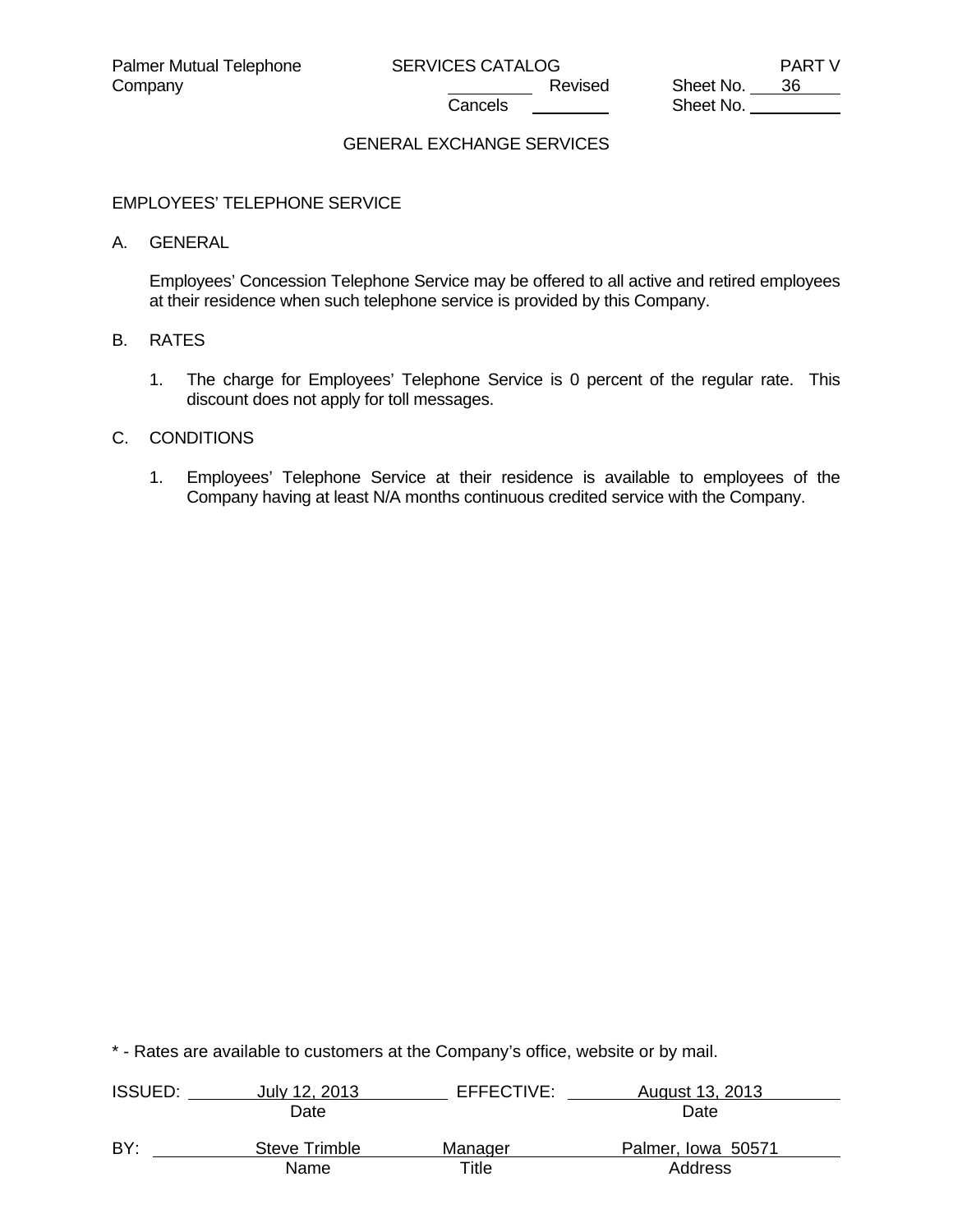# GENERAL EXCHANGE SERVICES

### FOREIGN EXCHANGE SERVICE

#### A. GENERAL

- 1. Foreign Exchange Service (FX) is a local service that provides dial tone to and from a telephone exchange other than the subscribers local exchange. In essence, the telephone subscriber is provided dial tone from another exchange whereby calls are transmitted over a special circuit between the two exchanges.
- 2. The rates and charges contained herein are in addition to all other applicable rates and charges located in other parts of this tariff.

### B. DEFINITIONS

- 1. Local Exchange the exchange in which the customer premise equipment is located and in which service is provided.
- 2. Serving Exchange the exchange in which the serving central office is located.
- 3. Contiguous Exchange adjoining exchanges which share a common boundary.
- 4. Noncontiguous Exchanges exchanges which do not share a common boundary.

#### C. RATES

- 1. Serving Exchange (Dial Tone Provider) rates would be as follows:
	- a. Business or Residence rates would apply (See Part IV of this tariff), plus any possible mileage rates for outside of the base rate area;
	- b. Plus, a FX service rate of N/A per month.
- 2. Local Exchange (Non Dial Tone Provider) rates would be as follows:
	- a. Business or Residence "Central Office Access Line" rates would apply (See Part IV of this tariff), plus any possible mileage rates for outside of the base rate area;
	- b. Plus, a FX service rate of N/A per month.

| <b>ISSUED:</b> | July 12, 2013 | EFFECTIVE: | August 13, 2013    |  |
|----------------|---------------|------------|--------------------|--|
|                | Date          |            | Date               |  |
| BY:            | Steve Trimble | Manager    | Palmer, Iowa 50571 |  |
|                | Name          | Title      | Address            |  |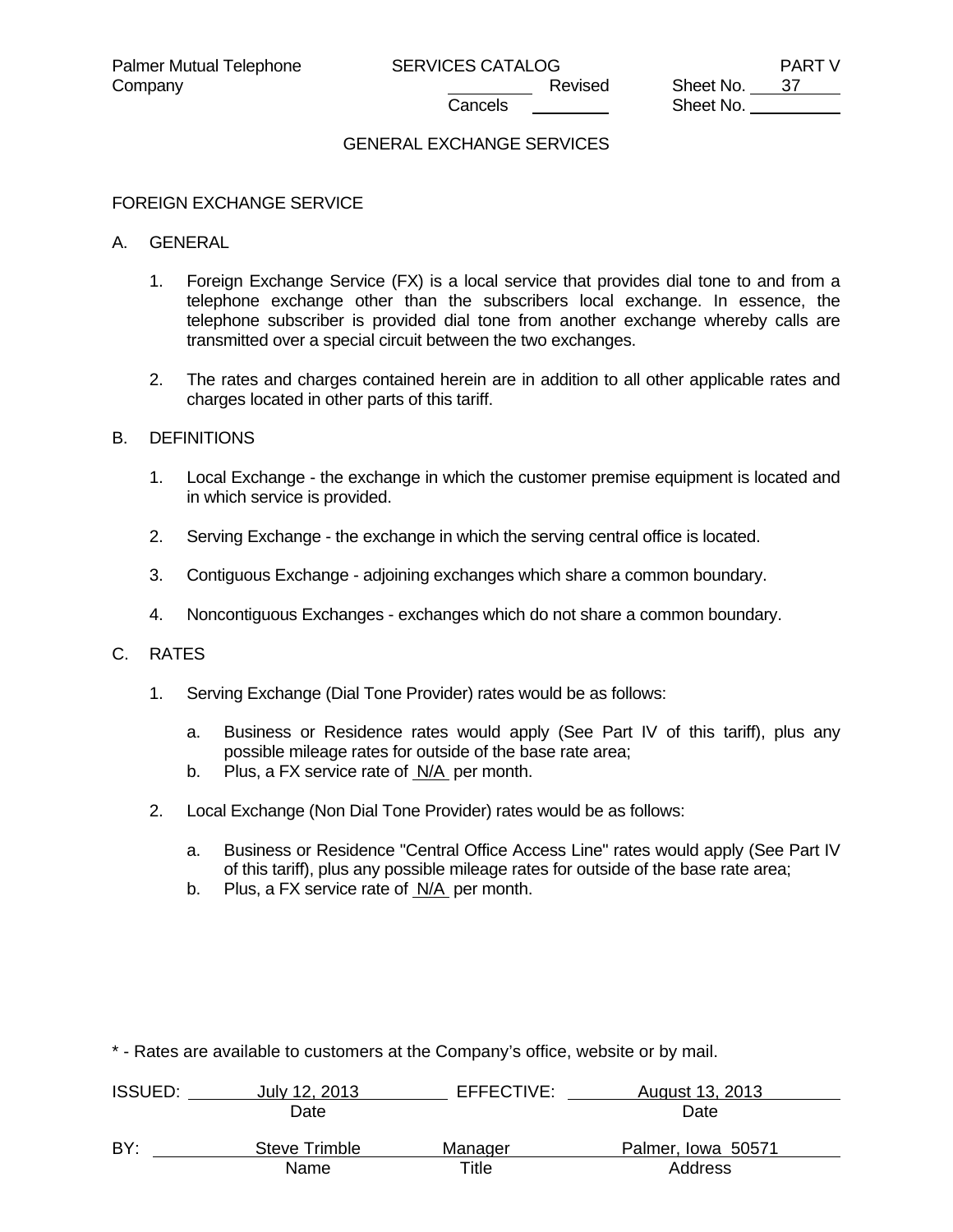Company Company Company Company Company Revised Sheet No. 38 Sheet No.

### GENERAL EXCHANGE SERVICES

### D. CONDITIONS

- 1. Foreign Exchange Service will be limited to business and residence individual Local Service, or PBX trunks, when facilities for its provision are available.
- 2. One directory listing will be provided, without added charge in the alphabetical directory covering the serving exchange for each business or residence service. In addition, each business customer will be entitled to a regular listing in the classified directory covering the serving exchange without additional charge. Additional listing in the alphabetical and/or classified directories covering the local or other exchanges may be provided at the rates effective in those exchanges.
- 3. Customers to Foreign Exchange Service are required to subscribe to Local Service of the exchange from which service would normally be rendered. Any suspension or termination of the primary Local Exchange Service will require suspension or termination of the Foreign Exchange Service.
- 4. Calls beyond the local calling area of the serving exchange will not be permitted.

| <b>ISSUED:</b> | July 12, 2013 | EFFECTIVE: | August 13, 2013    |  |
|----------------|---------------|------------|--------------------|--|
|                | Date          |            | Date               |  |
| BY:            | Steve Trimble | Manager    | Palmer, Iowa 50571 |  |
|                | Name          | Title      | Address            |  |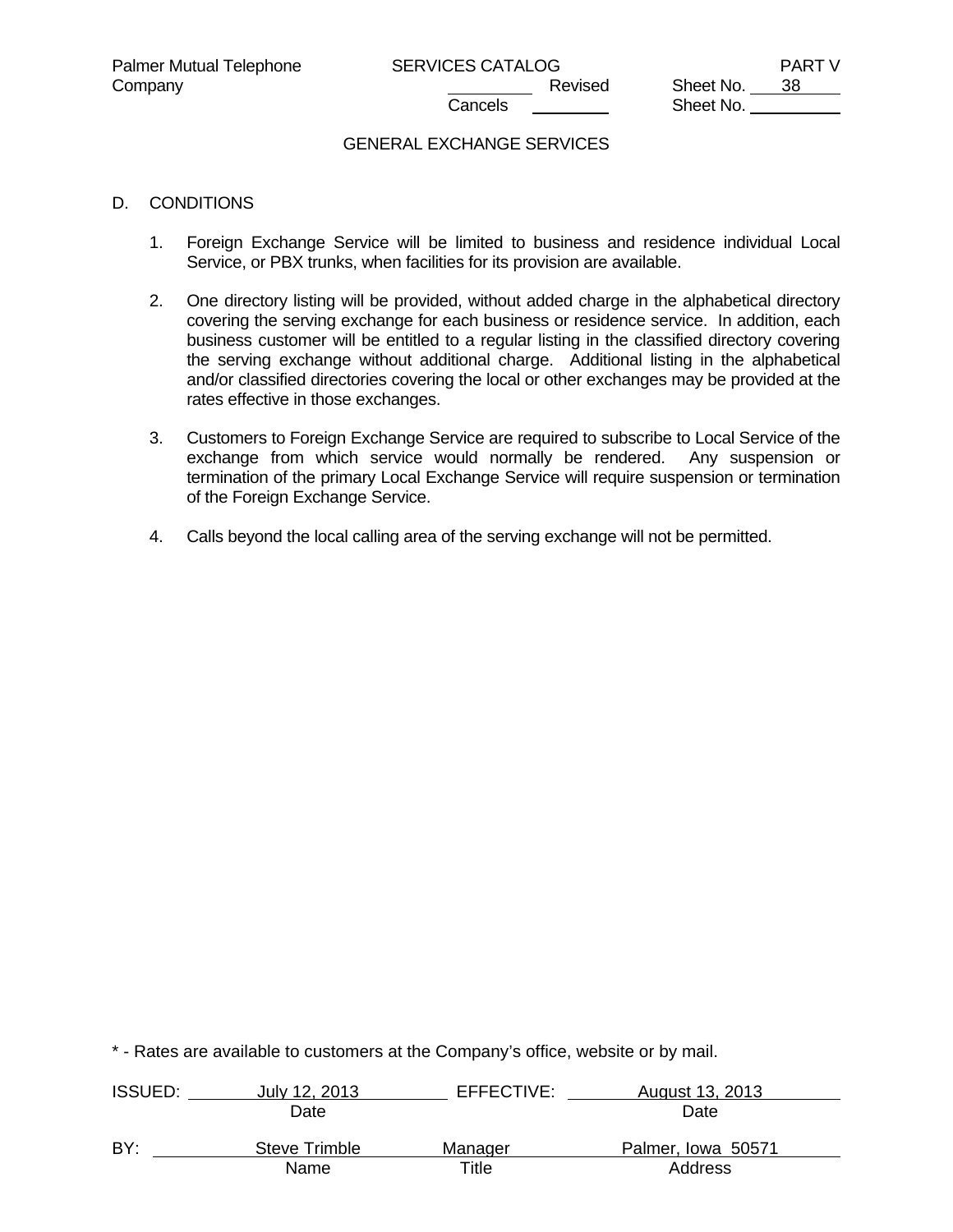Company Company Company Revised Sheet No. 39 Sheet No.

# GENERAL EXCHANGE SERVICES

#### LINE EXTENSIONS

### A. GENERAL

 Line extensions may be provided as set forth in this tariff for any class and grade of Local Service to customers or applicants beyond the existing facilities of the Company, within the same exchange. The charges contained herein are in addition to all other applicable rates and charges located in other parts of this tariff.

### B. CHARGES

|                |    |                                                                             | Nonrecurring<br>Charges |
|----------------|----|-----------------------------------------------------------------------------|-------------------------|
| 1.             |    | <b>Extension of facilities</b>                                              |                         |
|                | a. | Within the Base Rate/or Special Rate                                        |                         |
|                |    | Areas of the Company                                                        | None                    |
|                | b. | Outside of the Base Rate and/or Special                                     |                         |
|                |    | Rate Areas of the Company within the                                        |                         |
|                |    | exchange boundaries                                                         |                         |
|                |    | Extension of facilities when costs<br>1)                                    |                         |
|                |    | are less than the average amount                                            |                         |
|                |    | of Outside Plant investment of the                                          |                         |
|                |    | Company. (See formula below.)                                               | None                    |
|                |    | Extension of facilities when costs<br>2)                                    |                         |
|                |    | are greater than the average amount                                         |                         |
|                |    | of Outside Plant investment of this                                         | Computed by             |
|                |    | Company.                                                                    | Formula                 |
| 2.             |    | Formula for Computing Charges:                                              |                         |
|                | a. | Outside Plant, net value in last Company financial report.                  |                         |
|                |    | Elements to include:                                                        |                         |
|                |    | <b>Plant Under Construction</b><br>1)                                       |                         |
|                |    | 2)<br>Pole Lines                                                            |                         |
|                |    | 3)<br><b>Aerial Cable</b>                                                   |                         |
|                |    | <b>Underground Cable</b><br>4)                                              |                         |
|                |    | 5) Buried Cable                                                             |                         |
|                |    | 6)<br><b>Aerial Wire</b>                                                    |                         |
|                |    | 7)<br><b>Underground Conduit</b>                                            |                         |
|                | b. | Number of Central Office Access Lines, at same date as a.                   |                         |
|                | c. | Divided a. by b. equals d.                                                  |                         |
|                | d. | Average Outside Plant, per Central Office Access Line                       |                         |
|                | е. | Determine total cost of Outside Plant extension                             |                         |
|                | f. | Subtract d. from e. (if possible) equals g.                                 |                         |
|                | g. | Remainder is the dollar amount of the line extension due from the customer. |                         |
|                |    |                                                                             |                         |
| <b>ISSUED:</b> |    | EFFECTIVE:<br>July 12, 2013                                                 | August 13, 2013         |
|                |    | Date                                                                        | Date                    |

| BY: | Steve Trimble | Manager | Palmer, Iowa 50571 |
|-----|---------------|---------|--------------------|
|     | Name          | ⊤itle   | Address            |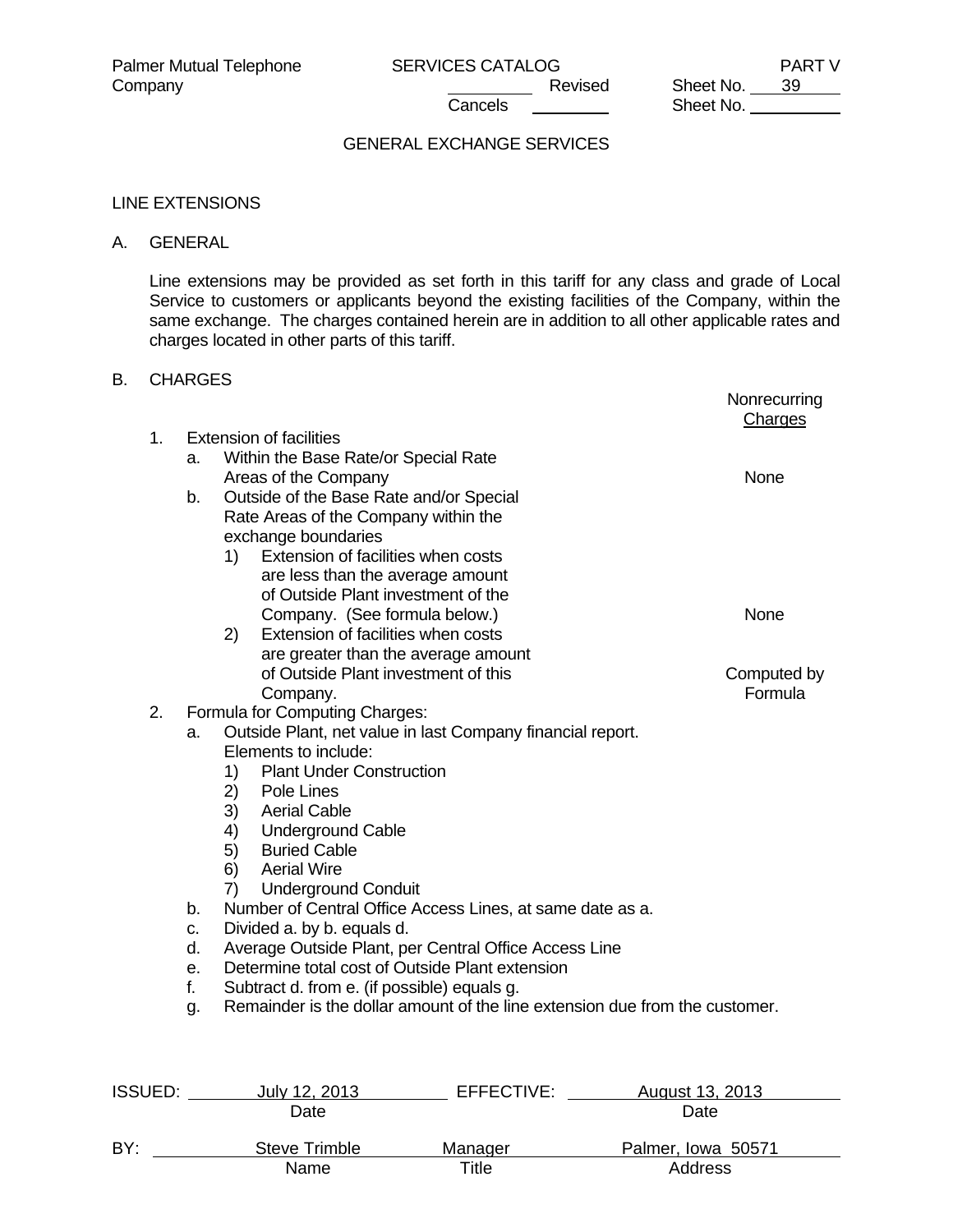# GENERAL EXCHANGE SERVICES

### C. CONDITIONS

- 1. Route and type of facilities
	- a. The Company shall determine the route and type of construction which will be used in the extension of its facilities within an exchange. All such line extensions shall be owned and maintained by the Company.
	- b. The Company will be responsible for the route of the proposed line extension facilities upon which costs will be developed. Such routes will include the last pole or cable distribution box on public or private property but will exclude the drop wire (maximum of 200') for the building in which the telephone service is to be located.
	- c. Any difference in costs between the type of construction proposed by the Company for use on a line extension and the type of construction requested by the customer will be charged at actual cost for the difference. (See Part II, Special Type of Construction.)
	- d. When two (2) or more applicants mutually agree they may be considered as a "group." Line extension charges will be established in order to determine the amount of construction which needs to be provided. Line extension charges computed for the total extension, less allowable costs, may be proportionately divided among the applicant making up the "group."
- 2. Obligation of the Company
	- a. The Company's obligation to provide service through line extensions is solely dependent upon its ability to secure, retain, and maintain suitable rights-of-way without unreasonable expense.
	- b. The Company will survey all prospective customers who could receive service from each proposed line extension project prior to its construction.
- 3. Payment of charges applicable to line extensions shall be paid in advance.
- 4. Applicants requesting service which can be provided from a previously established line extension project:
	- a. Within 12 months from the time service was initially provided by means of such line extensions, initial charges will be recomputed by the Company and the applicant will pay a proportionate share of such charges as if they were one of the initial applicants and appropriate refunds will be made to the original customer(s).
	- b. After 12 months from the time service was initially provided, such applicant(s) will be responsible for the charges and conditions applicable to the establishment of line extension facilities required to serve them alone.
- 5. Except as provided elsewhere in this tariff, refunds of line extension charges will not be paid by the Company.

| <b>ISSUED:</b> | July 12, 2013 | EFFECTIVE:  | August 13, 2013    |  |
|----------------|---------------|-------------|--------------------|--|
|                | Date          |             | Date               |  |
| BY:            | Steve Trimble | Manager     | Palmer, Iowa 50571 |  |
|                | Name          | $\tau$ itle | Address            |  |
|                |               |             |                    |  |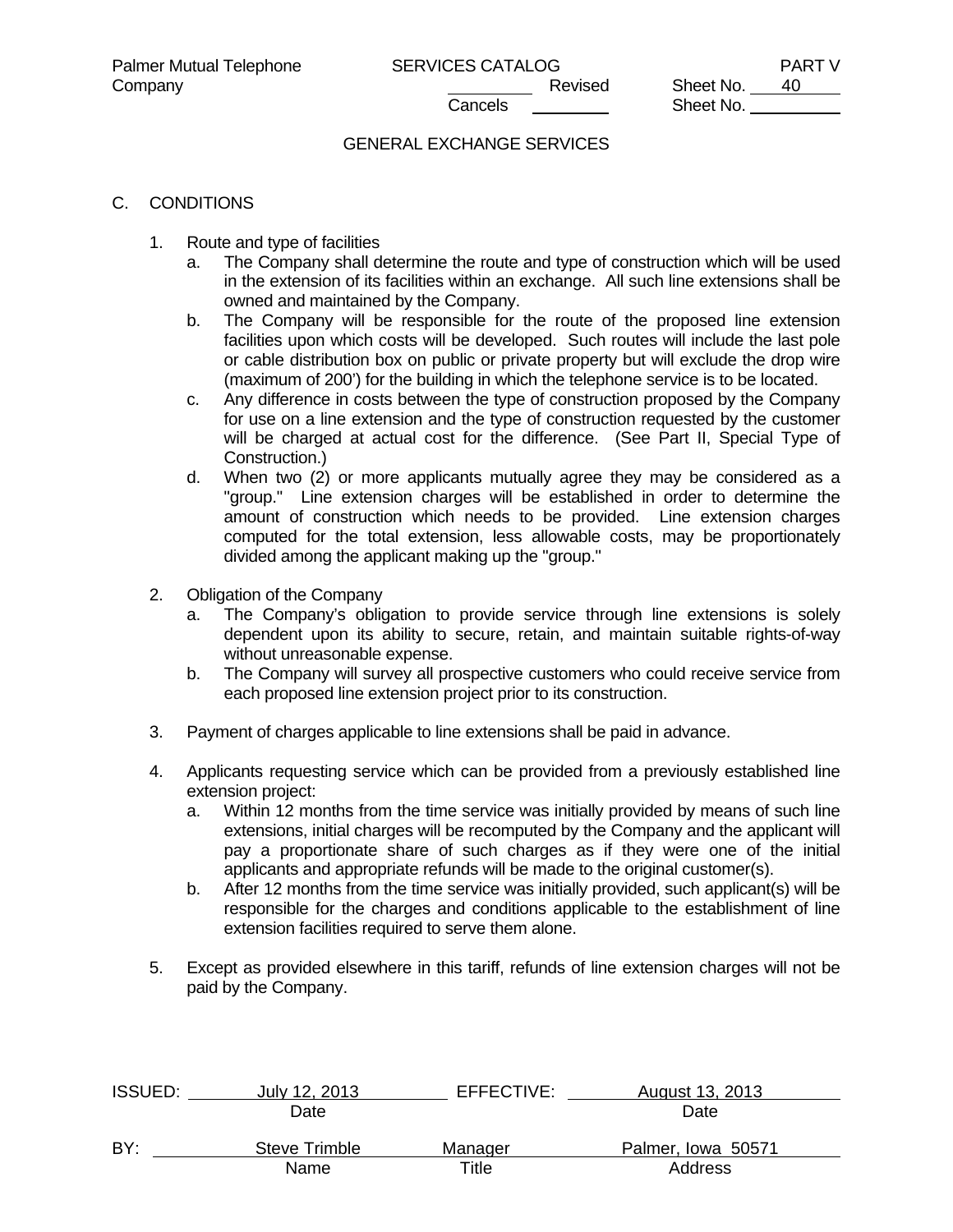# GENERAL EXCHANGE SERVICES

- C. CONDITIONS (Continued)
	- 6. Supersedure of service provided from a line extension and any adjustment in an amount paid by a customer discontinuing such service will be a matter of negotiation between the disconnecting customer, who has obligated himself for the line extension charge and the superseding applicant.
	- 7. The Company will have the option to specify the type of construction to be used when line extensions are requested for service into real estate subdivisions or mobile home parks. Any difference in costs of types of plant facilities used by the Company or requested by the subdivider will be negotiated between the parties.
	- 8. When the line extension proposed contains growth potential to provide for anticipated future service demands, the proposed customer(s) will only be obligated for that portion of such line extension costs as would be necessary to serve the new customer alone. It will be to that segregated amount that the Formula for average Outside Plant costs will be applied.
	- 9. Line extensions of a temporary or speculative nature
		- a. Line extension of the Company's facilities may be made to provide service of a temporary or speculative nature. An applicant whose service is considered speculative or temporary in nature will be charged the total actual costs of construction and estimated costs of removal, less salvage value, for the material used to establish the service.
			- 1) If after a 12-month period the temporary or speculative project is considered by the Company to be a permanent service, a refund may be made to the customer for the difference between costs paid and the charges which would have been computed for a regular line extension.

| <b>ISSUED:</b> | July 12, 2013 | EFFECTIVE: | August 13, 2013    |  |
|----------------|---------------|------------|--------------------|--|
|                | Date          |            | Date               |  |
| BY:            | Steve Trimble | Manager    | Palmer, Iowa 50571 |  |
|                | Name          | Title      | <b>Address</b>     |  |
|                |               |            |                    |  |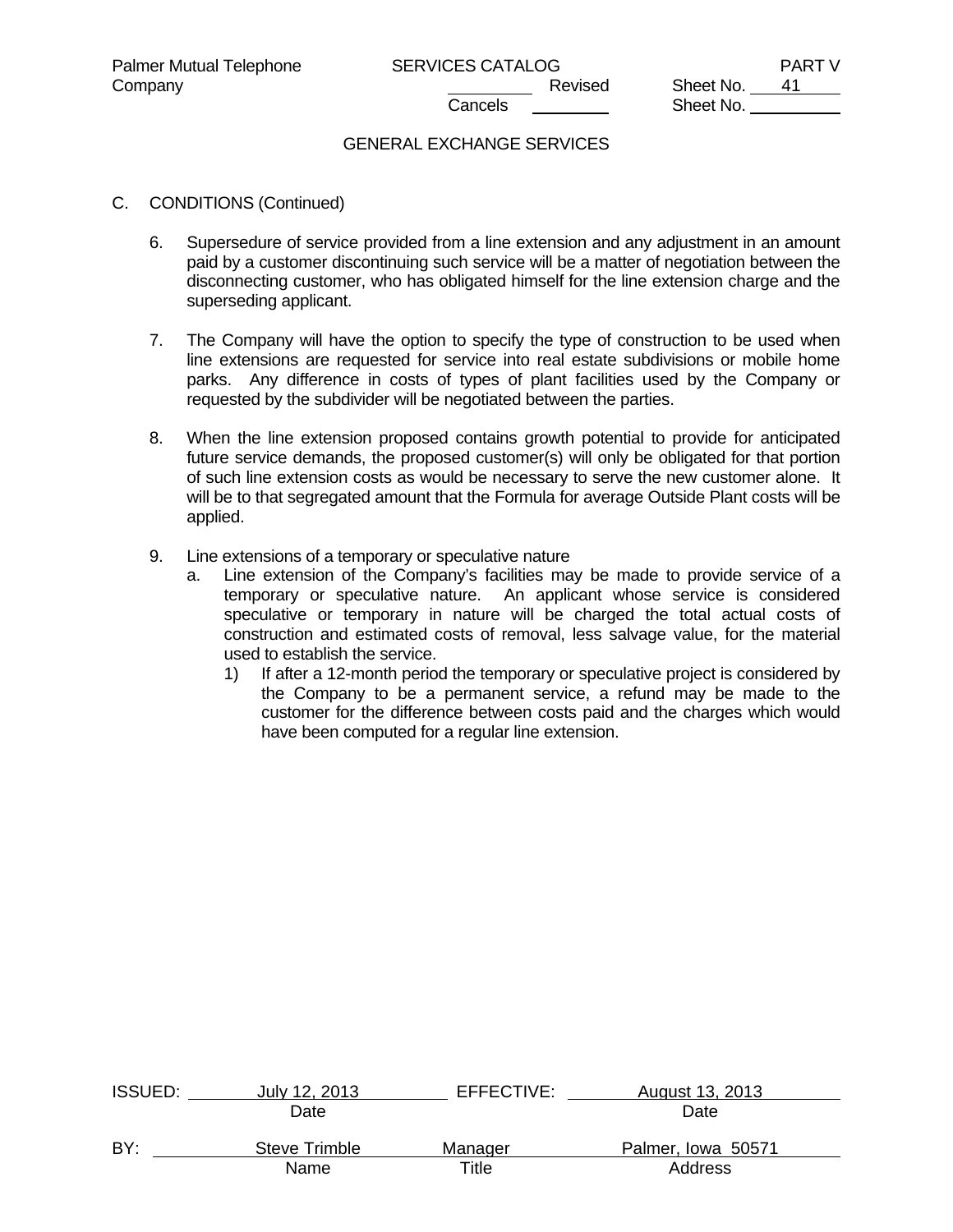Sheet No.

## GENERAL EXCHANGE SERVICES

#### MILEAGE RATES

#### A. GENERAL

 Mileage rates apply for extending standard voice grade intra-exchange service between premises or outside the Base Rate Area. The rates and charges contained herein are in addition to all other applicable rates and charges located in other parts of this tariff.

## B. RATES

|                                                                                                     | Monthly<br>Rate  |
|-----------------------------------------------------------------------------------------------------|------------------|
| Between Buildings on Different Premises<br>a.<br>Each additional 1/4 mile or fraction thereof<br>h. | \$4.00<br>\$1.00 |

# C. CONDITIONS

- 1. Mileage measurement is the route distance between the terminals.
- 2. Outside the Base Rate Area, rural mileage will be based upon the distance between the location of the service and the nearest point on Base Rate Area boundary.
- 3. When facilities must be constructed to provide service to an applicant beyond the Base Rate Area, charges shall be determined as set forth under Line Extensions.

| <b>ISSUED:</b> | July 12, 2013 | EFFECTIVE: | August 13, 2013    |  |
|----------------|---------------|------------|--------------------|--|
|                | Date          |            | Date               |  |
| BY:            | Steve Trimble | Manager    | Palmer, Iowa 50571 |  |
|                | Name          | Title      | Address            |  |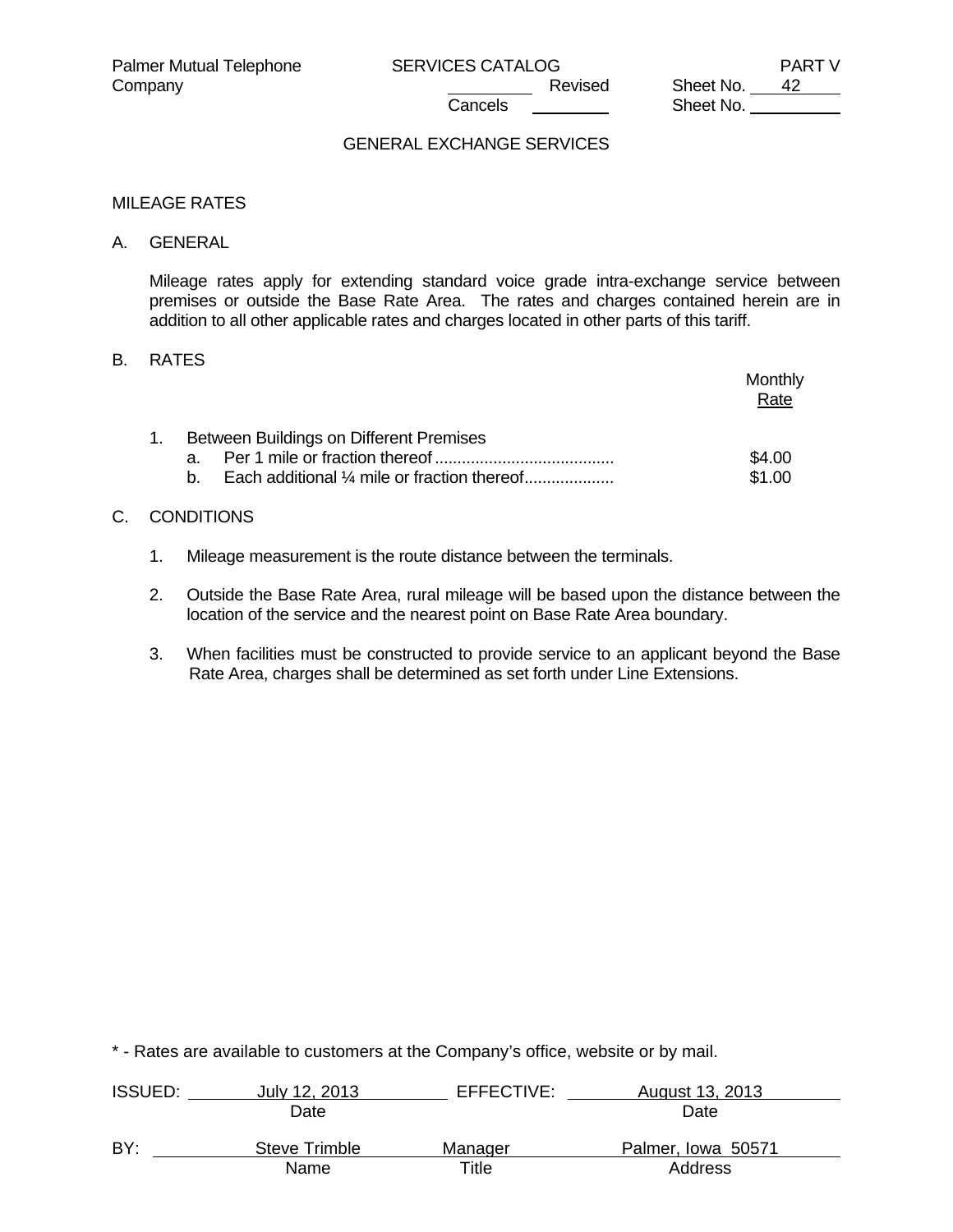# GENERAL EXCHANGE SERVICES

### TOLL BLOCKING SERVICE

#### A. GENERAL

- 1. Toll blocking service provides denial of outgoing 0+ and 1+ long distance calls for central office access lines or trunks.
- 2. This service is provided only where central office capabilities permit the offering.

#### B. RATES

|    |                            | Monthly<br>Rate | Nonrecurring<br>Charge |
|----|----------------------------|-----------------|------------------------|
| 1. | Toll Blocking Service (out | N/C             | N/C                    |

# C. CONDITIONS

- 1. The customer shall not be permitted to place outgoing calls to an operator or any part of the 0+ or 1+ long distance network when this service is in effect.
- 2. Incoming calls are not restricted.
- 3. Toll blocking is available to Lifeline customers without charge.

| <b>ISSUED:</b> | July 12, 2013 | EFFECTIVE: | August 13, 2013    |  |
|----------------|---------------|------------|--------------------|--|
|                | Date          |            | Date               |  |
| BY:            | Steve Trimble | Manager    | Palmer, Iowa 50571 |  |
|                | Name          | Title      | Address            |  |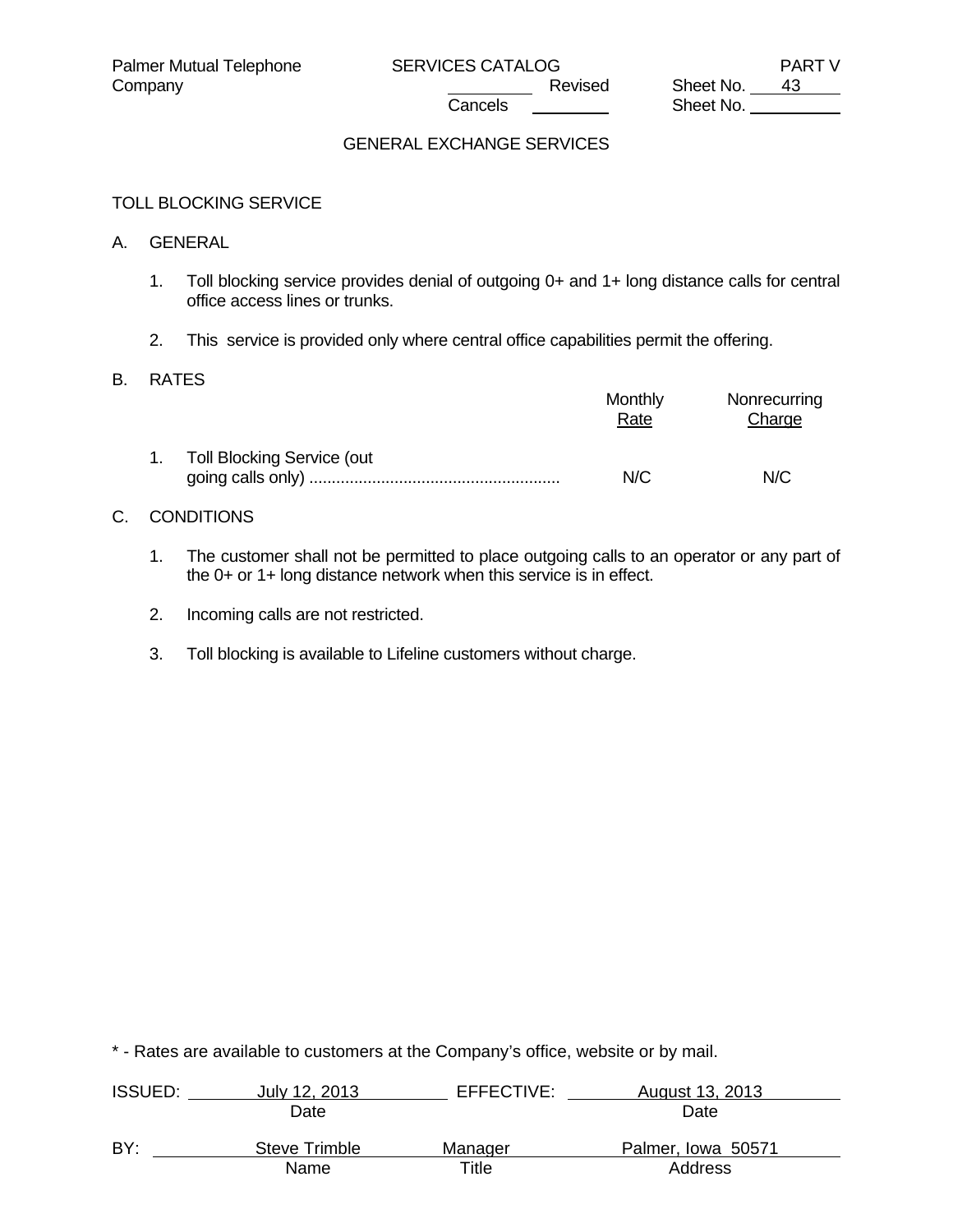Sheet No.

# GENERAL EXCHANGE SERVICES

#### TEMPORARY OR VACATION SUSPENSION

#### A. GENERAL

 Temporary Suspension of Service is available for vacation purposes at a reduced rate upon customer request. This service is allowed when a customer is away from their premises for an extended time in the event of vacation, emergency, relocation, military service, or other purposes deemed reasonable by management.

#### B. RATES

- 1. The monthly rate will be 50% of the regular rate for the services suspended.
- 2. No other service charges will apply for the suspension and subsequent restoral of service.

### C. CONDITIONS

- 1. The rates may be billed in total prior to the establishment of vacation rate service, or monthly, at the option of the Company.
- 2. The minimum period for which this service may be provided is 30 days; the maximum is 120 days during any 12-month period.

| <b>ISSUED:</b> | July 12, 2013 | EFFECTIVE: | August 13, 2013    |
|----------------|---------------|------------|--------------------|
|                | Date          |            | Date               |
| BY:            | Steve Trimble | Manager    | Palmer, Iowa 50571 |
|                | Name          | Title      | Address            |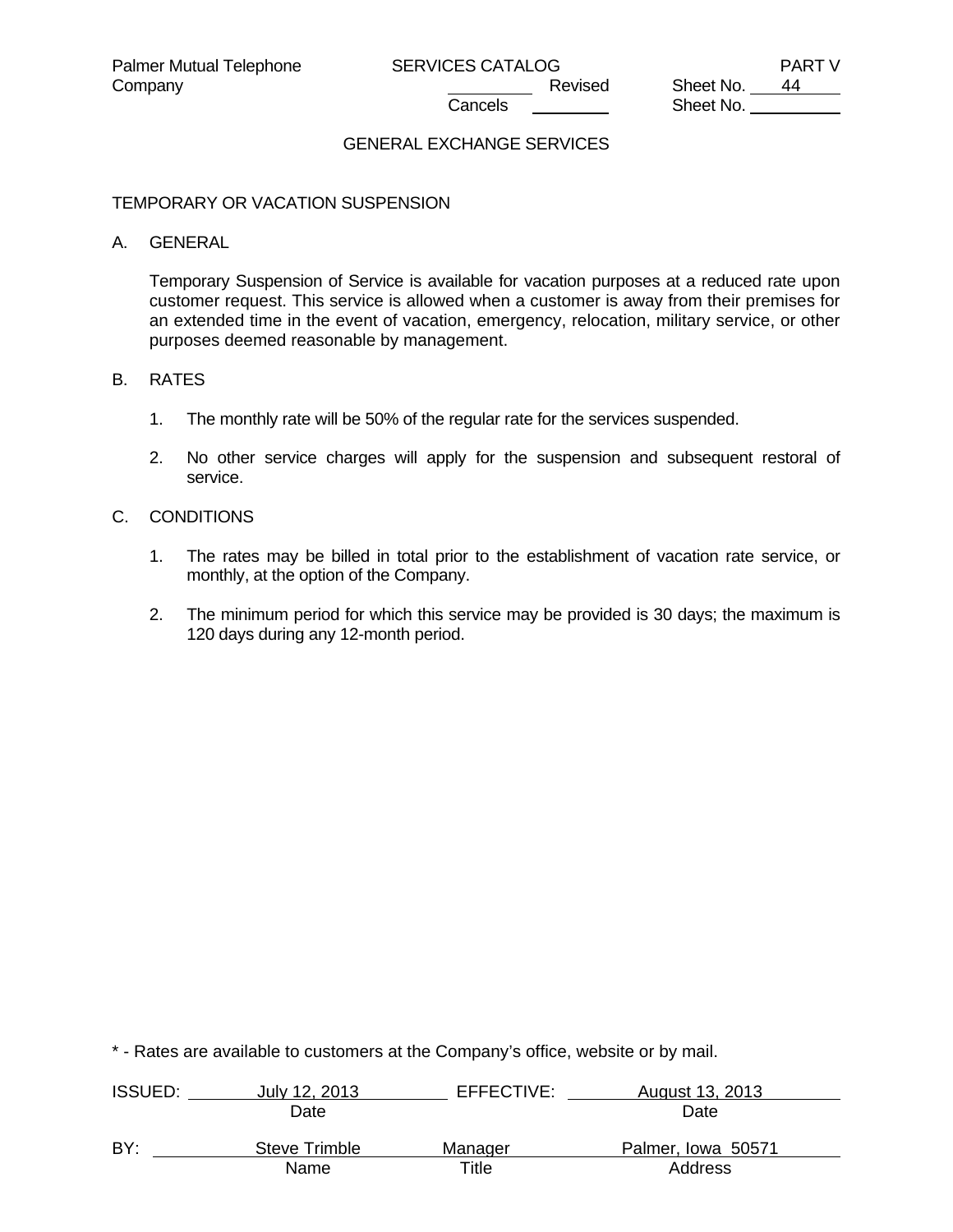Company Company Company Company Company Revised Sheet No. 45 Sheet No.

# GENERAL EXCHANGE SERVICES

#### ADJACENT EXCHANGE SERVICE

#### A. GENERAL

- 1. Adjacent Exchange Service is offered to customers of this Company in any adjacent contiguous exchange in the State of Iowa.
- 2. The customer must subscribe to service in the primary exchange to be eligible for this service.
- 3. The rates and charges contained herein are in addition to all other applicable rates and charges located in other parts of this tariff.
- 4. This adjacent exchange tariff shall not affect the terms under which a customer receives adjacent exchange service, if that customer was receiving adjacent exchange service prior to April 26, 1989.

#### B. DEFINITIONS

- 1. Primary Exchange The exchange in which the customer is located.
- 2. Adjacent (secondary) Exchange The adjacent contiguous exchange from which a second service can be extended into the primary exchange.
- 3. Construction Charges The costs, including normal overhead expenses and costs for regrouping of lines, incurred by the company(s) in the provision of facilities required to extend the adjacent exchange service to the premises of the customer in the primary exchange.
- 4. Telephone Plant The central office equipment, wire, poles when applicable, outside plant facilities necessary in the provision of this service.
- 5. Point of Connection Exchange boundary line, or point at which plant facilities cross, between the primary and adjacent exchanges.

| <b>ISSUED:</b> | July 12, 2013 | EFFECTIVE: | August 13, 2013    |  |
|----------------|---------------|------------|--------------------|--|
|                | Date          |            | Date               |  |
| BY:            | Steve Trimble | Manager    | Palmer, Iowa 50571 |  |
|                | Name          | Title      | Address            |  |
|                |               |            |                    |  |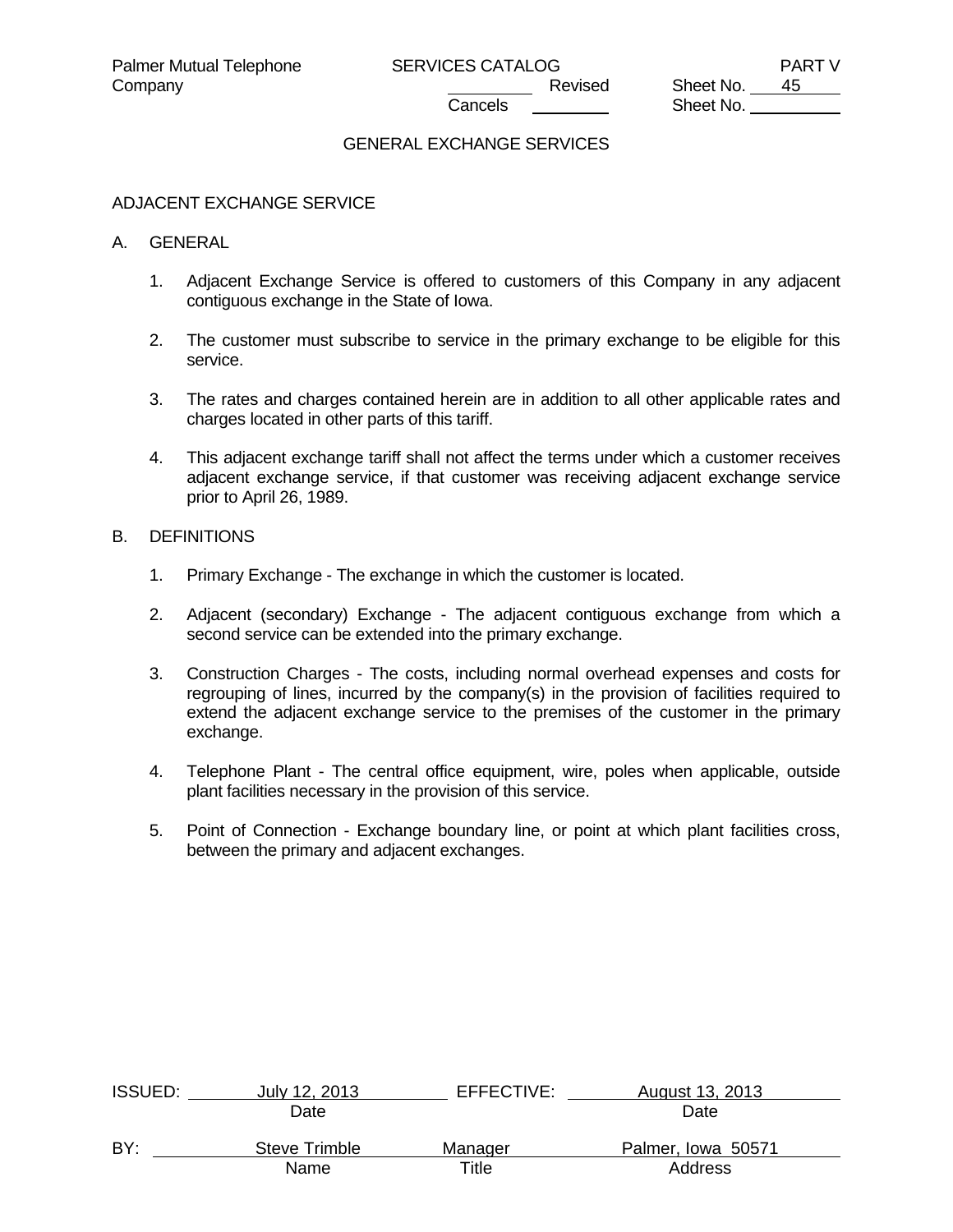# GENERAL EXCHANGE SERVICES

# C. CHARGES - (Nonrecurring)

- 1. The charges applicable to the customer in the provision of this service are:
	- a. In the primary exchange
		- 1) All construction charges for extending the telephone plant facilities of the primary company from the customer location to the point of connection at the adjacent exchange boundary. These charges will be paid to the primary exchange company.
	- b. In the adjacent exchange
		- 1) Construction charges applicable for extending the telephone plant facilities of the adjacent company from the point of connection at the primary exchange boundary to the available facilities in the adjacent exchange for the requested service. These charges will be paid to the adjacent exchange company.
- 2. All charges (estimated costs) will be paid in advance; and differences between actual and estimated costs will be refunded to the customers, or remitted to the company(s), as may be applicable.
- D. RATES (Monthly Recurring)
	- 1. The rates applicable to the customer are:
		- a. All filed tariff rates of the adjacent exchange company for the service provided, plus
		- b. Exchange mileage rates based on the cable route distance from the customer's location in the primary exchange to the point of connection with the adjacent exchange.

|  | Monthly<br>Rate  |
|--|------------------|
|  | \$4.00<br>\$1.00 |

| <b>ISSUED:</b> | July 12, 2013 | EFFECTIVE: | August 13, 2013    |  |
|----------------|---------------|------------|--------------------|--|
|                | Date          |            | Date               |  |
| BY:            | Steve Trimble | Manager    | Palmer, Iowa 50571 |  |
|                | Name          | Title      | Address            |  |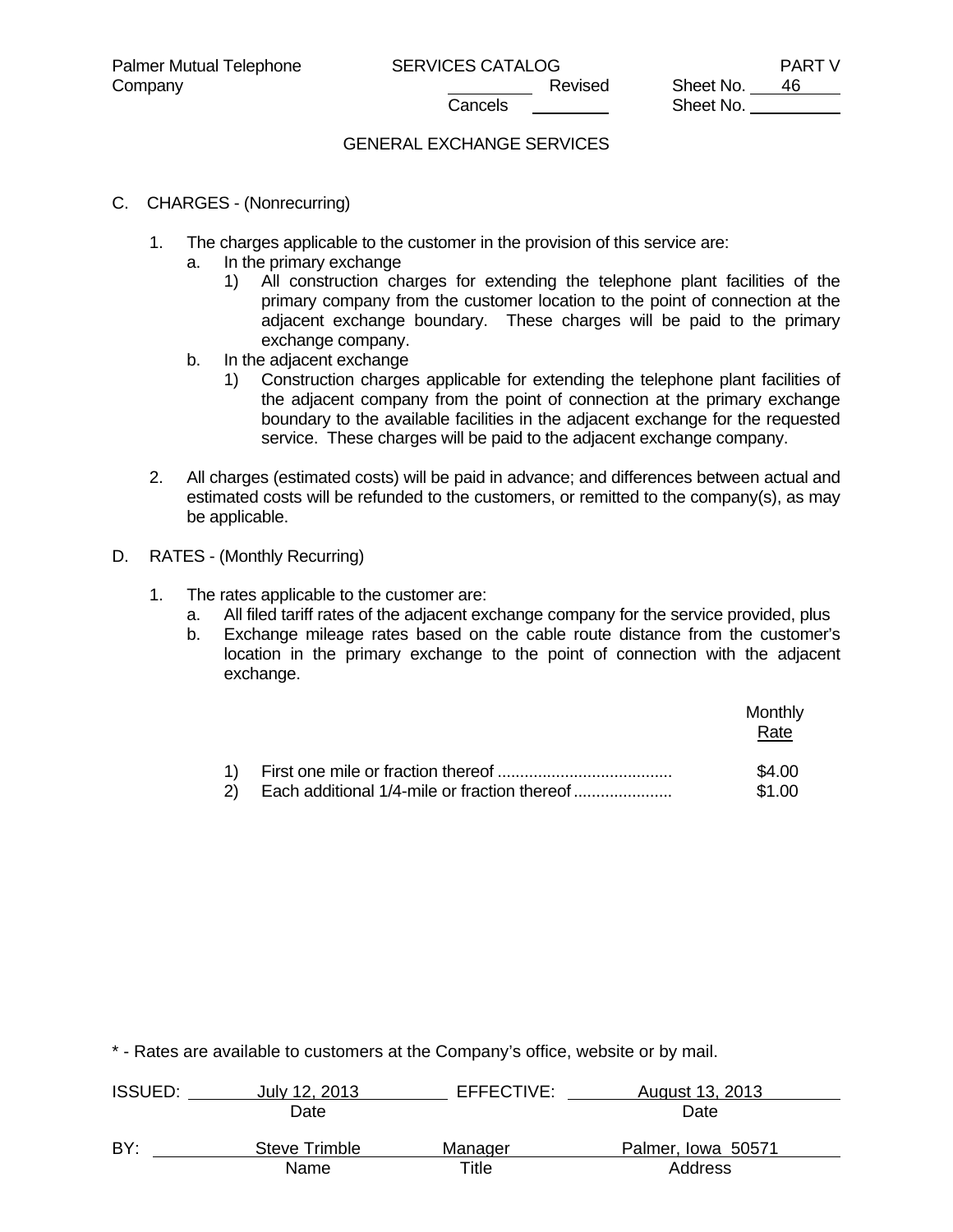Sheet No.

# GENERAL EXCHANGE SERVICES

### E. CONDITIONS

- 1. No toll calls will be placed from or charged to the customer's adjacent exchange central office access line except at such times as the primary exchange central office access line has been reported to be out of service.
	- a. Any violation of this condition will be cause for suspension or termination of the Adjacent Exchange Service.
	- b. When service from the primary exchange has been reported out of order, toll calls placed from the adjacent exchange central office access line will be rated from the adjacent exchange.
- 2. The rates, charges and billing for primary exchange service (plus toll charges on the primary central office access line) will be the responsibility of the primary company. The primary exchange company shall bill for the adjacent exchange service and make appropriate settlement to the secondary exchange company, unless the primary exchange and the adjacent exchange agree to a different billing arrangement.
- 3. All outside telephone plant and facilities will be owned, installed and maintained by the company(s) in whose exchange it is provided.
- 4. A customer subscribing to adjacent exchange service must also subscribe to service from the primary exchange. Any suspension or termination of the primary exchange service will require suspension or termination of the adjacent exchange service.
- 5. Disconnection of Service
	- a. When service provided under this tariff is disconnected, because the customer has no further need of such, or for non-payment of either primary or adjacent exchange service, no refunds of amounts paid previously by the customer for the extension of this service will be made by the Company.
- 6. Reuse of Facilities
	- a. When disconnected facilities are reused by a subsequent adjacent exchange service customer requiring the same grade of service, no additional Construction Charges will be applied to such reconnected facilities, providing no additional construction of telephone plant is required.
- 7. Failure of the customer to comply with the tariff provisions related to adjacent exchange service shall make the customer subject to discontinuance of service after appropriate notice.
- 8. Adjacent exchange service shall be restricted to only residential service, unless a waiver is permitted by the Utilities Board for a particular customer for good cause shown.

| <b>ISSUED:</b> | July 12, 2013 | EFFECTIVE: | August 13, 2013    |  |
|----------------|---------------|------------|--------------------|--|
|                | Date          |            | Date               |  |
| BY:            | Steve Trimble | Manager    | Palmer, Iowa 50571 |  |
|                | Name          | Title      | Address            |  |
|                |               |            |                    |  |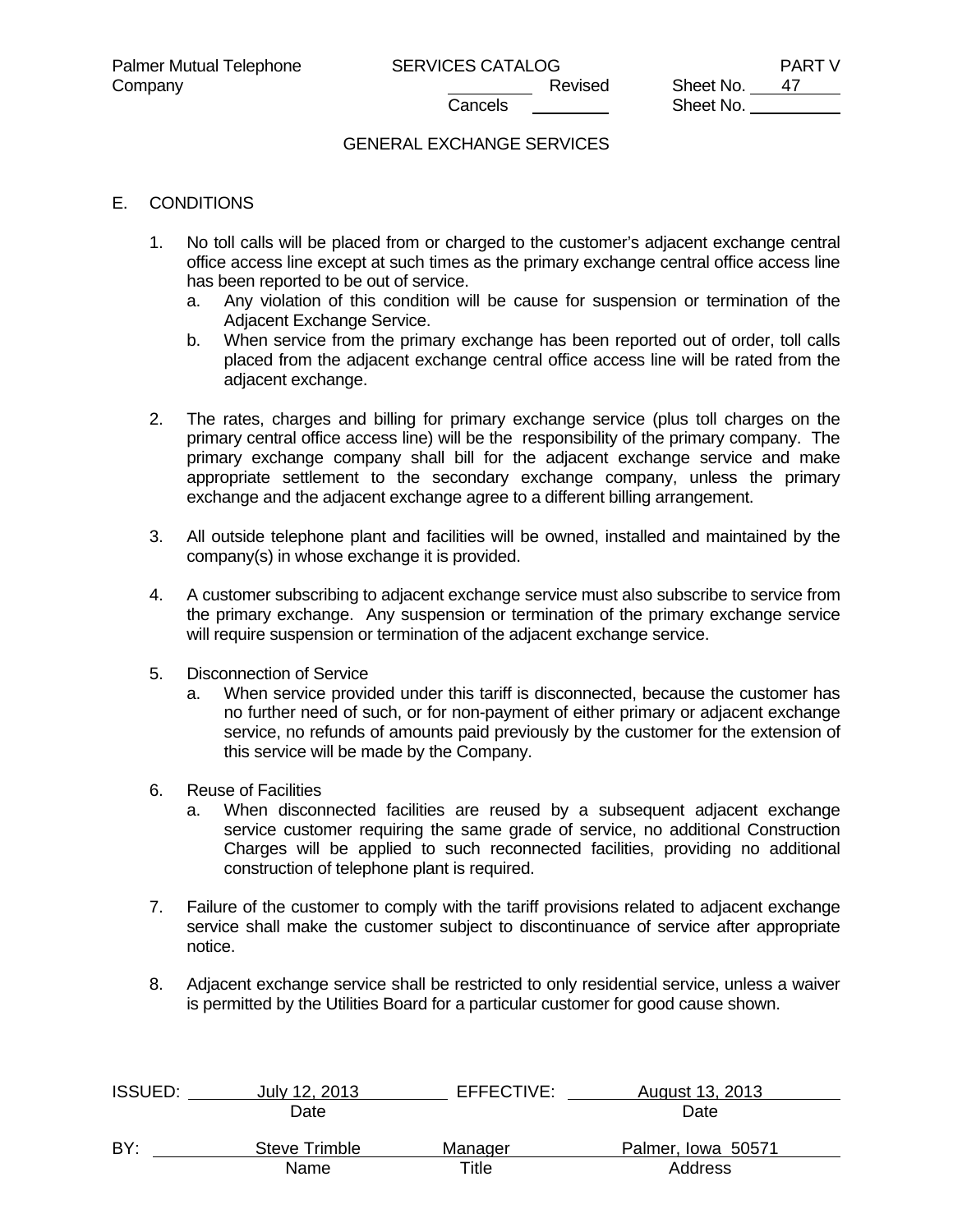Sheet No.

# GENERAL EXCHANGE SERVICES

### CUSTOM CALLING SERVICES

#### A. GENERAL

 Custom Calling Services are optional telephone service arrangements which may be provided only from central offices equipped to provide one or more custom calling features. The rates and charges contained herein are in addition to all other applicable rates and charges located in other parts of this tariff.

# B. RATES

|    |                                                          | <b>Monthly Rate</b> |                      |
|----|----------------------------------------------------------|---------------------|----------------------|
|    |                                                          |                     | Per CO Line Equipped |
|    |                                                          | Residence           | <b>Business</b>      |
| 1. | <b>Individual Services</b>                               |                     |                      |
|    | a.                                                       | \$0.50              | \$0.50               |
|    | b.                                                       | \$0.50              | \$0.50               |
|    | C.                                                       | \$0.50              | \$0.50               |
|    | d.                                                       | \$0.50              | \$0.50               |
|    | e.                                                       | \$0.50              | \$0.50               |
|    | $f_{\cdot}$<br>Caller Identification Blocking Per Call   | N/C                 | N/C                  |
|    | g.                                                       | \$1.00              | \$1.00               |
|    | h.<br>Caller Identification Blocking Per Unlisted Number | N/C                 | N/C                  |
|    | I.                                                       | \$2.00              | \$2.00               |
|    | Distinctive Ringing (Teen Service)                       | \$2.00              | \$2.00               |
|    | k.<br>Speed Calling:                                     |                     |                      |
|    |                                                          | \$0.50              | \$0.50               |
|    | L.                                                       | \$0.50              | \$0.50               |
|    | m.                                                       | \$0.50              | \$0.50               |
| 2. | <b>Packaged Services</b>                                 |                     |                      |
|    | Call Waiting, Call Forwarding, Three Way<br>a.           | \$1.50              | \$1.50               |

| <b>ISSUED:</b> | July 12, 2013 | EFFECTIVE: | August 13, 2013    |  |
|----------------|---------------|------------|--------------------|--|
|                | Date          |            | Date               |  |
| BY:            | Steve Trimble | Manager    | Palmer, Iowa 50571 |  |
|                | Name          | Title      | Address            |  |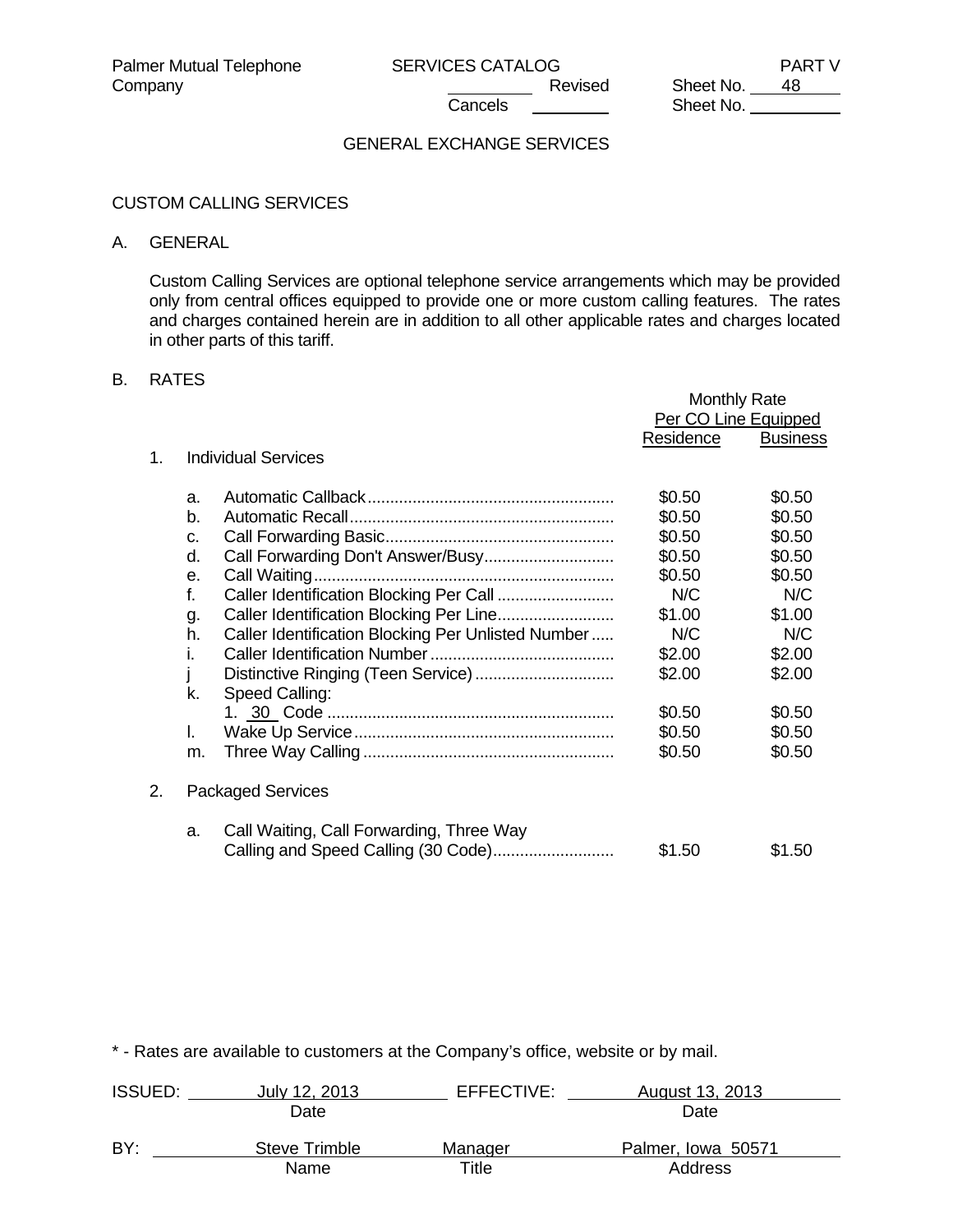# GENERAL EXCHANGE SERVICES

### C. DEFINITIONS

- 1. Individual Services
	- a. Automatic Callback Automatically redials the last number a customer dials. If the called party's number is busy, a special tone will alert the customer when the called number becomes idle.
	- b. Automatic Recall Enables a customer to receive a voice message identifying date, time and number of the last incoming call. This service also enables the customer to automatically redial the last incoming number, by dialing a specified code.
	- c. Call Forwarding Permits a customer to transfer all incoming calls to another dialable telephone number. The customer pre-selects a second telephone number to which he wants all incoming calls to be automatically transferred. Calls may be transferred to a long distance message telecommunications point subject to the availability of the necessary facilities in the central office from which the calls are to be transferred. Call Forwarding shall not be used to extend calls on a planned and continuing basis to intentionally avoid the payment in whole or in part, of message toll charges that would regularly be applicable between the station originating the call and the station to which the call is transferred. Customers utilizing Call Forwarding service are responsible for the payment of charges for each toll call between the telephone to which the call was transferred.
	- d. Call Forwarding No Answer/Busy Allows a customer to have an incoming call forwarded to another predetermined number if the customer does not answer after a preset number of rings or if the called number is busy.
	- e. Call Waiting By means of a tone signal a customer who is using his telephone is alerted when another caller is trying to reach that station. This permits putting the first call on hold so that a second call can be answered.
	- f. Caller Identification Blocking-Per Call Enables a customer to control the disclosure of their telephone number or name and telephone number to a subscriber of Caller Identification (where technically feasible) by temporarily changing the public/private status indicator of the telephone number. A customer must dial a code before each call to change the indicator from public to private. "Public status" allows delivery of the telephone number or name and telephone number. "Private status" prevents delivery of the telephone number or name and telephone number. Per Call Blocking is provided at no charge.

| <b>ISSUED:</b> | July 12, 2013 | EFFECTIVE:  | August 13, 2013    |  |
|----------------|---------------|-------------|--------------------|--|
|                | Date          |             | Date               |  |
| BY:            | Steve Trimble | Manager     | Palmer, Iowa 50571 |  |
|                | Name          | $\tau$ itle | Address            |  |
|                |               |             |                    |  |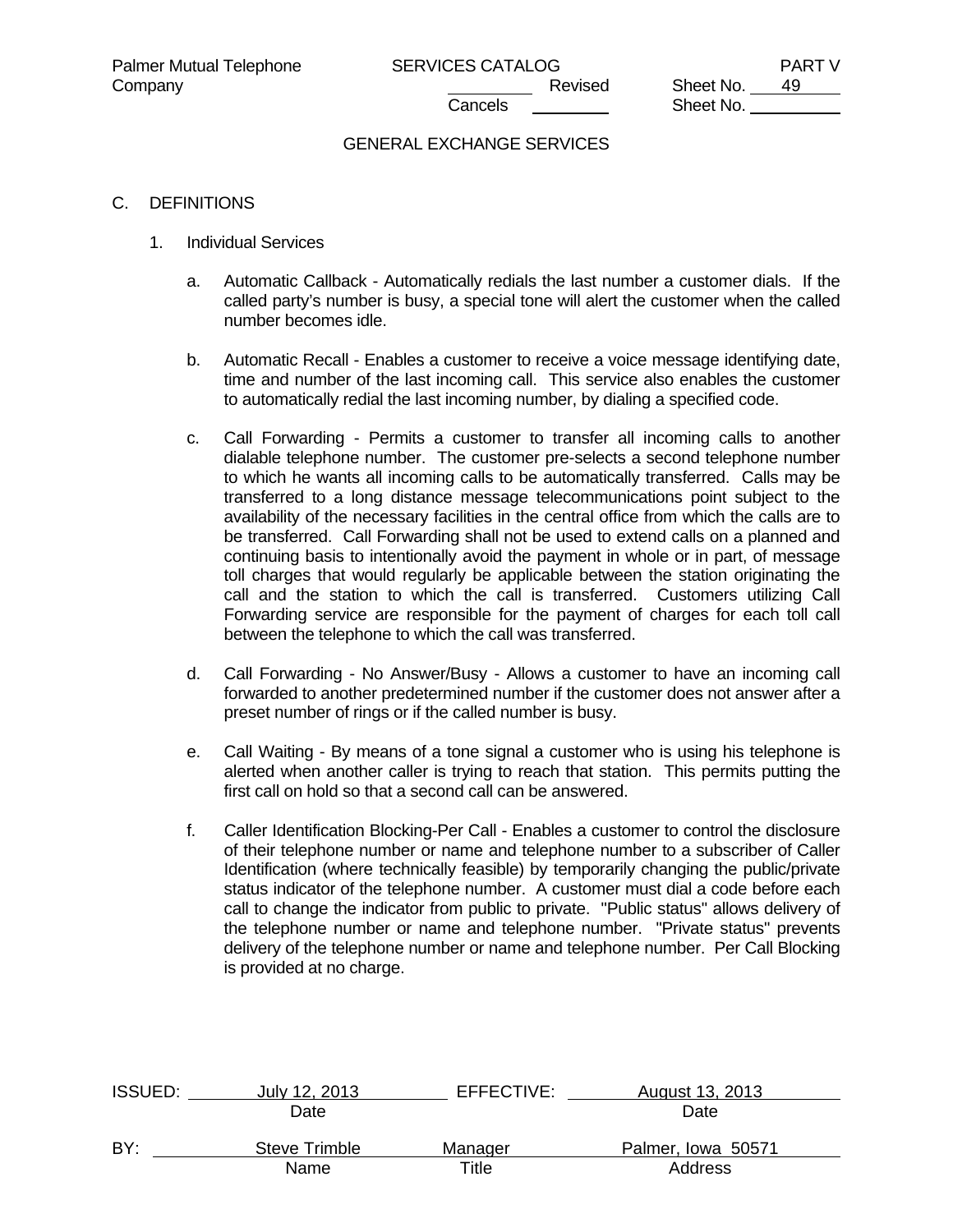# GENERAL EXCHANGE SERVICES

### C. DEFINITIONS (Continued)

 g. Caller Identification Blocking-Per Line - Provides a permanent private indicator on a customer's line. Once blocking is established on the customer's line, the private status cannot be deactivated by the customer. Rates and charges are provided herein. Federal, State and Local Law Enforcement Agencies, nonprofit domestic violence/sexual assault agencies and their staffs, and victims of domestic/sexual assault or individuals who express a personal safety need and sign a personal safety exemption form may be provided additional arrangements for private status and/or line blocking, on a line-by-line basis, at no charge.

 The certification form identifies the customer who is to receive Per Line Blocking at no charge and acknowledges that if a line is equipped with Per Line Blocking, that the telephone number and name will not be delivered to subscribers of Caller ID, including poison control centers, hospitals, medical centers and others who might use Caller ID to provide assistance. 911 is not affected. And, some subscribers of Caller ID Service may choose not to answer blocked calls.

 The customer acknowledges the understanding of the above. Further, the customer releases the Company from all claims and liability, including personal injury caused by its errors, omissions and operation or malfunction of Per Line Blocking service.

- h. Caller Identification Blocking-Unlisted Number Same as Caller Identification Blocking Per Line, but provided at no charge to customers who pay a monthly charge to not have their telephone number disclosed through directory assistance or published in a telephone directory.
- i. Caller Identification-Number Allows for the automatic delivery of a calling party's telephone number (including nonpublished and nonlisted telephone numbers) to the called customer, which gives the called customer an opportunity to decide whether to answer the call immediately or not. The number is displayed on customer provided equipment.
- j. Distinctive Ringing A central office based service which provides up to three distinctive ringing codes on incoming calls, using one individual access line. The distinctive ringing codes are achieved by assigning up to three additional telephone numbers to the access line. Two types of Distinctive Ringing are available:
	- Type A: The above service without a directory listing. Type B: The above service with a directory listing.

| <b>ISSUED:</b> | July 12, 2013 | EFFECTIVE: | August 13, 2013    |  |
|----------------|---------------|------------|--------------------|--|
|                | Date          |            | Date               |  |
| BY:            | Steve Trimble | Manager    | Palmer, Iowa 50571 |  |
|                | Name          | Title      | Address            |  |
|                |               |            |                    |  |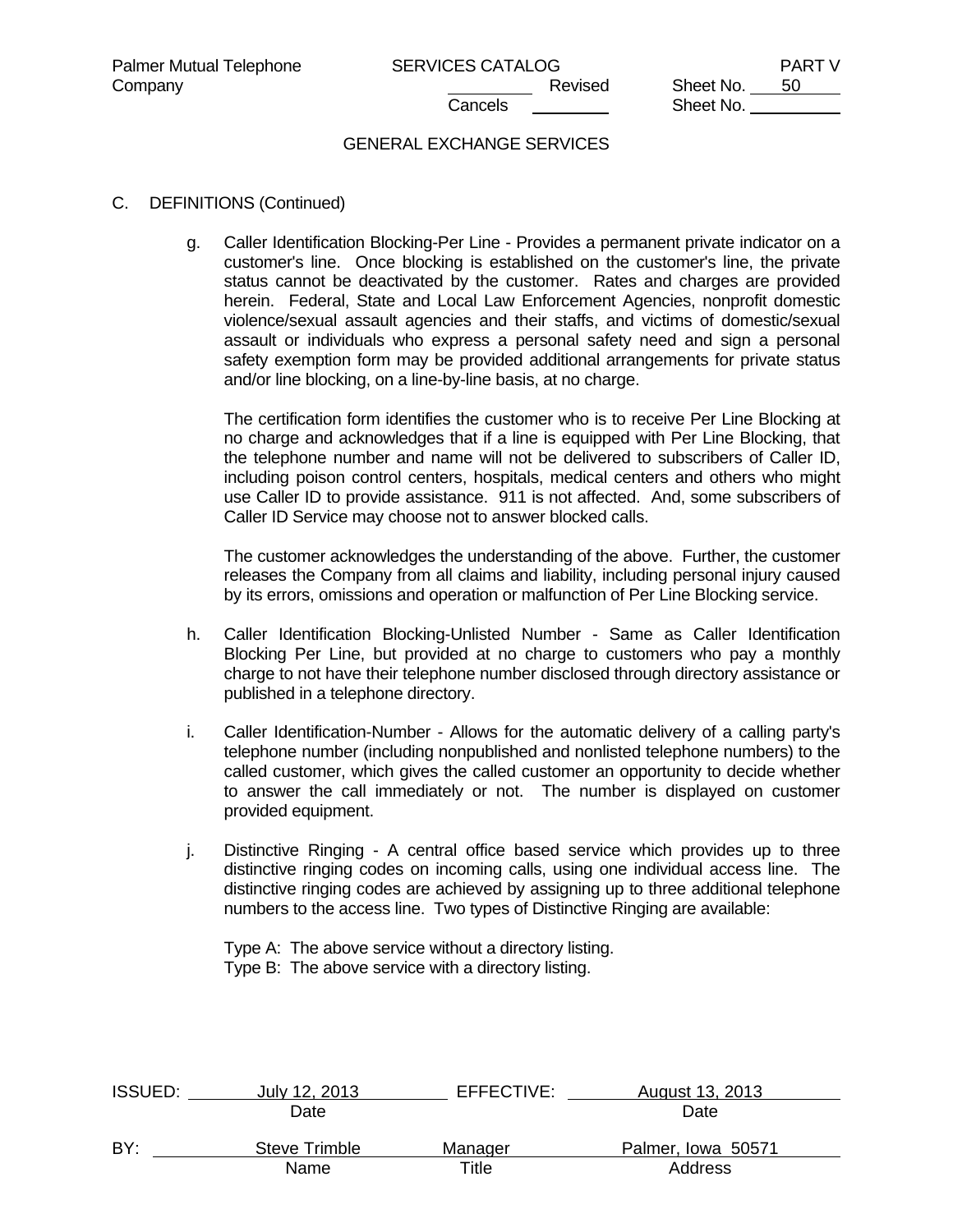Sheet No.

## GENERAL EXCHANGE SERVICES

- C. DEFINITIONS (Continued)
	- k. Speed Calling Enables a customer to place calls to other telephone numbers by dialing a one or two digit code rather than the complete telephone number. Customer may subscribe to only one of either the 8 Code capacity or 30 Code capacity on the same line.
	- l. Three Way Calling Enables a customer to add a third party to an existing call without operator assistance, thereby establishing a three-way conversation. The transmission may vary depending on the distance and routing necessary; therefore, transmission may not meet normal standards.
	- m. Wake Up Service Allows a customer to program their telephone to make a call to their own telephone number at a predetermined time and make an appropriate announcement.

| <b>ISSUED:</b> | July 12, 2013 | EFFECTIVE:  | August 13, 2013    |  |
|----------------|---------------|-------------|--------------------|--|
|                | Date          |             | Date               |  |
| BY:            | Steve Trimble | Manager     | Palmer, Iowa 50571 |  |
|                | Name          | $\tau$ itle | <b>Address</b>     |  |
|                |               |             |                    |  |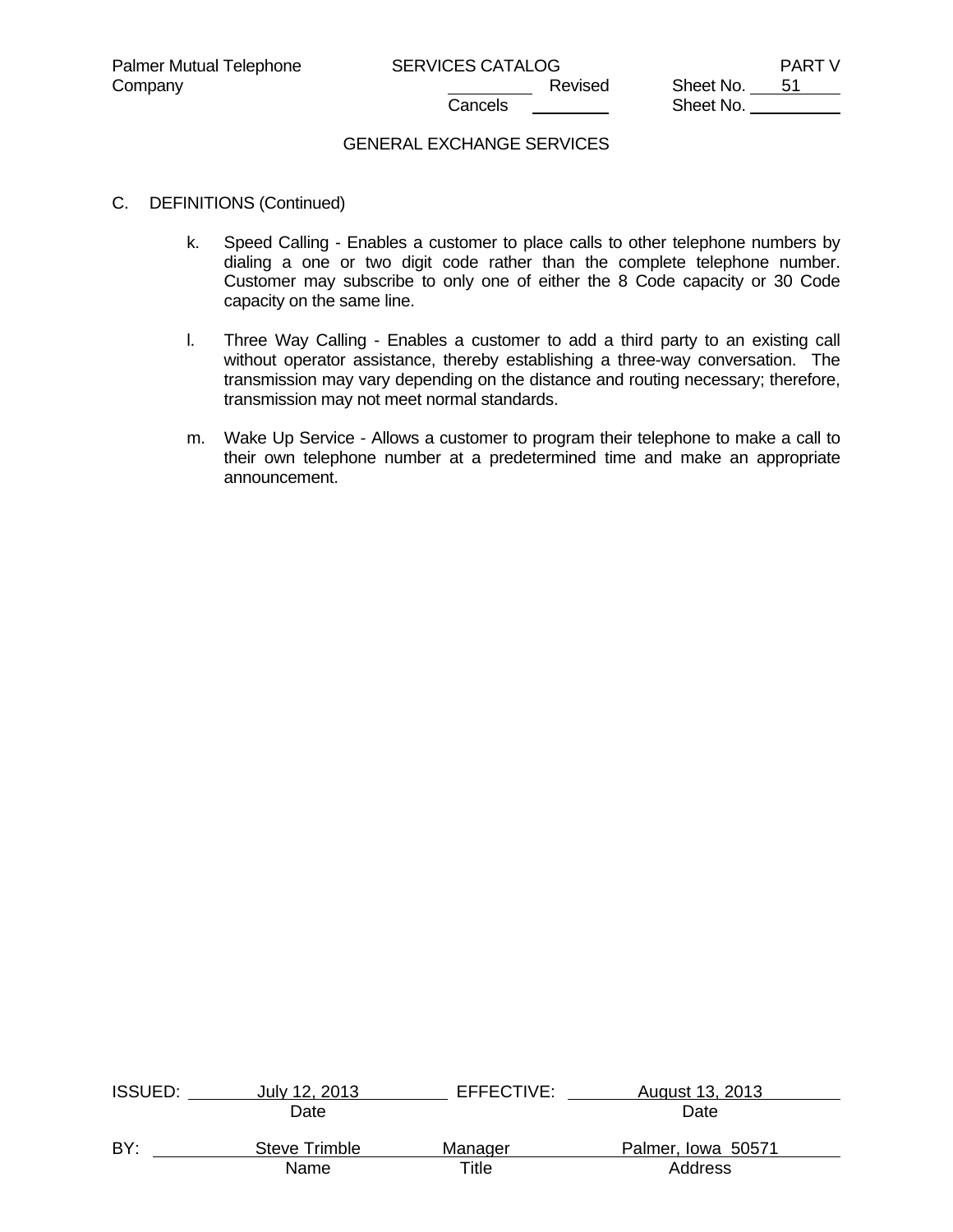Company Company Company Company Company Revised Sheet No. 52 Sheet No.

# GENERAL EXCHANGE SERVICES

### D. CONDITIONS

- 1. Call Forwarding Services shall not be used to extend calls on a planned and continuing basis to intentionally avoid the payment in whole or in part, of message toll charges that would regularly be applicable between the station originating the call and the station to which the call is transferred. Customers utilizing call forwarding services are responsible for the payment of charges for each toll call to the telephone to which the call is transferred.
- 2. Control of the number assignment on the shared speed call list associated with Group Intercom resides with the provider. The provider must have an access line in the same central office as their client for the purpose of controlling the speed call list. The access line will be restricted from dialing any toll calls billable to the end user.
- 3. Custom Calling Services will be provided in connection with individual line residence and business service. Custom Calling Services are not available to PBX customers.

| <b>ISSUED:</b> | July 12, 2013 | EFFECTIVE: | August 13, 2013    |  |
|----------------|---------------|------------|--------------------|--|
|                | Date          |            | Date               |  |
| BY:            | Steve Trimble | Manager    | Palmer, Iowa 50571 |  |
|                | Name          | Title      | Address            |  |
|                |               |            |                    |  |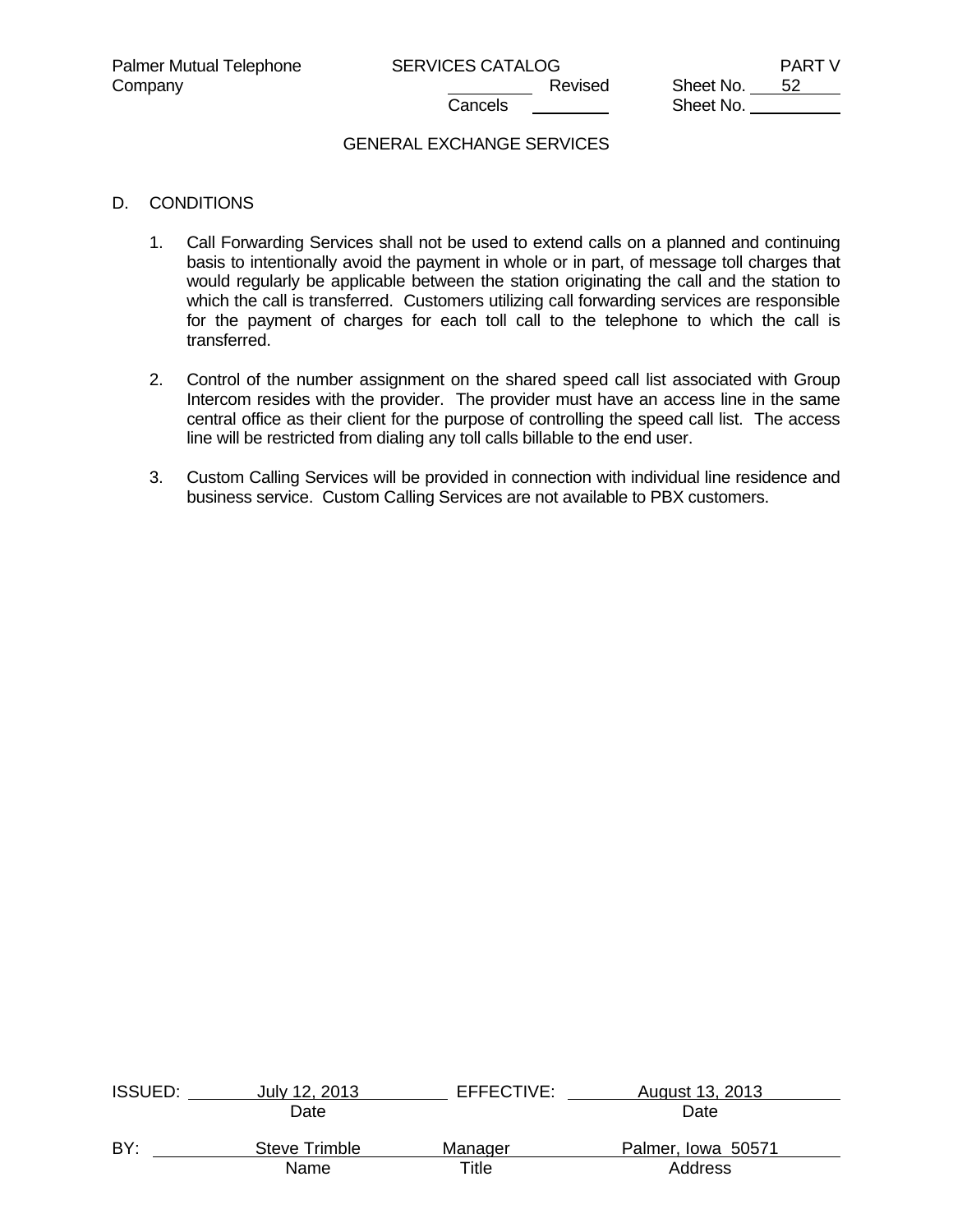### GENERAL EXCHANGE SERVICES

### PERSONAL SAFETY EXCEPTION FORM

#### Customer Certification

In order to provide a solution to your unique personal safety concerns, it is necessary for you to provide responses to the questions below.

What is the estimated interval of time that your personal safety concerns require "Per-Line" Blocking?

If you are requesting "Per-Line" Blocking for a telephone line other than your own, the responsible party must sign below.

CUSTOMER REQUESTING FREE PER LINE BLOCKING:

 PRINT NAME: SIGNATURE:

TELEPHONE NUMBER WHERE PER LINE BLOCKING WILL BE ASSIGNED:

CUSTOMER RESPONSIBLE FOR TELEPHONE ACCOUNT:

 PRINT NAME: ADDRESS: **SIGNATURE** 

If a line is equipped with "Per-Line" Blocking, the telephone number of that line will not be delivered to any subscribers of Caller ID. Poison control centers, hospitals, medical centers and others who might use Caller ID will not be able to identify callers with "Per-Line" blocking who need assistance. In addition, subscribers of Caller ID may choose not to answer blocked calls. THE CUSTOMER REPRESENTS THAT HE/SHE UNDERSTANDS THE ABOVE, AND THE CUSTOMER RELEASES PALMER MUTUAL TELEPHONE COMPANY FROM ALL CLAIMS AND LIABILITY, INCLUDING PERSONAL INJURY, CAUSED BY ITS ERRORS, OMISSIONS AND THE OPERATION OR MALFUNCTION OF "PER-LINE" BLOCKING SERVICE.

| <b>ISSUED:</b> | July 12, 2013 | EFFECTIVE: | August 13, 2013    |  |
|----------------|---------------|------------|--------------------|--|
|                | Date          |            | Date               |  |
| BY:            | Steve Trimble | Manager    | Palmer, Iowa 50571 |  |
|                | Name          | Title      | Address            |  |
|                |               |            |                    |  |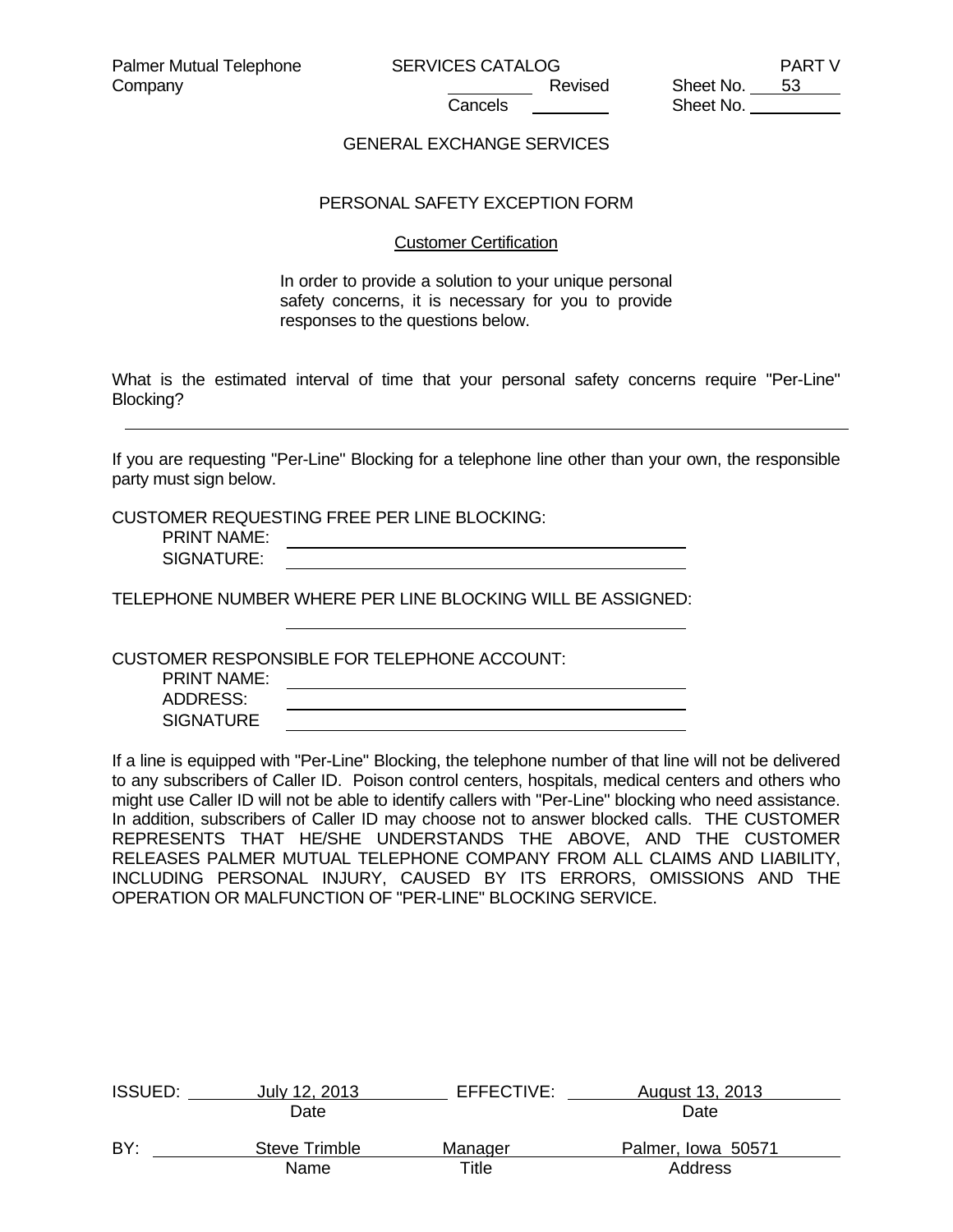Company Company Company Revised Sheet No. 54 Sheet No.

# GENERAL EXCHANGE SERVICES

#### INFORMATION SERVICE ACCESS BLOCKING

#### A. GENERAL

- 1. Information Service Access Blocking enables customers with individual line service to request the blocking of access to all 900 and 976 numbers.
- 2. The rates and charges contained herein are in addition to all other applicable rates and charges located in other parts of this tariff.

#### B. CHARGES

1. Applicable rates apply\*.

## C. CONDITIONS

- 1. A customer shall not be charged for the first activation of information service access blocking. After this service has been established, subsequent unblocking and/or reblocking will be subject to all applicable charges\*.
- 2. This service is provided only where central office capabilities permit the offering.

| <b>ISSUED:</b> | July 12, 2013 | EFFECTIVE: | August 13, 2013    |  |
|----------------|---------------|------------|--------------------|--|
|                | Date          |            | Date               |  |
| BY:            | Steve Trimble | Manager    | Palmer, Iowa 50571 |  |
|                | Name          | ⊤itle      | Address            |  |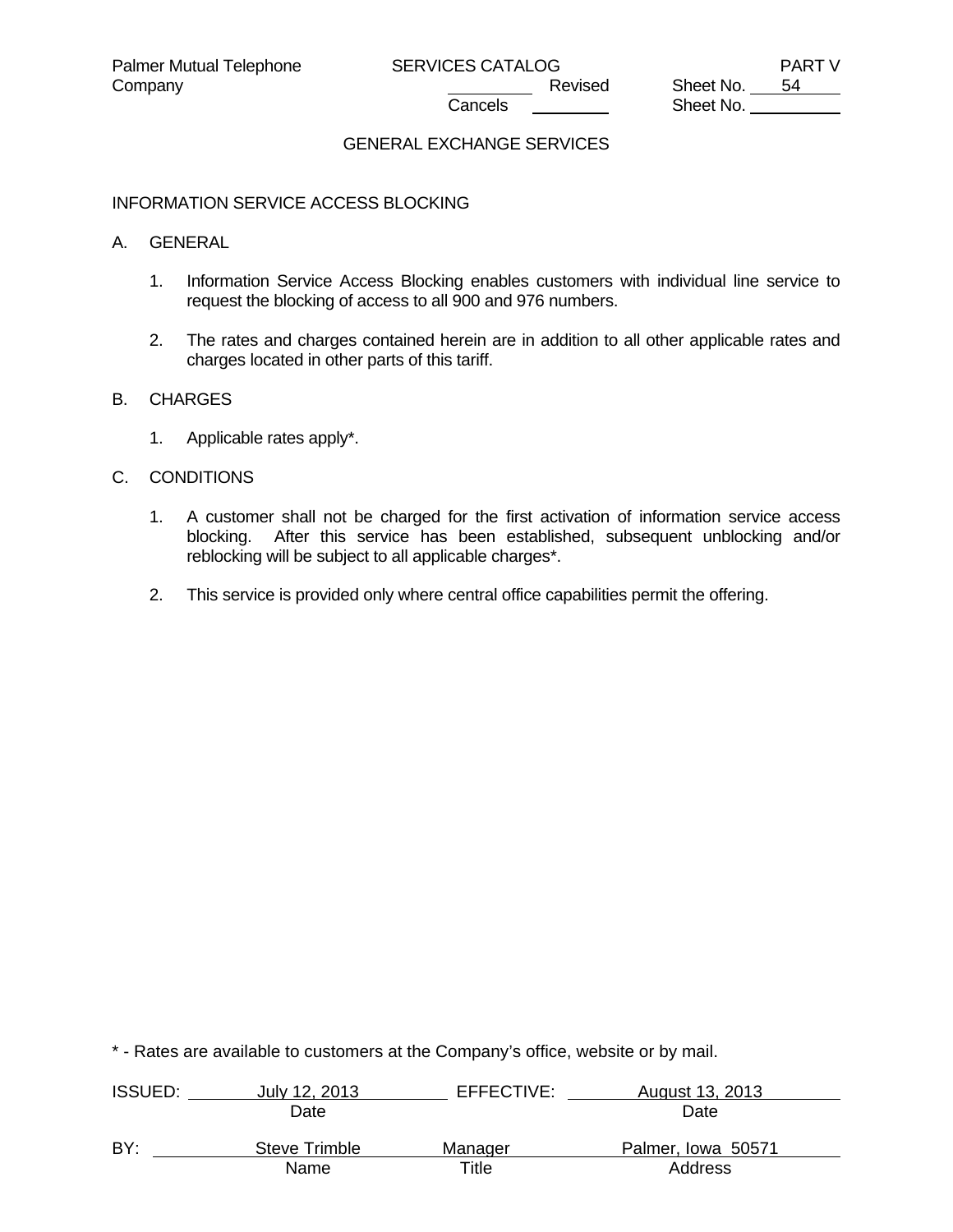Sheet No.

# GENERAL EXCHANGE SERVICES

#### BILLED NUMBER SCREENING SERVICE

#### A. GENERAL

- 1. Billed Number Screening Service prevents the billing of collect calls, third number calls or both to a customers telephone number.
- 2. The rates and charges contained herein are in addition to all other applicable rates and charges located in other parts of this tariff.

#### B. RATES

|  | Monthly<br>Rate | Nonrecurring<br>Charge |
|--|-----------------|------------------------|
|  | N/A             | N/A                    |

### C. CONDITIONS

- 1. The Company makes no guarantee and assumes no liability for the accuracy of Billed Number Screening Service. The customer agrees fully and completely to indemnify and save harmless the Company from any and every claim, loss, damage, suit or liability out of the furnishing or failure to furnish Billed Number Screening Service.
- 2. This service is available only where facilities permit.

| <b>ISSUED:</b> | July 12, 2013 | EFFECTIVE: | August 13, 2013    |  |
|----------------|---------------|------------|--------------------|--|
|                | Date          |            | Date               |  |
| BY:            | Steve Trimble | Manager    | Palmer, Iowa 50571 |  |
|                | Name          | Title      | Address            |  |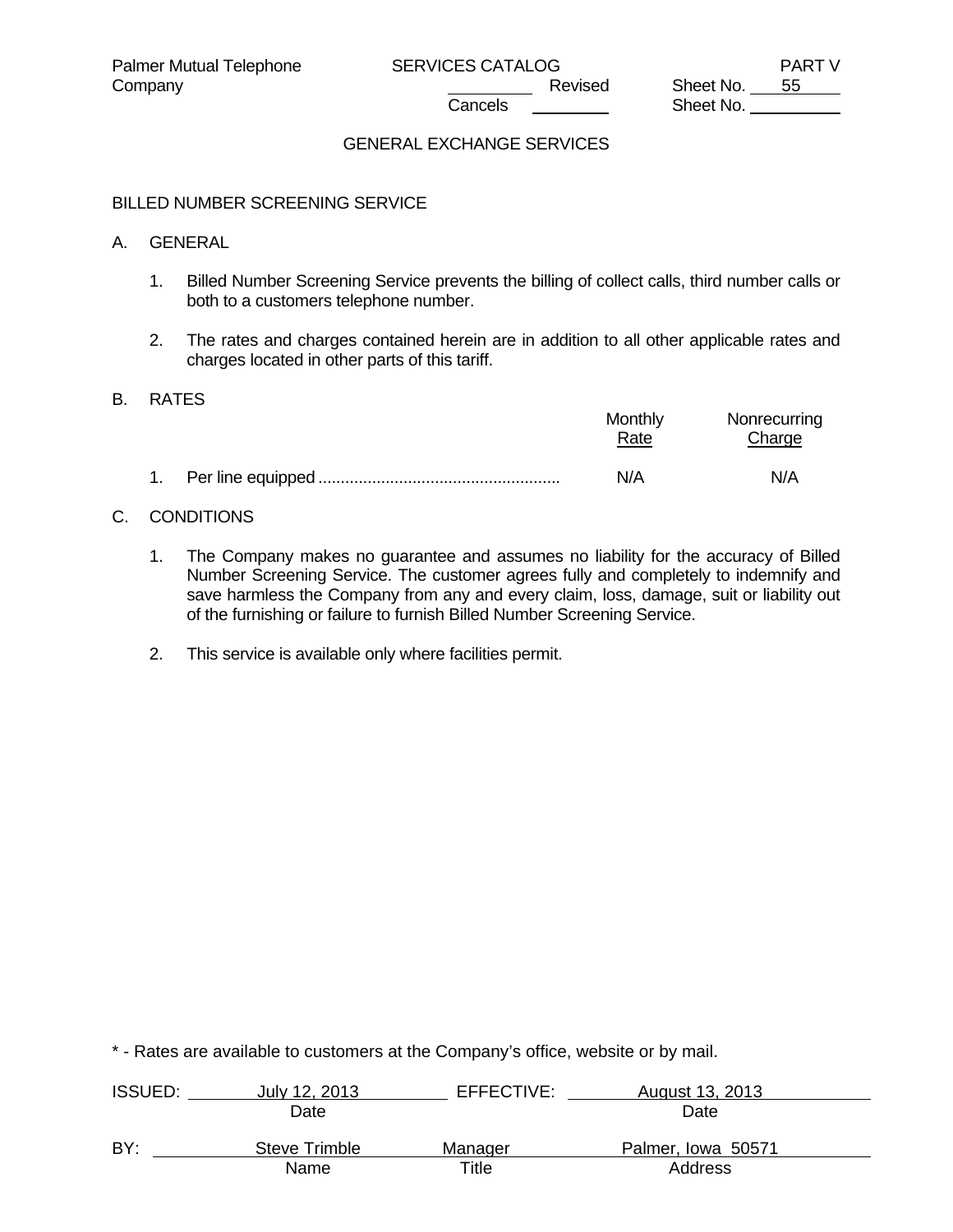# GENERAL EXCHANGE SERVICES

# EMERGENCY REPORTING TELEPHONE SERVICE

### ENHANCED UNIVERSAL EMERGENCY NUMBER SERVICE (E911)

#### A. GENERAL

- 1. Enhanced Universal Emergency Number Service, also referred to as Enhanced 911 Service or E911, is a telephone exchange communication service whereby one or more Public Safety Answering Points (PSAP) designated by the customer may receive telephone calls dialed to the telephone number 911. E911 Service includes a line and equipment necessary for the answering, transferring and dispatching of public emergency telephone 911 calls originated by persons within the serving area. E911 Service provides for Selective Routing, Automatic Number Identification, and Automatic Location Identification features.
- 2. Enhanced 911 Service is offered subject to availability of facilities.
- 3. The E911 customer may be a municipality or other state or local governmental unit, or an authorized agent of one or more municipalities or other state or local governmental units to whom authority has been lawfully delegated. The customer must be legally authorized to subscribe to the service and have public safety responsibility by law to respond to telephone calls from the public for emergency police, fire or other emergency services within the telephone central office areas arranged for 911 calling.
- 4. The rates and charges contained herein are in addition to all other applicable rates and charges located in other parts of this tariff.

### B. RATES

 The rates and charges for E911 Service will be determined on an individual case basis. Individual features requested by the customer include, but are not limited to, central office modifications, data base preparation, trunking and maintenance.

| <b>ISSUED:</b> | July 12, 2013 | EFFECTIVE: | August 13, 2013    |  |
|----------------|---------------|------------|--------------------|--|
|                | Date          |            | Date               |  |
| BY:            | Steve Trimble | Manager    | Palmer, Iowa 50571 |  |
|                | Name          | Title      | Address            |  |
|                |               |            |                    |  |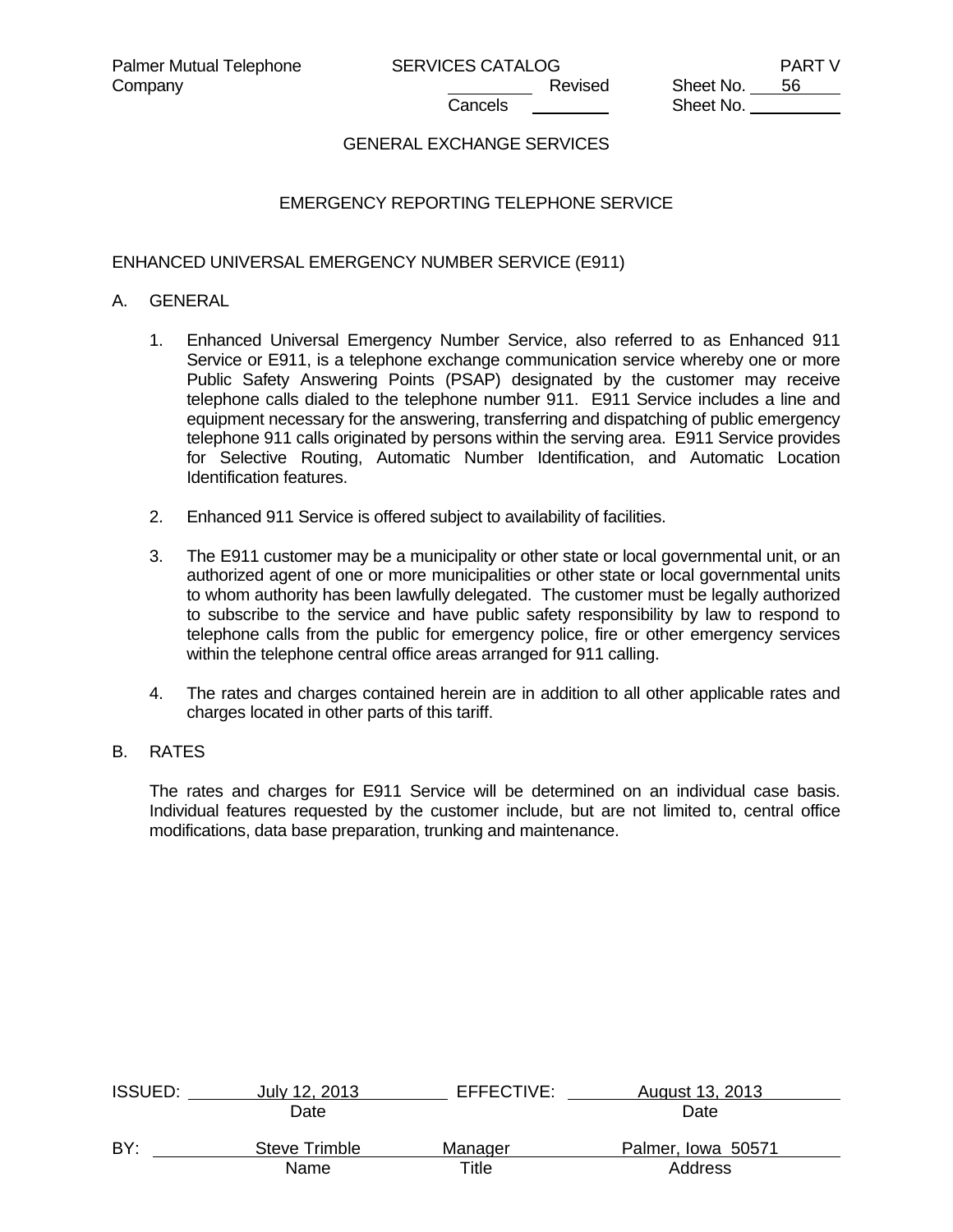# GENERAL EXCHANGE SERVICES

# EMERGENCY REPORTING TELEPHONE SERVICE

ENHANCED UNIVERSAL EMERGENCY NUMBER SERVICE (E911) (Continued)

### C. CONDITIONS

- 1. E911 service is provided solely for the benefit of the customer operating the PSAP. The provision of E911 Service by the Telephone Company shall not be interpreted, construed, or regarded, either expressly or implied, as being for the benefit of or creating and Telephone Company obligation toward any third person or legal entity other than the customer.
- 2. The Telephone Company does not undertake to answer and forward E911 calls, but furnishes the use of its facilities to enable the customer's personnel to respond to such calls on the customers` premises.
- 3. Temporary or vacation suspension of service is not provided for any part of the E911 Service.
- 4. The E911 calling party forfeits the privacy afforded by non-listed and non-published service to the extent that the telephone number, address, and name associated with the originating station location are furnished to the PSAP. The names, addresses, and telephone numbers of telephone customers whose listings are not published in directories or listed in Directory Assistance Offices is confidential. Information will be provided on a call-by-call basis only for the purpose of responding to emergency calls.
- 5. The Telephone Company's entire liability to any person for interruption or failures of E911 Service shall be limited to the terms set forth in this section and other sections of this tariff.
- 6. The rates charged for E911 Service do not contemplate the inspection or constant monitoring of facilities to discover errors, defects, and malfunctions in the service, nor does the Company undertake such responsibility. The customer shall make such operational tests as, in the judgment of the customer, are required to determine whether the system is functioning properly for its use. The customer shall promptly notify the Telephone Company in the event the system is not functioning properly.

| <b>ISSUED:</b> | July 12, 2013 | EFFECTIVE: | August 13, 2013    |  |
|----------------|---------------|------------|--------------------|--|
|                | Date          |            | Date               |  |
| BY:            | Steve Trimble | Manager    | Palmer, Iowa 50571 |  |
|                | Name          | Title      | Address            |  |
|                |               |            |                    |  |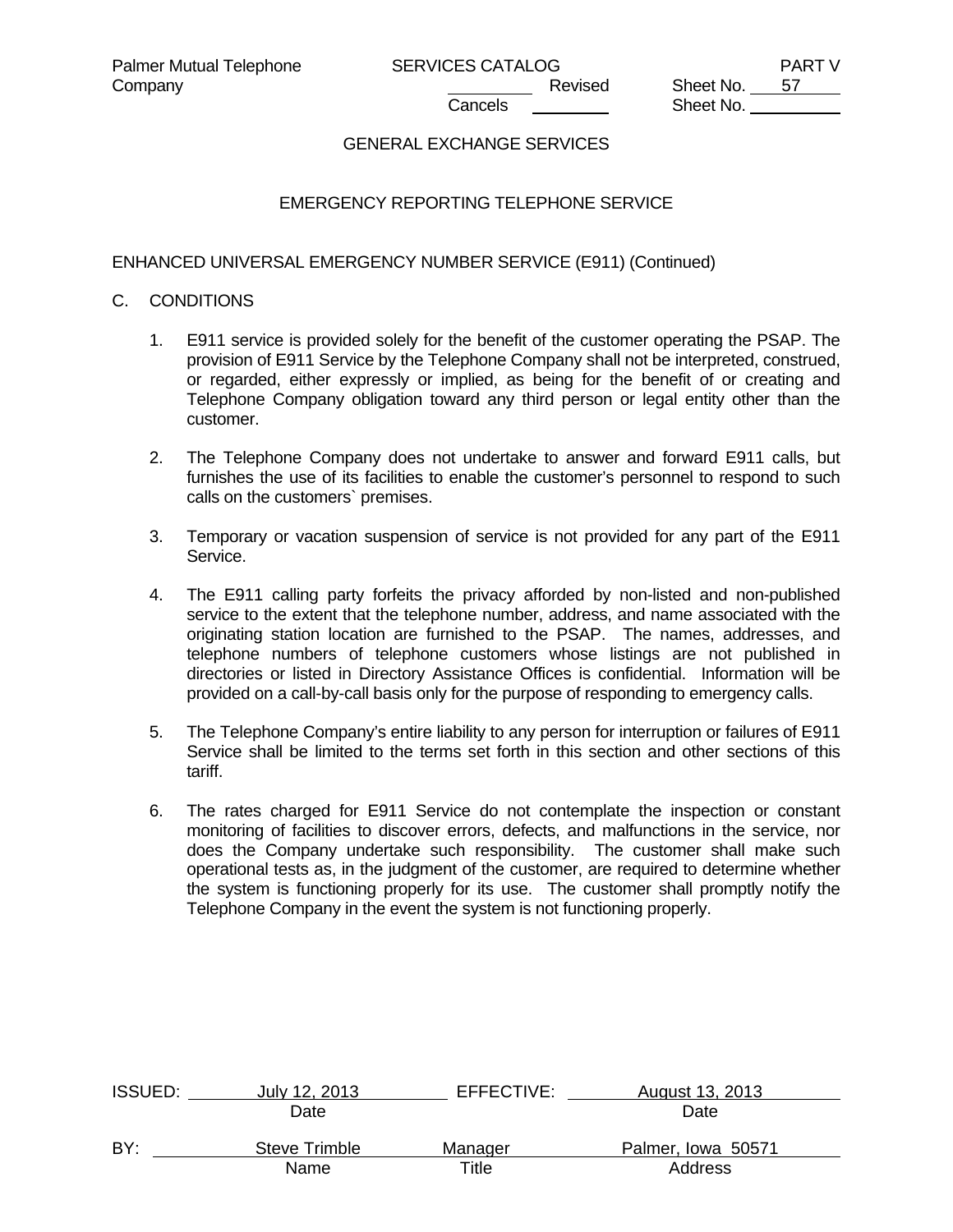# GENERAL EXCHANGE SERVICES

# EMERGENCY REPORTING TELEPHONE SERVICE

ENHANCED UNIVERSAL EMERGENCY NUMBER SERVICE (E911) (Continued)

- C. CONDITIONS (Continued)
	- 7. The Telephone Company's liability for any loss or damage arising from errors, interruptions, defects, failures, or malfunctions of this service or any part thereof whether caused by the negligence of the Telephone Company or otherwise shall not exceed an amount equivalent to the pro rata charges for the service affected during the period of time that the service was fully or partially inoperative.
	- 8. Each customer also agrees to release, indemnify and hold harmless the Telephone Company from any and all loss, claims, demands, suits, or other action, or any liability whatsoever, whether suffered, made instituted or asserted by the customer or by any other party or person, for any personal injury to or death of any person or persons, or for any loss, damage, or destruction of any property, whether owned by the customer or others.
	- 9. The customer also agrees to release, indemnify, and hold harmless the Telephone Company for any infringement or invasion of the right of privacy of any person or persons, caused or claimed to have been caused, directly or indirectly by the installation, operation, failure to operate, maintenance, removal, presence, condition, occasion or use of E911 service features and the equipment associated therewith, or by any services furnished by the Telephone Company in connection therewith, including, but not limited to, the identification of the telephone number, address, or name associated with the telephone used by the party or parties accessing E911 service hereunder, and which arise out of the negligence or other wrongful act of the Telephone Company, the customer, its user, agencies, or municipalities, or the employees or agents of any one of them.
	- 10. Because the Telephone Company serving boundaries and political subdivision boundaries may not coincide, it is the obligation of the customer to make arrangements to handle all E911 calls that originate from telephones served by Central Offices in the local service area whether or not the calling telephone is situated on property within the geographical boundaries of the customer's public safety jurisdiction.

| <b>ISSUED:</b> | July 12, 2013 | EFFECTIVE: | August 13, 2013    |  |
|----------------|---------------|------------|--------------------|--|
|                | Date          |            | Date               |  |
| BY:            | Steve Trimble | Manager    | Palmer, Iowa 50571 |  |
|                | Name          | Title      | Address            |  |
|                |               |            |                    |  |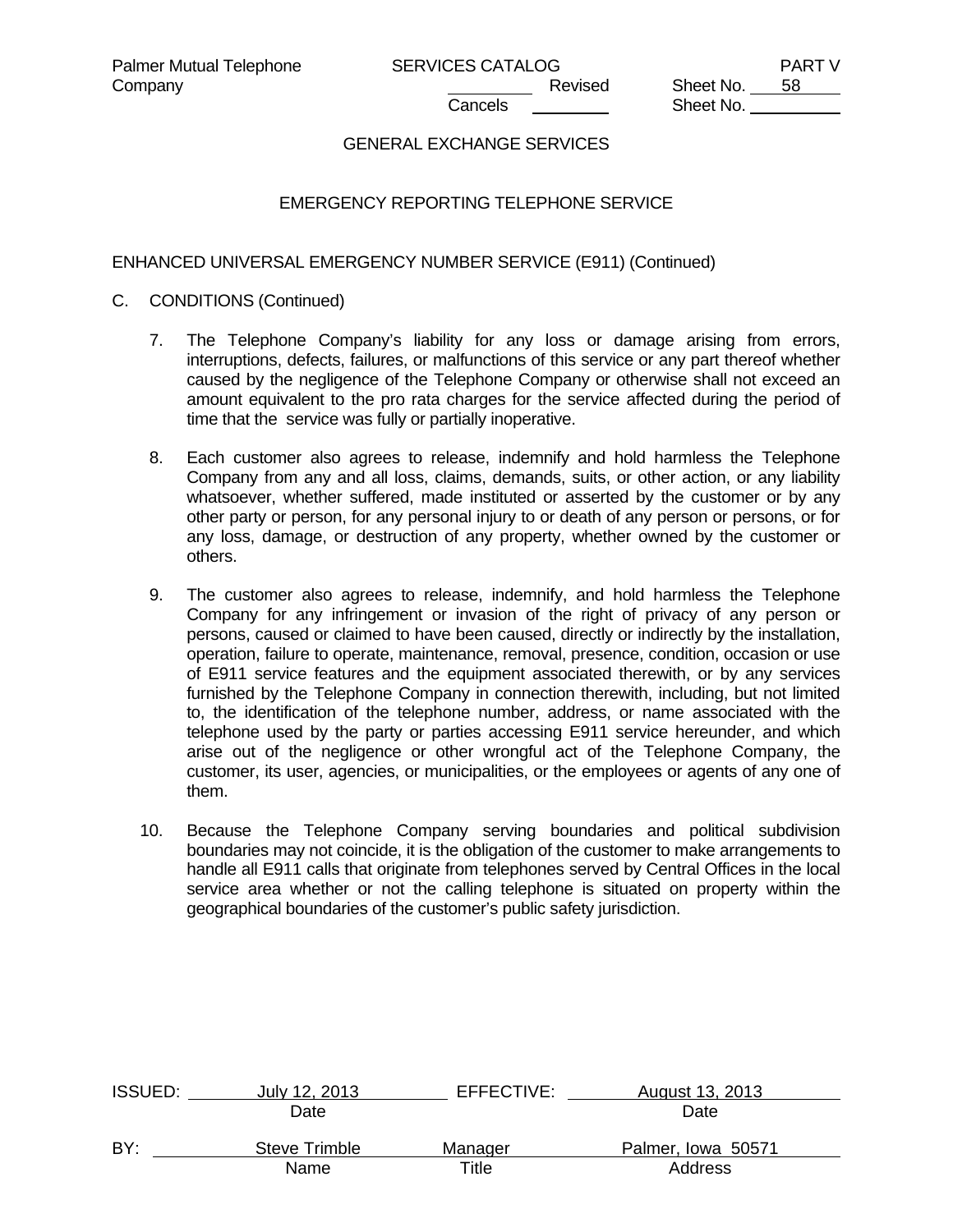# GENERAL EXCHANGE SERVICES

# EMERGENCY REPORTING TELEPHONE SERVICE

ENHANCED UNIVERSAL EMERGENCY NUMBER SERVICE (E911) (Continued)

### C. CONDITIONS (Continued)

- 11. Application for E911 Service must be executed in writing by each customer. If application for service is made by an agent, the Telephone Company must be provided in writing with satisfactory proof of appointment of the agent by the customer. At least one local law enforcement agency must be included among the participating agencies in any E911 offering.
- 12. The customer is required to furnish the Telephone Company its agreement to the following terms and conditions.
	- a. That all E911 calls will be answered on a 24-hour day, seven-day week basis.
	- b. That the customer has responsibility for dispatching the appropriate emergency service vehicles within the E911 service area, or will undertake to transfer all E911 calls received to the governmental agency with responsibility for dispatching such services, to the extent that such services are reasonably available.
	- c. That the customer will develop an appropriate method for responding to calls for non-participating agencies which may be directed to the E911 PSAP by calling parties.
	- d. That the customer will provide CPE with a capacity adequate to handle the number of incoming E911 lines recommended to be installed by the Telephone Company. It is the customer's responsibility to ensure their CPE is compatible with the service(s) provided by the Telephone Company.
- 13. When the Selective Routing feature is provided, the customer is responsible for identifying primary and secondary PSAP locations as well as the unique combinations of police, fire, and ambulance or any other appropriate agencies responsible for providing emergency service in the E911 serving area. An Emergency Service Number (ESN) will be provided for each unique combination by the Telephone Company. The customer will associate these ESN's with street address ranges or other mutually agreed upon routing criteria in the E911 serving area. These ESN's will be carried in the Data Management System (DMS) to permit routing of E911 calls to the primary and secondary PSAP's responsible for handling of calls from each telephone in the E911 serving area. The following terms define the customer's responsibility in providing this information:

| <b>ISSUED:</b> | July 12, 2013 | EFFECTIVE: | August 13, 2013    |  |
|----------------|---------------|------------|--------------------|--|
|                | Date          |            | Date               |  |
| BY:            | Steve Trimble | Manager    | Palmer, Iowa 50571 |  |
|                | Name          | Title      | Address            |  |
|                |               |            |                    |  |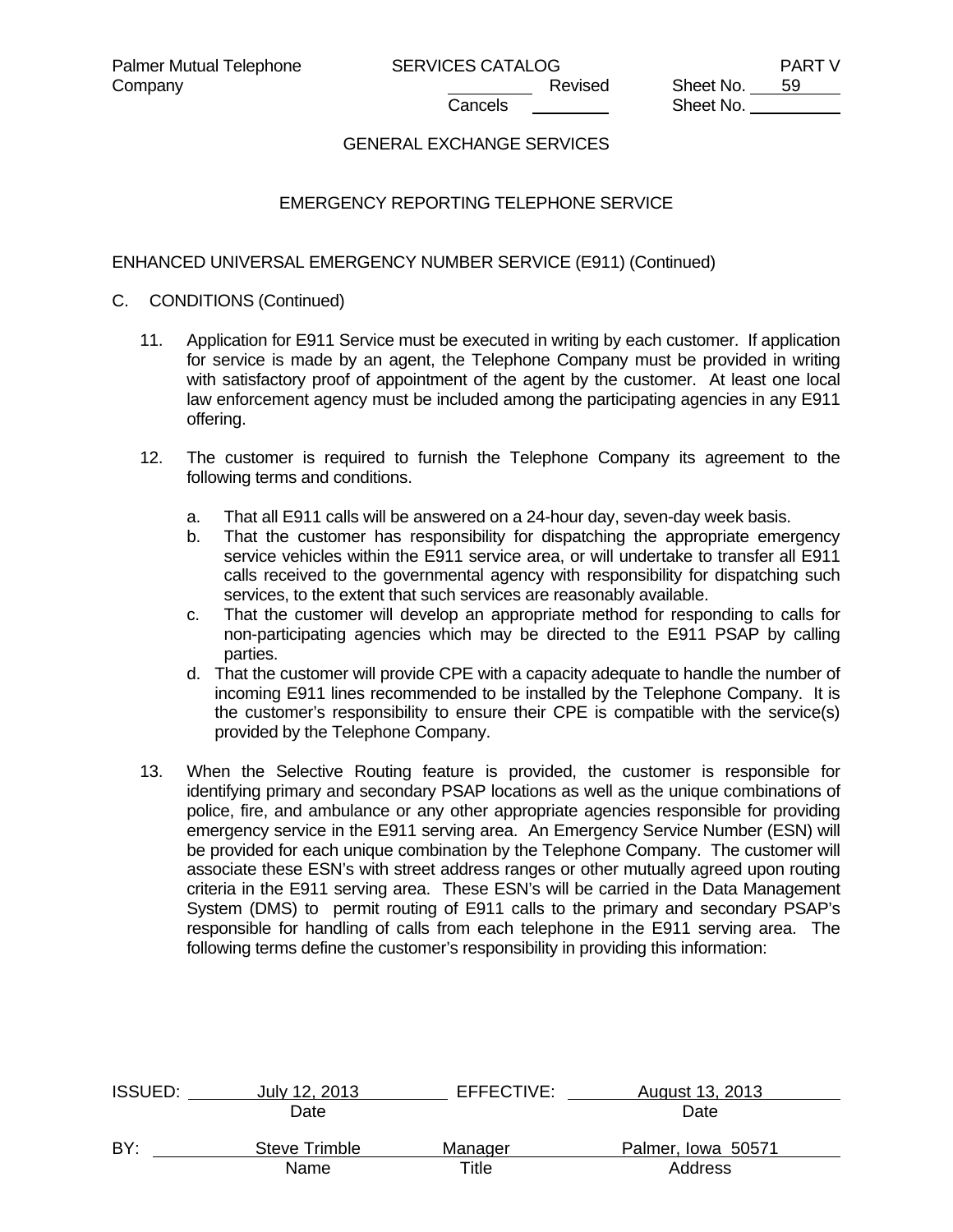# GENERAL EXCHANGE SERVICES

# EMERGENCY REPORTING TELEPHONE SERVICE

# ENHANCED UNIVERSAL EMERGENCY NUMBER SERVICE (E911) (Continued)

### C. CONDITIONS (Continued)

- 13. (Continued)
	- a. Initial and subsequent ESN assignments by street name, address range and area or other mutually agreed upon routing criteria shall be furnished by the customer to the Telephone Company prior to the effective date of service.
	- b. After establishment of service, it is the customer's responsibility to continue to verify the accuracy of the routing information contained in the master address file and to advise the Telephone Company of any changes in street names, establishment of new streets, changes in address numbers used on existing streets, closing and abandonment of streets, changes in police, fire, ambulance, or other appropriate agencies' jurisdiction over any address, annexations, and other changes in municipal and county boundaries, incorporation of new cities or any other matter that will affect the routing of E911 calls to the proper PSAP.
	- c. The Telephone Company will provide to the customer on request a complete written copy of the master address file to permit the customer to verify accuracy of the police, fire, and ambulance PSAP routing designations.
	- d. Changes, deletions, and additions which the customer desires to have made in the master address file should be submitted on an "as occurred" basis.
	- e. The Telephone Company will furnish a written copy to the customer for verification showing each change, deletion, and addition to the master address file.

| <b>ISSUED:</b> | July 12, 2013 | EFFECTIVE: | August 13, 2013    |  |
|----------------|---------------|------------|--------------------|--|
|                | Date          |            | Date               |  |
| BY:            | Steve Trimble | Manager    | Palmer, Iowa 50571 |  |
|                | Name          | Title      | Address            |  |
|                |               |            |                    |  |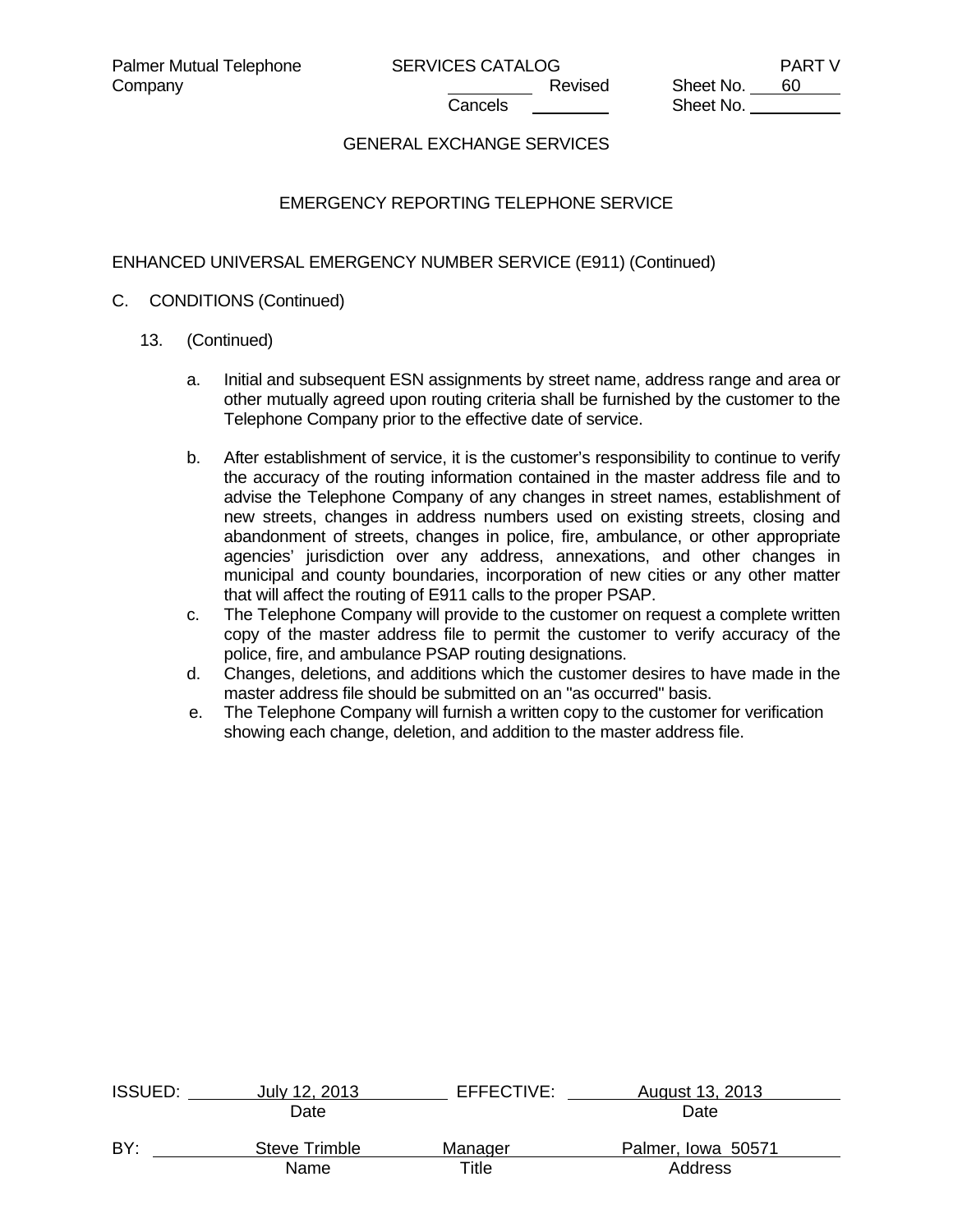### GENERAL EXCHANGE SERVICES

### N11 – SERVICE OFFERINGS

# A. SERVICE DESCRIPTION

- 1.  $211$  Service 211 Service ("211") is a three-digit local dialing arrangement available in specified areas for the delivery of community information and referral services via voice grade facilities. Pursuant to Order 00-256, issued by the Federal Communications Commission (FCC) in CC Docket 92-105, the 211 code is assigned for access to community information and referral services.
- 2. 311 Service 311 Service ("311") is a three-digit local dialing arrangement available in specified areas for the delivery of non-emergency local government services via voice grade facilities. Pursuant to Order 00-256, issued by the Federal Communications Commission (FCC) in CC Docket 92-105, the 311 code is assigned for non-emergency local government services.
- 3. 511 Service 511 Service ("511") is a three-digit local dialing arrangement available in specified areas for the delivery of travel information services via voice grade facilities. Pursuant to Order 00-256, issued by the Federal Communications Commission (FCC) in CC Docket 92-105, the 511 code is assigned for access to travel information services.
- 4. 711 Service 711 Service ("711") is a three-digit local dialing arrangement for telephone transmission access to all Telecommunications Relay Service (TRS) entities as a toll free call. Pursuant to Order 00-256, issued by the Federal Communications Commission (FCC) in CC Docket 92-105, the 711 code is assigned for nationwide access to TRS entities.
- 5. 811 Service 811 Service ("811") is a three-digit local dialing arrangement available in specified areas used for access to One Call systems via voice grade facilities. Pursuant to Order 05-59, issued by the Federal Communications Commission (FCC) in CC Docket 92-105, the 811 code is established as the national abbreviated dialing code to be used by state One Call notification systems in order to provide the means for excavators and the general public to notify underground facility operators in advance of their intent to engage in excavation activities in compliance with the Pipeline Safety Improvement Act of 2002 (the Pipeline Safety Act).

| <b>ISSUED:</b> | July 12, 2013 | EFFECTIVE: | August 13, 2013    |  |
|----------------|---------------|------------|--------------------|--|
|                | Date          |            | Date               |  |
| BY:            | Steve Trimble | Manager    | Palmer, Iowa 50571 |  |
|                | Name          | Title      | Address            |  |
|                |               |            |                    |  |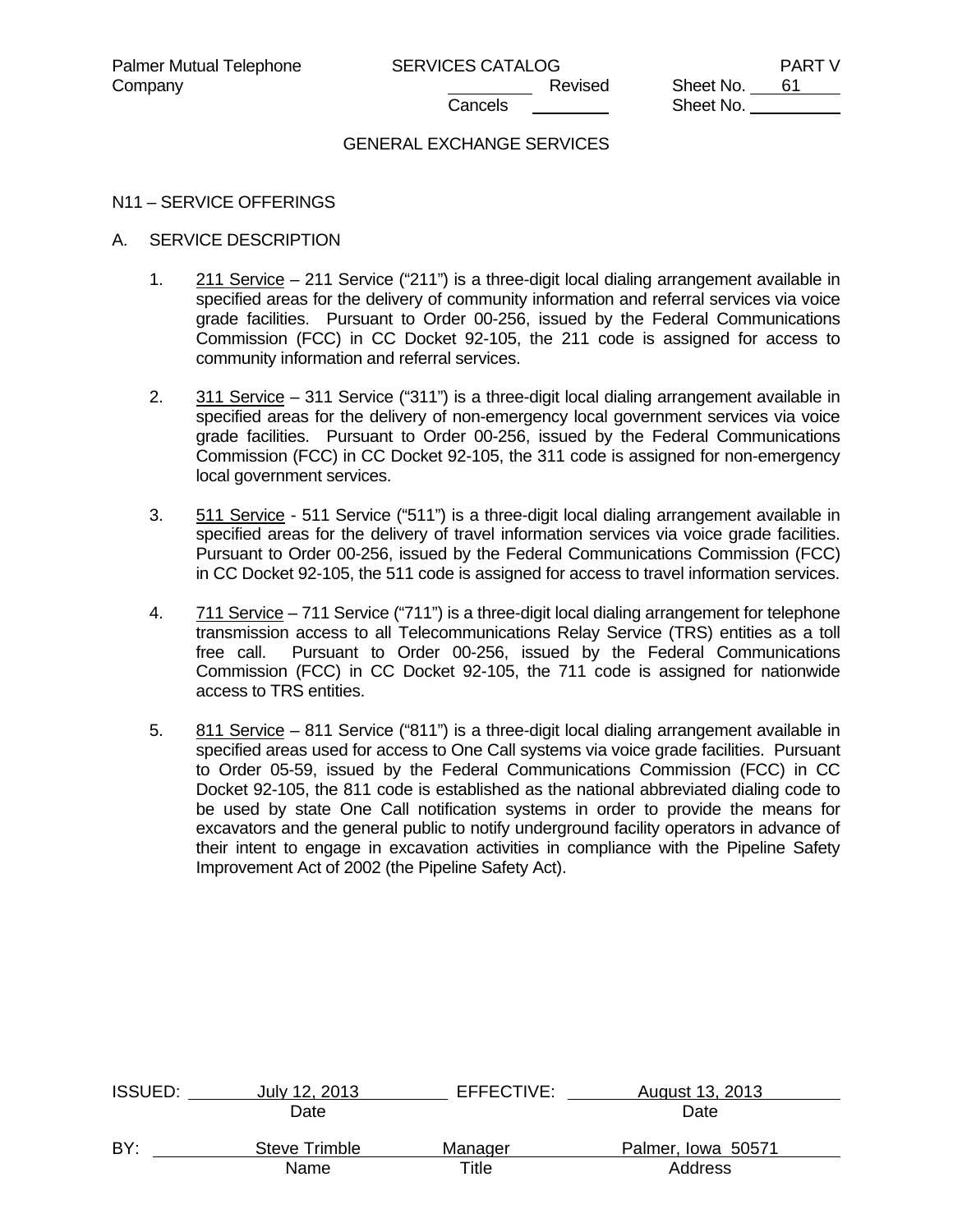# GENERAL EXCHANGE SERVICES

### N11 – SERVICE OFFERINGS (Continued)

### B. TERMS AND CONDITIONS

- 1. N11 Service is available in Company territory only. To provide N11 access to end users in another company's territory, or to a Competitive Local Exchange Carrier's (CLEC) end user, the N11 subscriber must make appropriate arrangements with the Company or CLEC serving that territory.
- 2. This service is provided subject to the availability of the N11 code.
- 3. N11 can be delivered via regular exchange access lines (by individual business line, PBX trunks, etc.).
- 4. Access to N11 is not available to the following classes of service:
	- $\bullet$  1+.
	- 0+, 0-(credit card, third-party, collect calls),
	- 101XXXX.

In addition, operator assisted calls to the N11 subscriber will not be completed.

- 5. The N11 subscriber is restricted from selling or transferring the N11 code to an unaffiliated entity, either directly or indirectly.
- 6. N11 will not provide calling number information in real time to the N11 subscriber. If the N11 subscriber needs this type of information, the N11 subscriber must subscribe to a compatible Caller Identification Service.
- 7. Calls to the N11 code that translate to a disconnected number will be routed to intercept of the announcement facilities for a maximum of 60 days, when the N11 provider is a Company subscriber. The announcement provided may refer the caller to another telephone number. Callers placing calls to N11 from areas where N11 Service is not provided will be advised that the service is not available from their number.
- 8. Disputes regarding geographic coverage by two or more N11 subscribers will be referred to the Iowa Utilities Board.

| ISSUED: | July 12, 2013 | EFFECTIVE: | August 13, 2013    |  |
|---------|---------------|------------|--------------------|--|
|         | Date          |            | Date               |  |
| BY:     | Steve Trimble | Manager    | Palmer, Iowa 50571 |  |
|         | Name          | Title      | Address            |  |
|         |               |            |                    |  |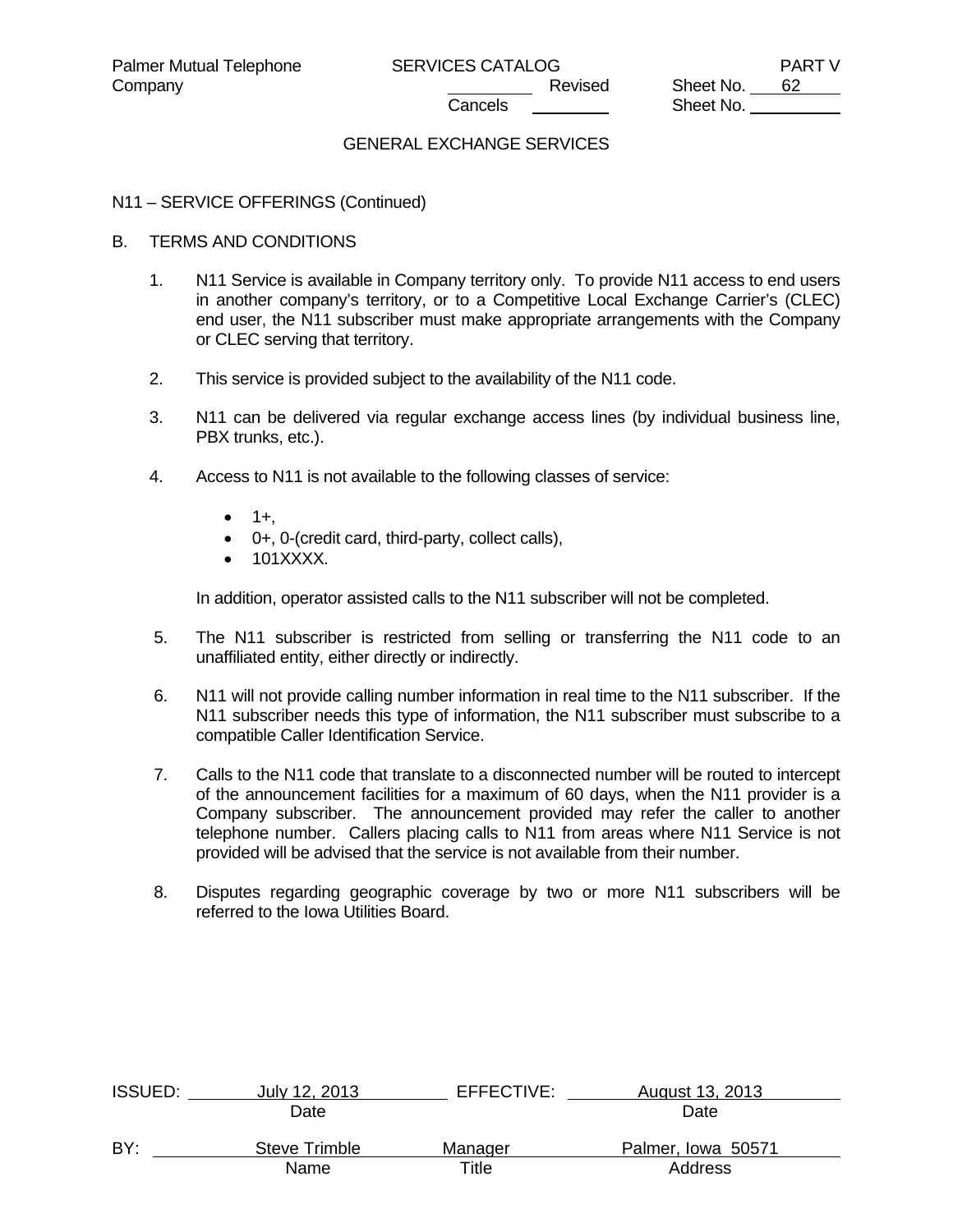# GENERAL EXCHANGE SERVICES

### N11 – SERVICE OFFERINGS (Continued)

- B. TERMS AND CONDITIONS (Continued)
	- 9. The Company will provision the subscriber's order within a reasonable time, given the complexity of the order. The N11 subscriber will be billed the nonrecurring charge (if applicable) when the Company provisions the service.

 If during this period, the N11 subscriber has failed to establish service or decides to discontinue service establishment, the N11 code will be recalled and the code will be considered available for reassignment. If the network has been provisioned for the subscriber, the nonrecurring charges if applicable will not be refunded or waived.

- 10. Only a single seven or ten-digit local number or a single ten-digit toll free number may be used as the point-to number.
- 11. N11 Service is provided where facilities permit.
- 12. The N11 subscriber should work separately with cellular or wireless companies to ascertain whether cellular or wireless customers will be able to reach community information and referral services, non-emergency local government services, travel information services, telephone transmission access to all Telecommunications Relay Service (TRS) entities as a toll free call, or access to One Call systems provided by dialing N11.
- 13. N11 will be provided under the following conditions:
	- a. The subscriber will subscribe to adequate telephone facilities, both initially and subsequently as required in the judgment of the Company, to handle calls to N11 without impairing the Company's general telephone service or telephone plant.
	- b. The N11 subscriber is responsible for obtaining all necessary permissions, licenses, written consents, waivers and releases, and all other rights from all persons whose work, statements or performances are used in connection with the service, and from all holders of copy rights, trademarks, and patents used in connection with the service.

| <b>ISSUED:</b> | July 12, 2013 | EFFECTIVE: | August 13, 2013    |  |
|----------------|---------------|------------|--------------------|--|
|                | Date          |            | Date               |  |
| BY:            | Steve Trimble | Manager    | Palmer, Iowa 50571 |  |
|                | Name          | Title      | Address            |  |
|                |               |            |                    |  |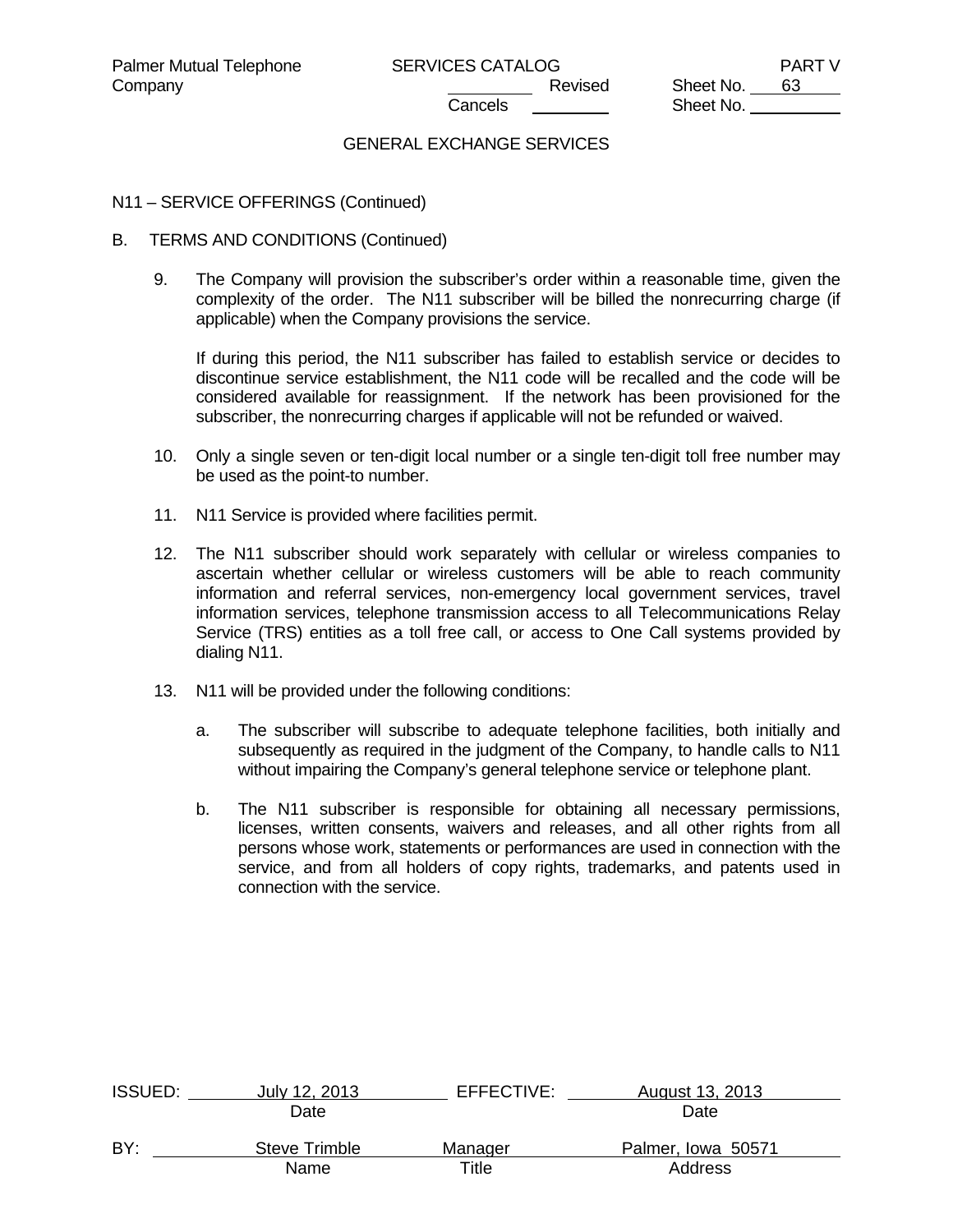# GENERAL EXCHANGE SERVICES

### N11 – SERVICE OFFERINGS (Continued)

### B. TERMS AND CONDITIONS (Continued)

- 13. N11 will be provided under the following conditions: (Continued)
	- c. The N11 subscriber shall be liable for, and shall indemnify, protect, defend and save harmless the Company against all suits, actions, claims, demands and judgments, and of all costs, expenses and counsel fees incurred on account thereof, arising out of and resulting directly or indirectly from the service or in connection therewith, including but not limited to, any loss, damage, expense or liability resulting from any infringement or claim of infringement, or any patent, trademark, copy right, or resulting from any claim of liable and slander.
	- d. Suspension of N11 Services is not allowed.
	- e. The N11 subscriber will respond promptly to any and all complaints lodged with any regulatory authority against any service provided via N11. At the Company's request, the N11 subscriber will assist in responding to complaints made to the Company concerning the subscriber's N11 service.
	- f. The Company will provide both oral and written notification when a N11 subscriber's service unreasonably interferes with or impairs other services rendered to the public by the company or by other subscribers of N11. The Company reserves the right once notification is made to institute protective measure up to and including termination at any time and without further notice. The Company may take protective measure when the N11 subscriber makes no modification or is unwilling to accept modification in method of operation, or continues to cause service impairments.

| <b>ISSUED:</b> | July 12, 2013 | EFFECTIVE: | August 13, 2013    |  |
|----------------|---------------|------------|--------------------|--|
|                | Date          |            | Date               |  |
| BY:            | Steve Trimble | Manager    | Palmer, Iowa 50571 |  |
|                | Name          | Title      | Address            |  |
|                |               |            |                    |  |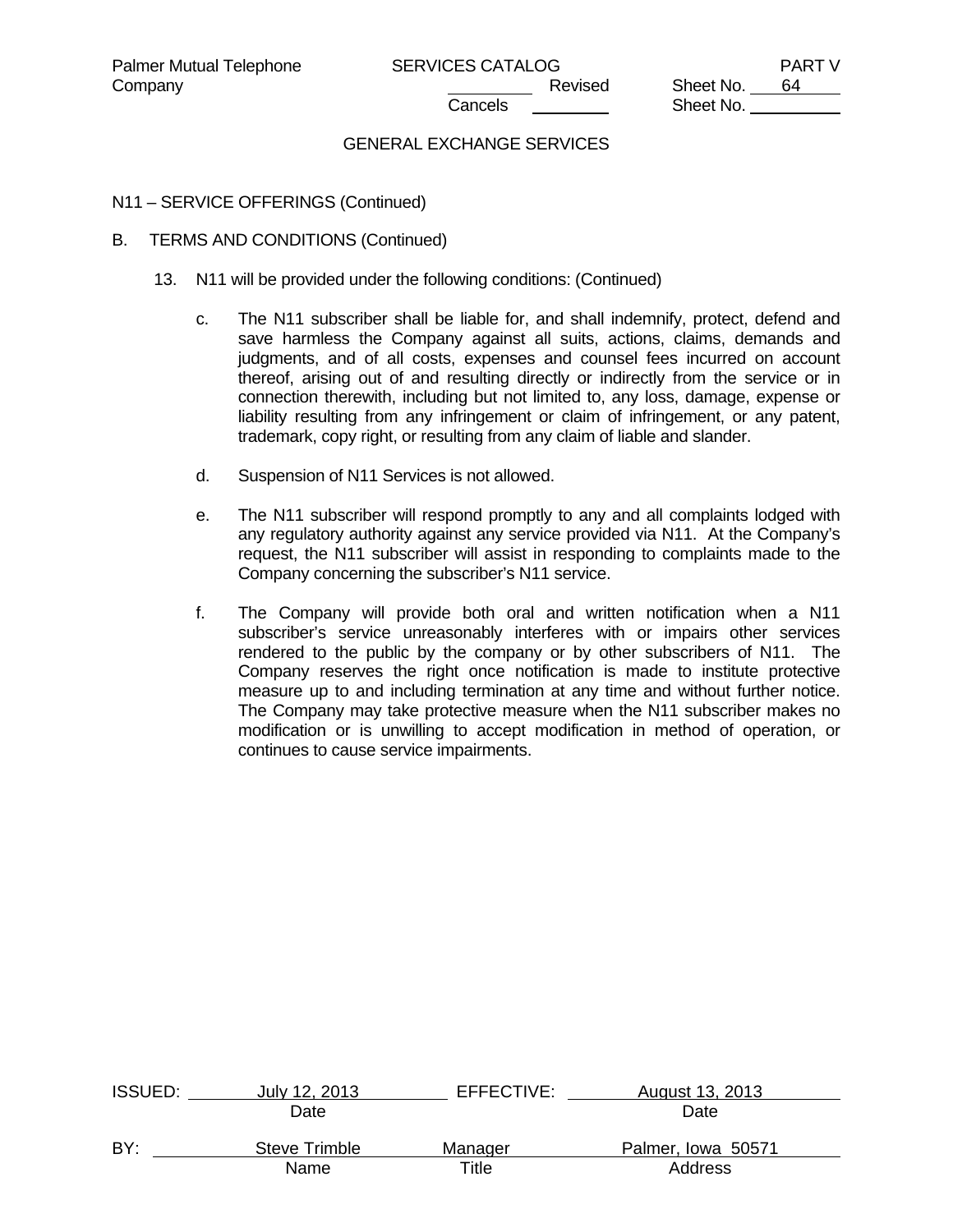### GENERAL EXCHANGE SERVICES

### N11 – SERVICE OFFERINGS (Continued)

- B. TERMS AND CONDITIONS (Continued)
	- 14. The following conditions apply if the N11 subscriber provides a pre-recorded announcement:
		- a. The N11 subscriber will provide announcements. The Company will provide only delivery of the call.
		- b. The Company's provision of access to the N11 network for transmission of announcements or recorded program services is subject to the availability of such facilities and the requirements of the local exchange network.
		- c. The N11 subscriber assumes all financial responsibility for all costs involved in providing announcement or recorded program services including but not limited to, the recorder-announcement equipment producing the recording, advertising and promotional expenses.
		- d. The N11 subscriber assumes all financial responsibility, according to other specific rates and charges under catalog, for all facilities required to connect the recorderannouncement equipment located on the subscriber's premises.
	- 15. The Company may take all legal and practical steps to disassociate it from N11 subscribers whose business and/or public conduct (whether demonstrated or proposed) generate unacceptable levels of complaints by end users.
	- 16. The Company is not liable for any losses or damages of any kind resulting from the unavailability of its equipment, facilities or for any act, omission, or failure of performance by the Company, its employees or agents, in connection with this tariff. The Company will not be responsible for calls that cannot be completed as a result of repair or maintenance difficulties on Company facilities and equipment or on equipment owned or leased by the subscriber.
	- 17. Calls placed to the N11 code will be routed to the point-to number based upon the central office switch and/or the Number Plan Area (NPA) of the calling party. Routing based upon NPA and NXX, ten-digit telephone number or ZIP Codes can be provided where technically feasible.

| ISSUED: | July 12, 2013 | EFFECTIVE: | August 13, 2013    |  |
|---------|---------------|------------|--------------------|--|
|         | Date          |            | Date               |  |
| BY:     | Steve Trimble | Manager    | Palmer, Iowa 50571 |  |
|         | Name          | Title      | Address            |  |
|         |               |            |                    |  |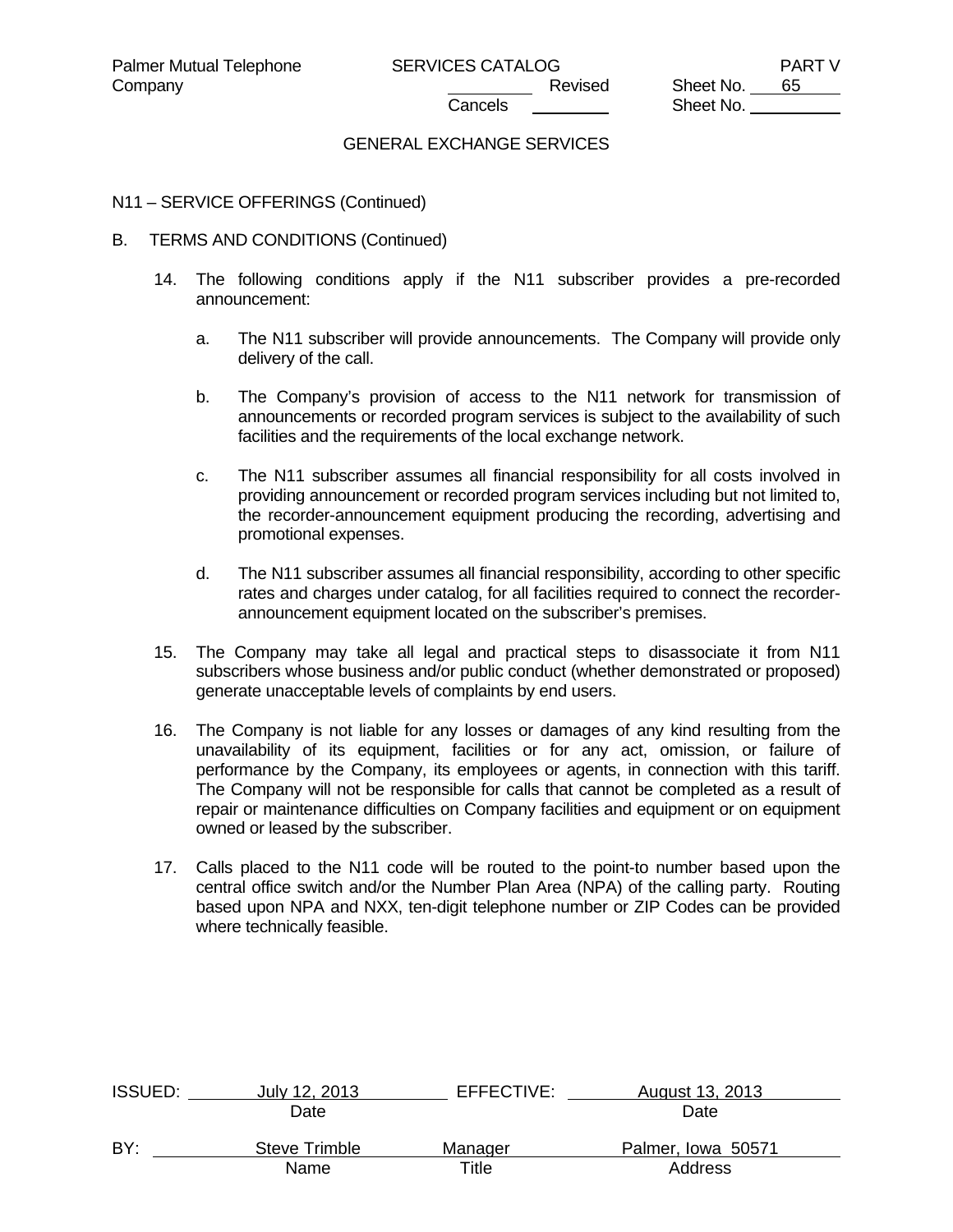Sheet No.

# GENERAL EXCHANGE SERVICES

# N11 – SERVICE OFFERINGS (Continued)

# C. RATES AND CHARGES

- 1. A Service Establishment charge will apply per point-to number.
- 2. N11 subscribers will pay the applicable charges contained in the Company's schedule for the local exchange arrangements used for transporting and terminating messages at the N11 subscriber's designated premises.
- 3. A Central Office Switch Activation charge will apply per central office translated to the point-to number and to change the point-to number.
- 4. Charges applicable to N11 Service are as follows:

| a) Service Establishment Charge<br>Per Point-to Number<br>$\bullet$                             | Nonrecurring<br>Charge<br>$^\star$ |
|-------------------------------------------------------------------------------------------------|------------------------------------|
| b) Central Office Switch Activation Charge<br>Per Central Office Switch translated<br>$\bullet$ | $^\star$                           |

| <b>ISSUED:</b> | July 12, 2013        | EFFECTIVE: | August 13, 2013    |  |
|----------------|----------------------|------------|--------------------|--|
|                | Date                 |            | Date               |  |
| BY:            | <b>Steve Trimble</b> | Manager    | Palmer, Iowa 50571 |  |
|                | Name                 | Title      | Address            |  |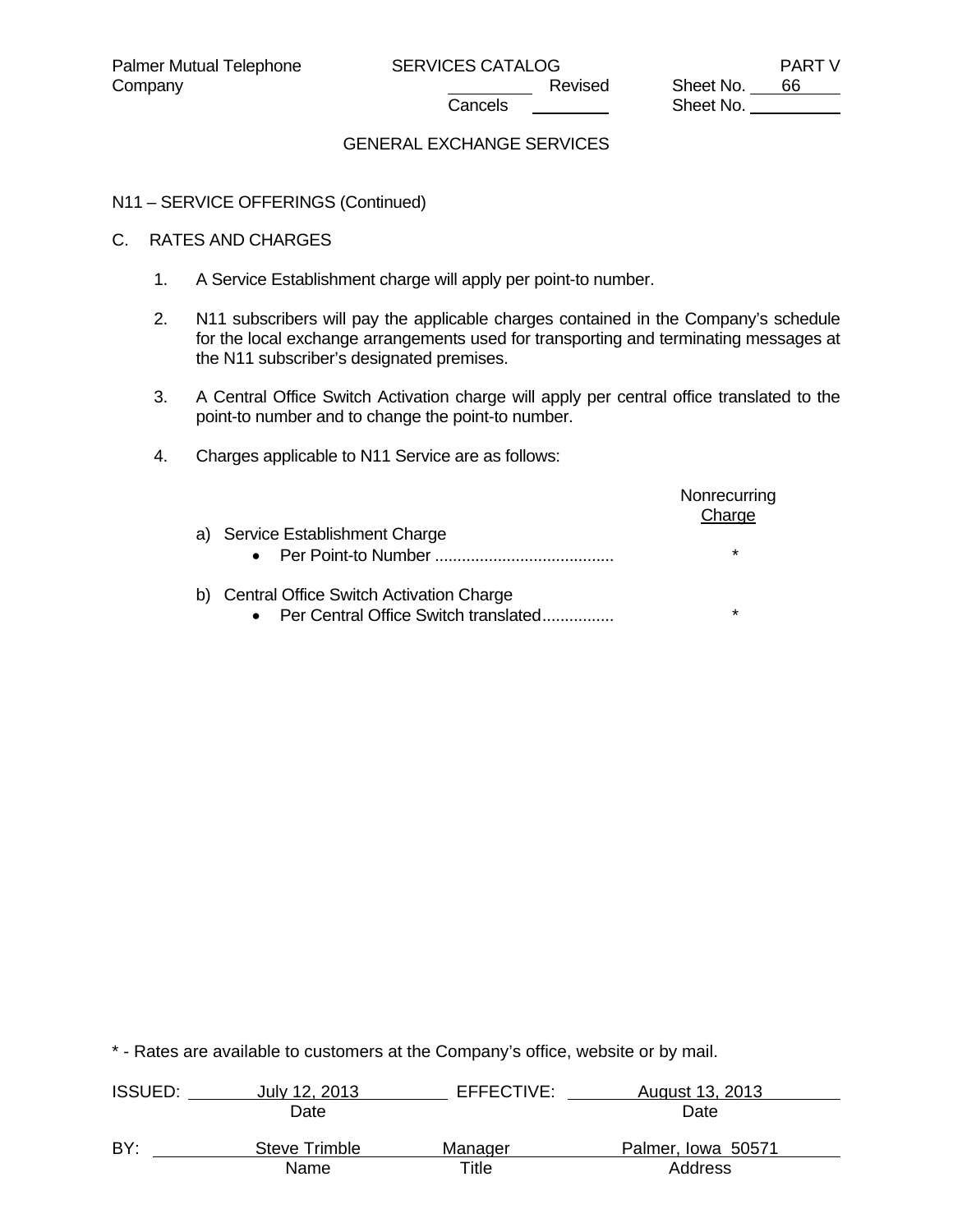### SERVICE CHARGES

# A. GENERAL

 1. Service charges apply to connect, move or change telephone service and facilities according to the components of work required.

# B. CHARGES

|    |                   |    |                                              | Charge  |
|----|-------------------|----|----------------------------------------------|---------|
| 1. |                   |    | <b>Service Ordering Charge</b>               |         |
|    |                   |    | Per customer request for work ordered and    |         |
|    |                   |    | requested to be completed at the same time   |         |
|    | a.                |    | <b>Residence Service</b>                     |         |
|    |                   | 1) | For connecting new or additional             |         |
|    |                   |    |                                              | \$10.00 |
|    |                   | 2) | For moving or changing existing              |         |
|    |                   |    | service and facilities, record               |         |
|    |                   |    | work or adding new or additional             |         |
|    |                   |    | service and facilities other than            |         |
|    |                   |    |                                              | \$10.00 |
|    | b.                |    | <b>Business Service</b>                      |         |
|    |                   | 1) | For connecting new or additional             |         |
|    |                   |    | Central Office Access Lines (Key             |         |
|    |                   |    | System, PBX Trunk, Pay Telephone,            |         |
|    |                   |    |                                              | \$10.00 |
|    |                   | 2) | For moving or changing existing              |         |
|    |                   |    | service and facilities, record               |         |
|    |                   |    | work or adding new or additional             |         |
|    |                   |    | service and facilities, other                |         |
|    |                   |    | than Central Office Access Lines             |         |
|    |                   |    |                                              | \$10.00 |
| 2. |                   |    | Central Office Access Line Charge            |         |
|    |                   |    | Per Central Office Access Line or telephone  |         |
|    |                   |    | number worked on, including, but not limited |         |
|    | to the following: |    |                                              |         |
|    | a.                |    | <b>Residence Service</b>                     |         |
|    |                   | 1) |                                              | \$10.00 |
|    |                   | 2) | Off-premises mileage and tie lines           |         |
|    |                   |    |                                              | \$10.00 |

| <b>ISSUED:</b> | July 12, 2013        | EFFECTIVE: | August 13, 2013    |  |
|----------------|----------------------|------------|--------------------|--|
|                | Date                 |            | Date               |  |
| BY:            | <b>Steve Trimble</b> | Manager    | Palmer, Iowa 50571 |  |
|                | Name                 | Title      | Address            |  |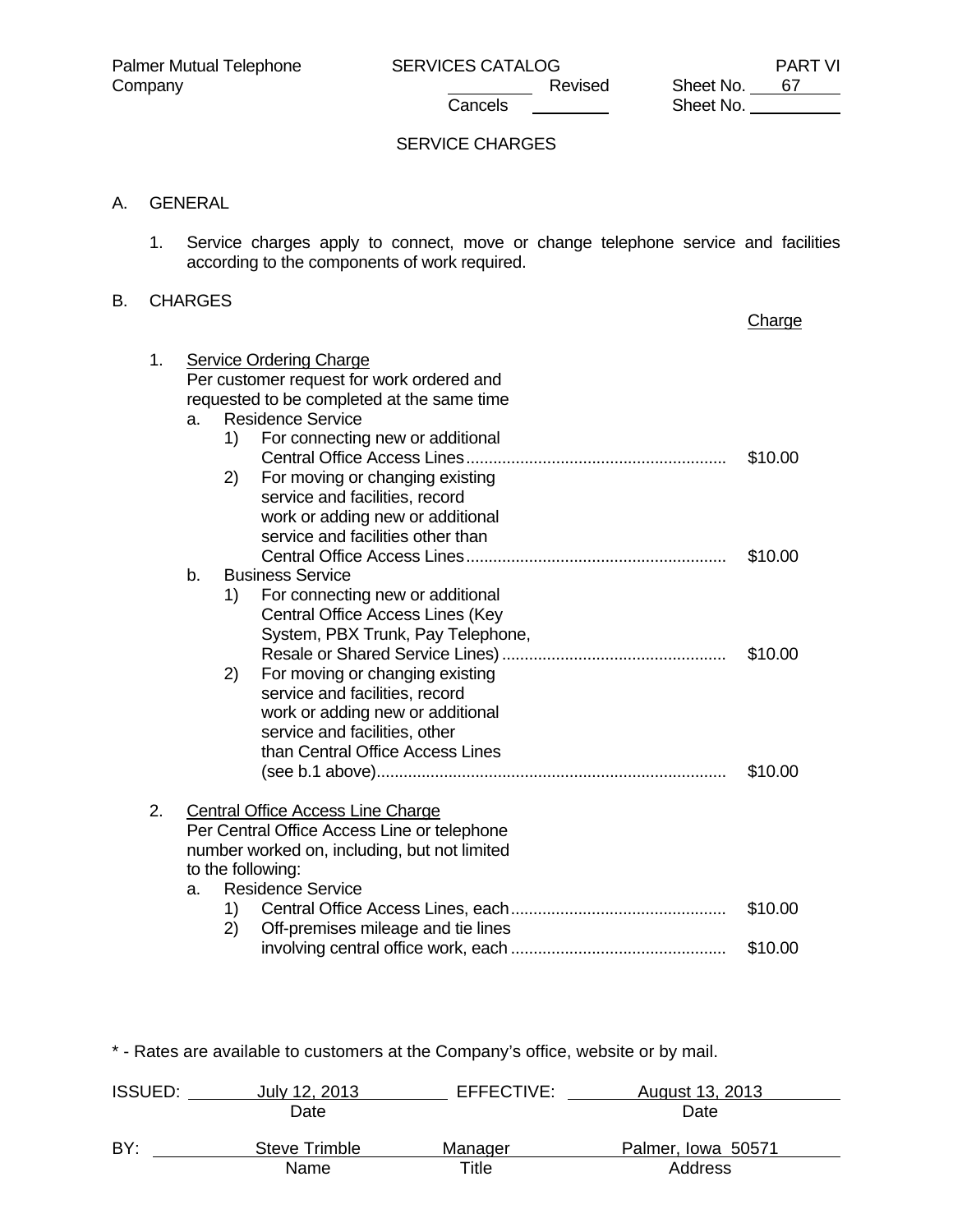# SERVICE CHARGES

| В. | <b>CHARGES (Continued)</b> |                                                                                                                                                                                      |                              |
|----|----------------------------|--------------------------------------------------------------------------------------------------------------------------------------------------------------------------------------|------------------------------|
|    | 2.                         | <b>Central Office Access Line Charge (Continued)</b><br><b>Business Service</b><br>$b_{-}$<br>Central Office Access lines,<br>1)<br>Off-premises mileage and tie lines<br>2)         | Charge<br>\$10.00<br>\$10.00 |
|    | 3.                         | <b>Trip Charge</b><br>One charge applies for all work ordered and<br>requested to be completed at the same time on                                                                   | \$10.00                      |
|    | 4.                         | <b>Returned Check Charge</b><br>An administrative charge is applicable for each<br>occasion that a check, bank draft, or electronic<br>funds transfer item is returned unpaid to the | \$20.00                      |
|    | 5.                         | <b>Inside Wire Maintenance Fee</b><br>Covers any Telephone Company installed wiring<br>between the Network Demarcation Point and the<br>Telephone or other device (not including the | \$3.00                       |
| C. |                            | <b>CONDITIONS</b>                                                                                                                                                                    |                              |

- 1. Service Charges are in addition to the other applicable rates and charges located in other parts of this filed tariff.
- 2. Service Charges apply in addition to, but not in lieu of, mileage rates or those charges covered under Special Type of Construction or Line Extensions of a temporary or speculative nature.
- 3. When Central Office Access Line service is established for a different customer and all of the facilities are reconnected in place without any change, the appropriate service ordering charge applies to the class of service established.

| <b>ISSUED:</b> | July 12, 2013 | EFFECTIVE: | August 13, 2013    |  |
|----------------|---------------|------------|--------------------|--|
|                | Date          |            | Date               |  |
| BY:            | Steve Trimble | Manager    | Palmer, Iowa 50571 |  |
|                | Name          | Title      | Address            |  |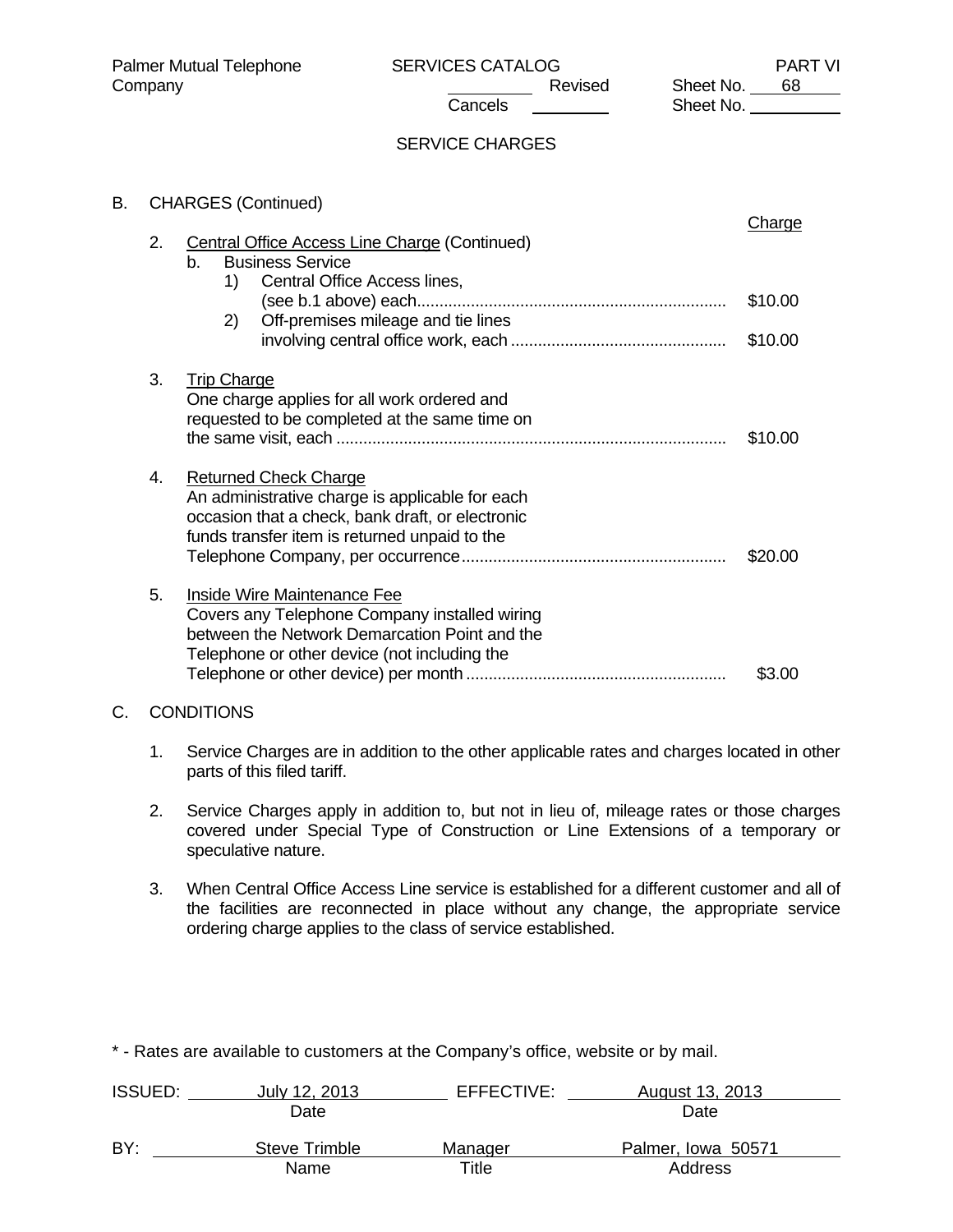# SERVICE CHARGES

# C. CONDITIONS (Continued)

- 4. Service Charges apply for:
	- a. Establishing service.
	- b. Reconnections of service for non-payment when a service order had been issued for due bill.
	- c. Move of service from one premise to another.
	- d. Number change made at the request of the customer.
	- e. Rearrangement or relocation of facilities at customers request.
- 5. Service Charges do not apply:
	- a. When any change is made and initiated by the Company.
	- b. For customer name change with no lapse in billing or change in service.
	- c. When central office access line service is reestablished at a secondary location immediately following the rendering of the customer's primary location as unfit for occupancy, due to fire, flood, etc. At the option of the Company, the same telephone number may be used.

| <b>ISSUED:</b> | July 12, 2013        | EFFECTIVE: | August 13, 2013    |  |
|----------------|----------------------|------------|--------------------|--|
|                | Date                 |            | Date               |  |
| BY:            | <b>Steve Trimble</b> | Manager    | Palmer, Iowa 50571 |  |
|                | Name                 | Title      | Address            |  |
|                |                      |            |                    |  |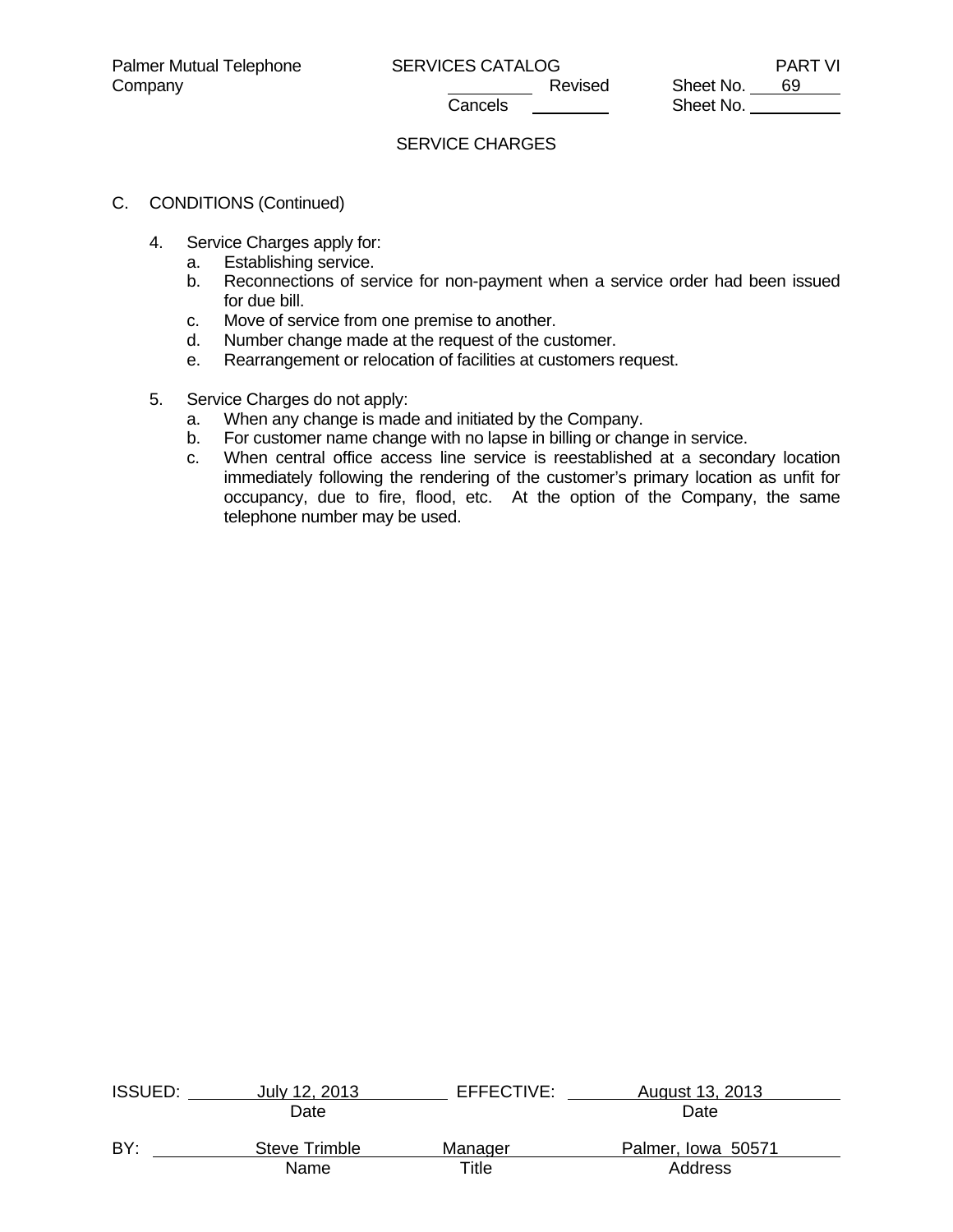Company Company Company Revised Sheet No. 70 Sheet No.

# SERVICE CHARGES

### SERVICE CHECK CHARGES

#### A. GENERAL

 1. A service check will be performed when a customer requests the telephone company to perform a check of its facilities up to the demarcation point.

### B. CONDITIONS

- 1. No charge will be assessed the customer regardless of whether the telephone company determines any difficulty exists on its side of the demarcation point.
- 2. When a customer requests that the telephone company locate or repair any difficulty on the customer's side of the demarcation point, a deregulated charge may apply for checking the facilities on both the customer's and the telephone company's side of the demarcation point.

| <b>ISSUED:</b> | July 12, 2013        | EFFECTIVE: | August 13, 2013    |  |
|----------------|----------------------|------------|--------------------|--|
|                | Date                 |            | Date               |  |
| BY:            | <b>Steve Trimble</b> | Manager    | Palmer, Iowa 50571 |  |
|                | Name                 | Title      | Address            |  |
|                |                      |            |                    |  |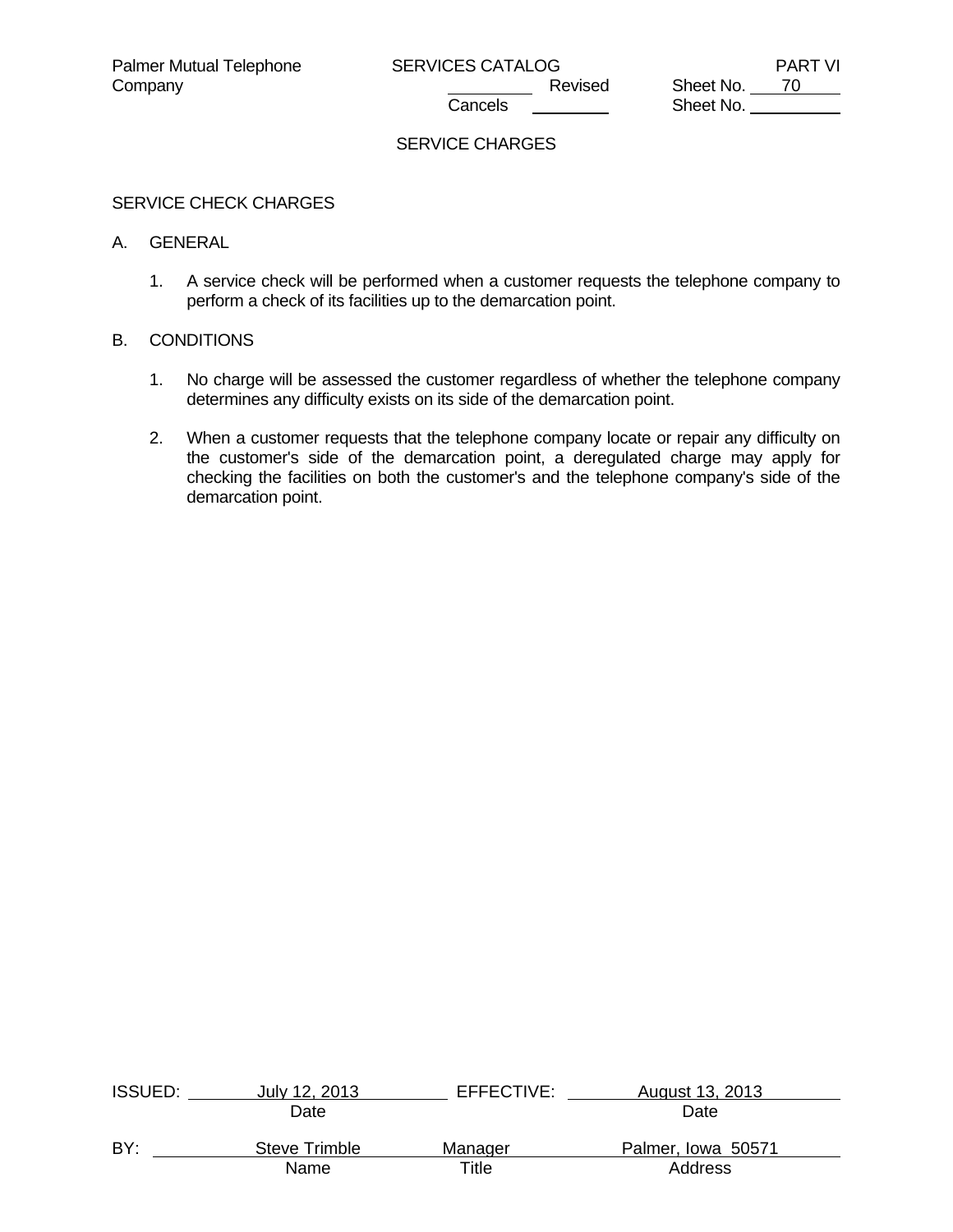# SERVICE CHARGES

### A. LIFELINE ASSISTANCE

 1. The Federal Lifeline Assistance Program is a plan which assists qualified low-income applicants with reductions in their monthly local exchange service rate. The assistance applies for a single telephone line at the applicant's principal place of residence. Qualified applicants shall have their monthly local exchange service rate reduced by the federal support amount defined in 47 CFR 54.403.

#### 2. Eligibility Requirements

 To be eligible for assistance, an applicant must provide documentation showing the applicant (1) meets income-based criterion currently defined as at or below 135 percent of the Federal Poverty Guidelines, OR (2) participates in at least one of the following programs as defined by 47 CFR 54.409:

- a. Medicaid (e.g. Title XIX/Medical, state supplemental assistance)
- b. Supplemental Nutrition Assistance Program (SNAP)
- c. Supplemental Security Income (SSI)
- d. Federal public housing assistance
- e. Low-Income Home Energy Assistance Program (LHEAP)
- f. Temporary Assistance for Needy Families Program (TANF)
- g. National School Lunch Program

 The Lifeline customer is responsible for notifying the Company if the customer ceases to participate in any of the public assistance programs listed above.

 A Lifeline customer may only receive assistance from one wireline or one wireless telephone provider per household.

3. Application for Assistance

 An applicant shall request telephone assistance through completion of a certification form provided by the Company as governed by 47 CFR 54.410.

- 4. Rates
	- a. The Lifeline customer will receive a monthly credit toward their local exchange service rate. The total monthly credit identified in 47 CFR 54.403 shall be used to reduce the Lifeline customer's rate.
	- b. Toll blocking shall be included with this service offering without charge. No service deposit would be required if applicant voluntarily elects toll blocking with the initiation of Lifeline Service.

| <b>ISSUED:</b> | July 12, 2013 | EFFECTIVE: | August 13, 2013    |  |
|----------------|---------------|------------|--------------------|--|
|                | Date          |            | Date               |  |
| BY:            | Steve Trimble | Manager    | Palmer, Iowa 50571 |  |
|                | Name          | Title      | Address            |  |
|                |               |            |                    |  |